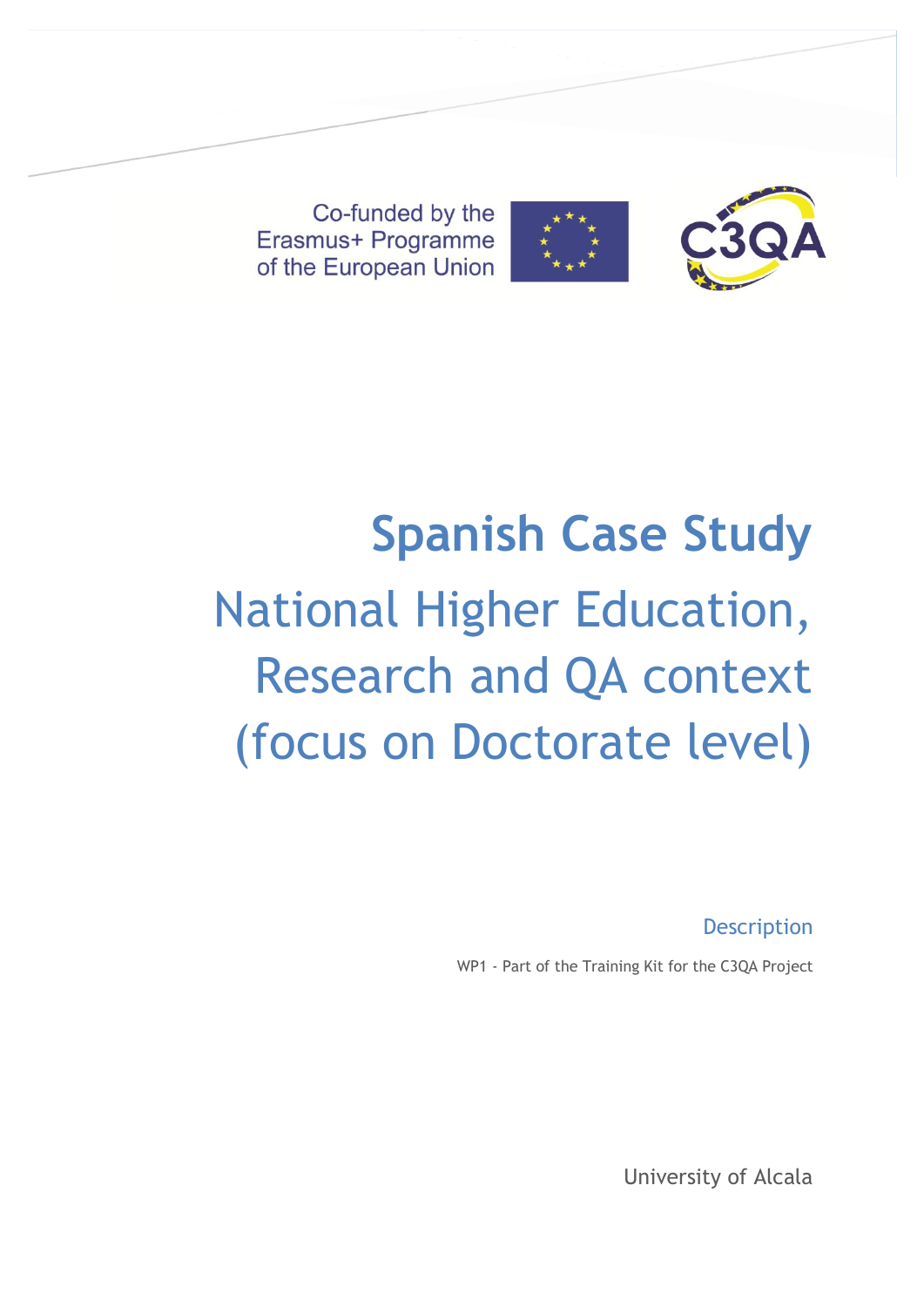The European Commission's support for the production of this publication does not constitute an endorsement of the contents, which reflect the views only of the authors, and the Commission cannot be held responsible for any use which may be made of the information contained therein.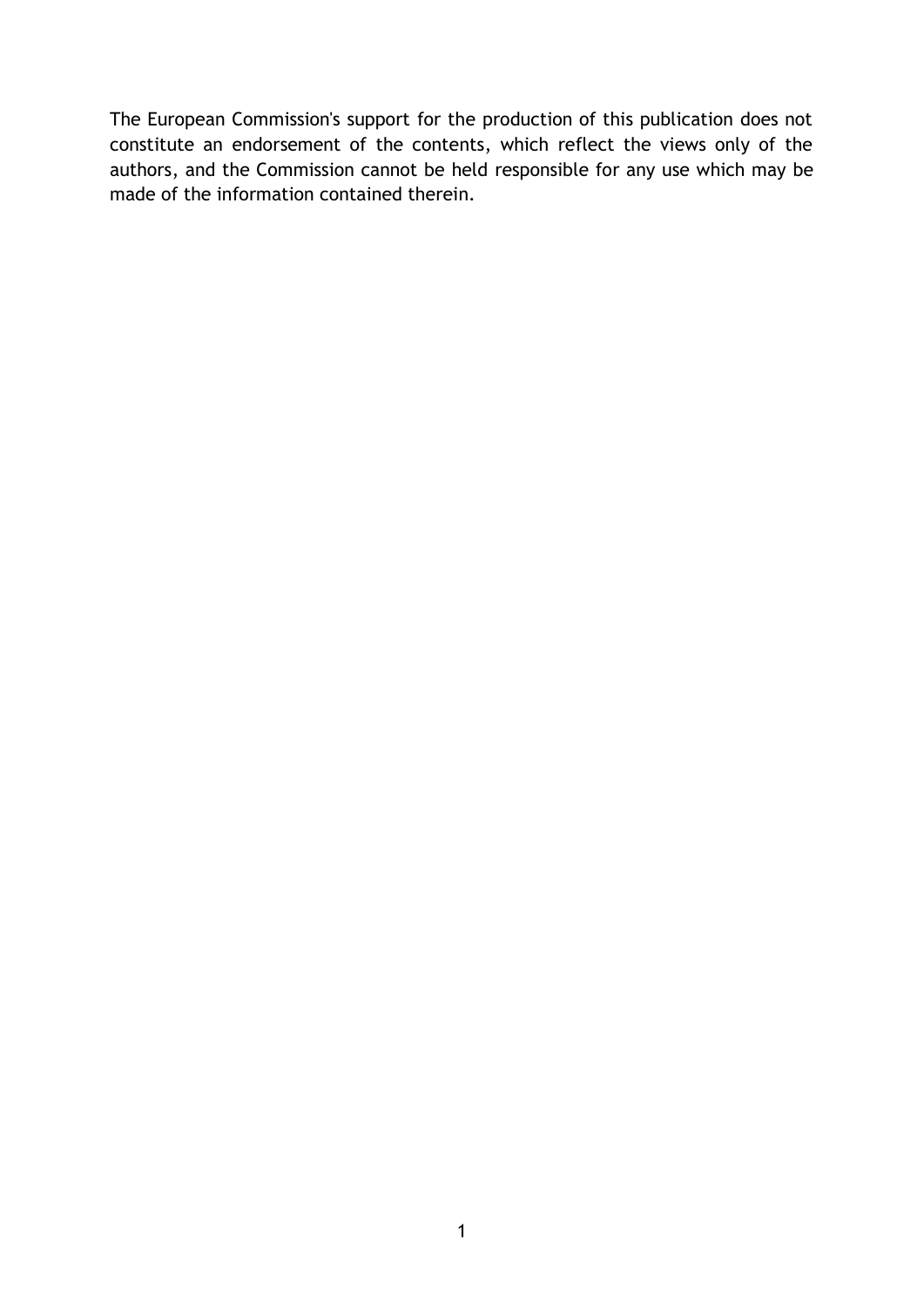# **1 Chapter 1: Overall landscape – National Higher Education (HE), research and QA context (with focus on Doctorate level)**

## **1.1 Brief presentation of the HE and research system**

# **1.1.1 General relevant information about Spain HE cycle studies**

Spain is one of the current 28 countries composing the European Union. Its area is 505.944 km<sup>2</sup>. The current population (data<sup>1</sup> for 2016) is 46,5 million of people. The Spain capital is Madrid located in the center of the country. The PIB per capita for the 2016 was 23970  $\epsilon$ . The total number of active enterprises is 3,24 million with a 55,4% of them without any employee.

The current population pyramid for Spain is the following. The dark blue are the ratio of foreigners.



People older than 65 years reaches the 18,7% of the population (8,7 million of people).

In Spain there are a total number of 84 Universities, 50 of which are public ones. In total there are 343 (274 public) higher studies campus/venues.

The number of students enrolled in undergraduate studies are 8,1 million of people. The ratio of students who leave school before ending the studies is 19%, a higher ratio than other EU countries. The total number of HE students for the academic year 2015-2016 was 1,3 million of which 54,5% were women. The net rate of schooling in HEIs is 31.1%.

There are 1.81 universities per million of inhabitants, and considering the 18-24 year-old population the number is 26.47 per million inhabitants.

The following figure shows the students enrollment and % of women in the different study fields for 2015-16 academic year:

 $\overline{a}$ 

<sup>1</sup> [http://www.ine.es/prodyser/espa\\_cifras/2017/index.html](http://www.ine.es/prodyser/espa_cifras/2017/index.html)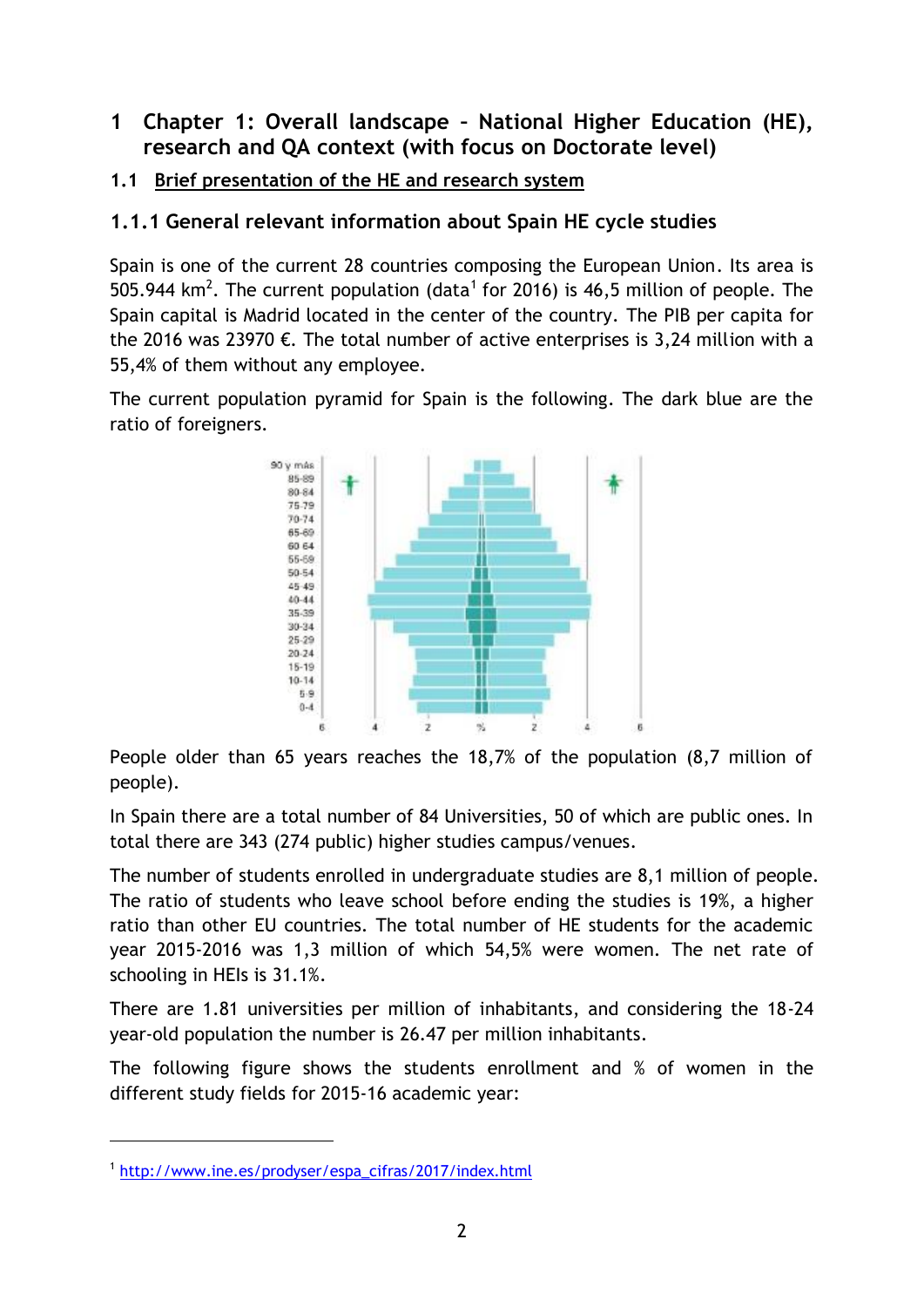| <b>Branch of Teaching</b>           | Number <sup>'</sup><br><b>students</b> | of % Women |
|-------------------------------------|----------------------------------------|------------|
| <b>Social Sciences and Law</b>      | 618.851                                | 59.7%      |
| <b>Engineering and Architecture</b> | 254.244                                | 25.5%      |
| <b>Arts and Humanities</b>          | 133.710                                | 61.1%      |
| <b>Health Sciences</b>              | 240.812                                | 69.3%      |
| <b>Sciences</b>                     | 81.492                                 | 51.0%      |
| <b>Total</b>                        | 1.329.109                              | 54.5%      |

There is a total offering of 2.699 official university studies, with only 23 interuniversity degrees. There is a total of 303.779 places for studying bachelor, out of which 246.642 are on-site studies and other 57.137 online studies.

For the 2014-2015 year, there were 231.961 students that obtain their Bachelor/Master title.

The employment ratio for graduate people is around 75,6%. About 7,8% of graduates went abroad to get a job.

The enrollment in master and doctoral studies has increased in the last years.

Currently, the total number of students enrolled in master is about 140.000, while in PhD studies are 28.546 students.

#### **1.2 National regulations concerning the Spanish HE studies**

The current organization of Spanish Universities and HE studies was established by the National Organic Law [BOE-LOU, 2001], later revised by the Organic Law 4/2007 of April 12, 2007 [BOE-LO, 2007]. As a whole, these laws propose an innovative, open and flexible framework, to provide universities with the most appropriate regulatory solutions to meet their needs, with the aim of improving the excellence and quality of the university activities. The HEIs have the following responsibilities:

- Realization of the public service of higher education through research, teaching and study.
- The creation, development, transmission and critique of science, technique and culture.
- Preparation for the exercise of professional activities that require the application of scientific knowledge and methods for artistic creation.
- The development of science and technology, as well as the dissemination, valuation and transfer of knowledge to the service of culture, quality of life and economic development.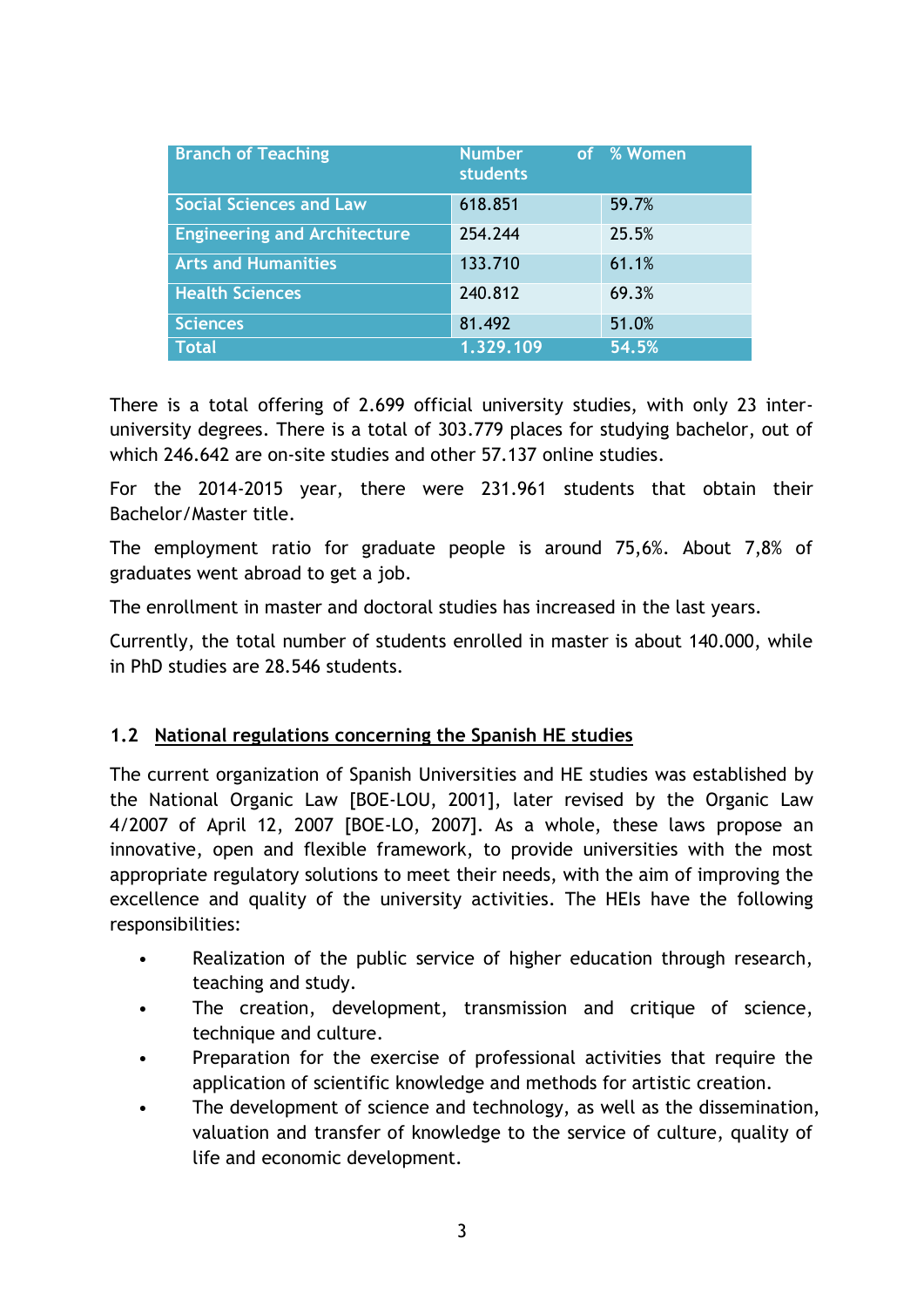• The dissemination of knowledge and culture through university extension and lifelong learning.

Together with the basic research, the university should encourage the transfer to the productive sector of the research results in coordination and complementarity with other agents of the science and technology system.

Today's society, industry and government (at a national and regional levels) demand from the university to assume new responsibilities in the fields of research, training and culture. To this end, several mechanisms were established to promote research and link the university with the society.

These regulations aim to achieve the following objectives:

- To improve the teaching, research and management quality of the universities.
- To encourage the mobility of students and teachers, and to benefit the greatest number.
- To deepen the creation and transmission of knowledge as the axis of economic activity.
- To respond to the challenges derived from a non-face higher education through the new information and communication technologies.
- To respond to the challenges of training throughout life.
- Integrate competitively with the best schools in the new European higher education space.

On the one hand, the universities are given new competencies related to the hiring of teachers, the re-entry into the active service of their professors, the creation of centers and structures of distance learning, the establishment of the admission procedures for their students, etc. On the other hand, the regional governments have the competences to regulate the legal regime and remuneration of the employed teachers, the capacity to establish additional remuneration for teachers, the approval of funded study programs and the evaluation of the quality of the universities in their area.

# **1.2.1 HEI Governing Bodies**

One of the objectives of the law is to facilitate a more agile and effective management of HEIs. For this reason, a clear differentiation is established between the management bodies and the bodies of representation and supervision of the universities, as shown below:

• **Governing Council:** The highest governing body of the university will be responsible for the approval of the university's strategic and programmatic lines in terms of human resources, research, organization of the teachings, economic resources and elaboration of the Budgets. It will be born members of the Rector (who will chair it),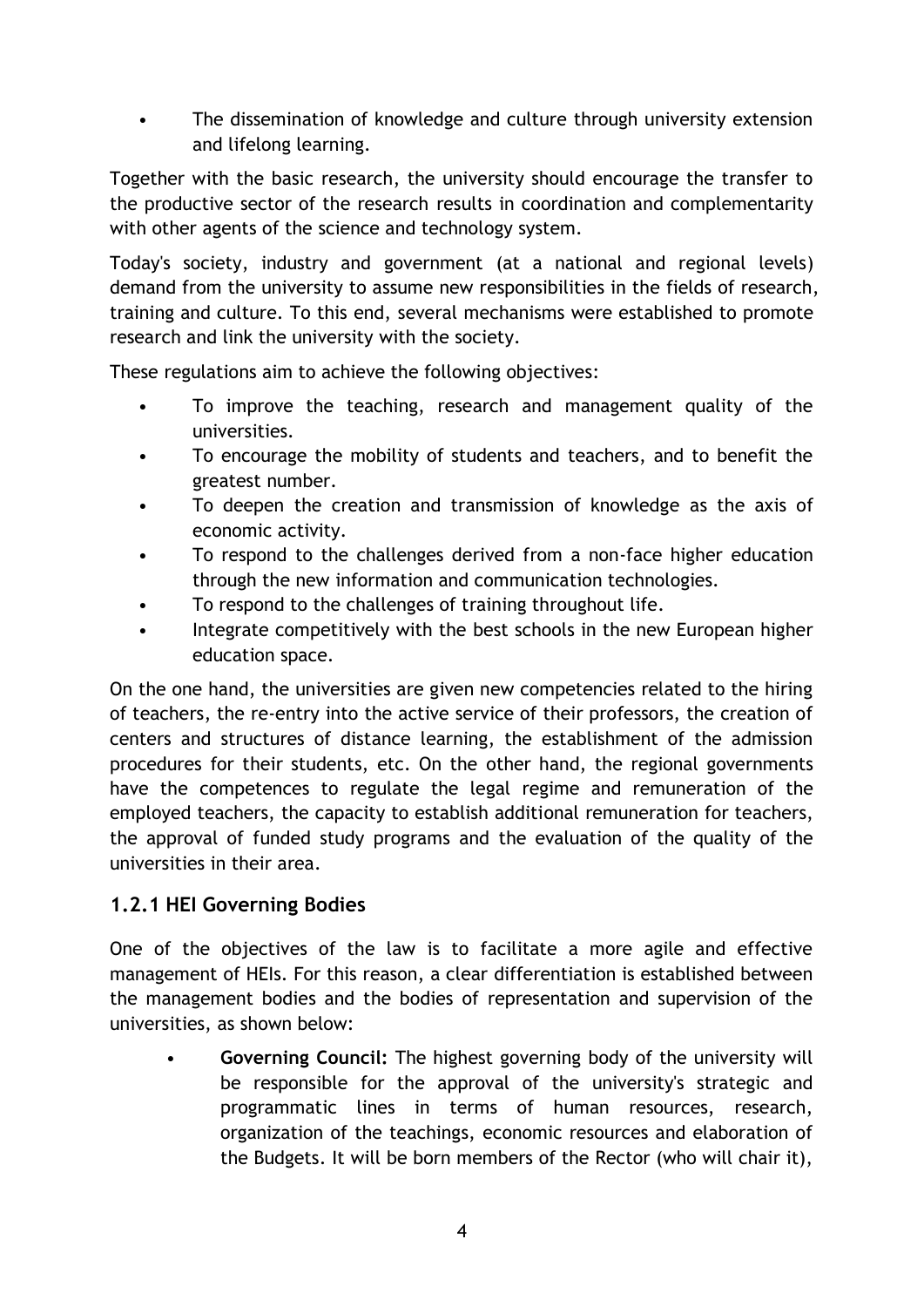the manager and the Secretary General. The choice of the rest of the members of the Council It is established in the ART. 15 of the law and Point 13 of the reform of 2007.

- **Rector:** The figure of the Rector is reinforced. They redesigned their competencies and those of their government team. The Rector will be elected by the university community through universal suffrage, free and secret, with a weight of vote that will represent the different sectors of this.
- **Social Council**: The new law on universities reinforces the competences and functions of the Social Council to improve the fulfillment of the tasks of supervision and accountability of the university. These competencies include: supervision of economic activities; Approval of the budget and multiannual programming; To comply with the Rector's proposal for the appointment of the manager; To agree on remuneration supplements for teachers; Monitoring the development and implementation of Budgets; and approve the creation of foundations and other legal entities. The reform of 2007 also establishes that the social councils may have the appropriate information and advice from the evaluation bodies of the Autonomous Communities (Regional Government) and the National Agency for Quality (ANECA).
- **Cloister**: It is the organ of representation of the university community, and will be chaired by the Rector. It shall include, among other functions, the elaboration of the statutes and the election of 40% of the Governing Council. In addition, it will have the power to convene elections to the Rector, on the initiative of one third of its members. The approval of such an initiative would lead to the dissolution of the cloister and the cessation of the Rector. The cloister will have a majority composition of staff doctorate professors (51%), leaving the remaining 49% as determined by each university in its statutes.
- Also, as governing bodies of faculty or school and department are established the Faculty or school Board and the Department Council, respectively.

## **1.2.2 HEIs Quality assessment**

Different quality aspects of HEIs are evaluated. This evaluation has among its objectives at least the following ones: the measurement of the performance of the public service of the HEIs university, the comparison and transparency among universities and improving teacher quality. Additionally, these quality results will serve as a point of information for public administrations for decision making and promote mobility and excellence of teachers and students.

The objectives set out in the preceding paragraph are fulfilled through the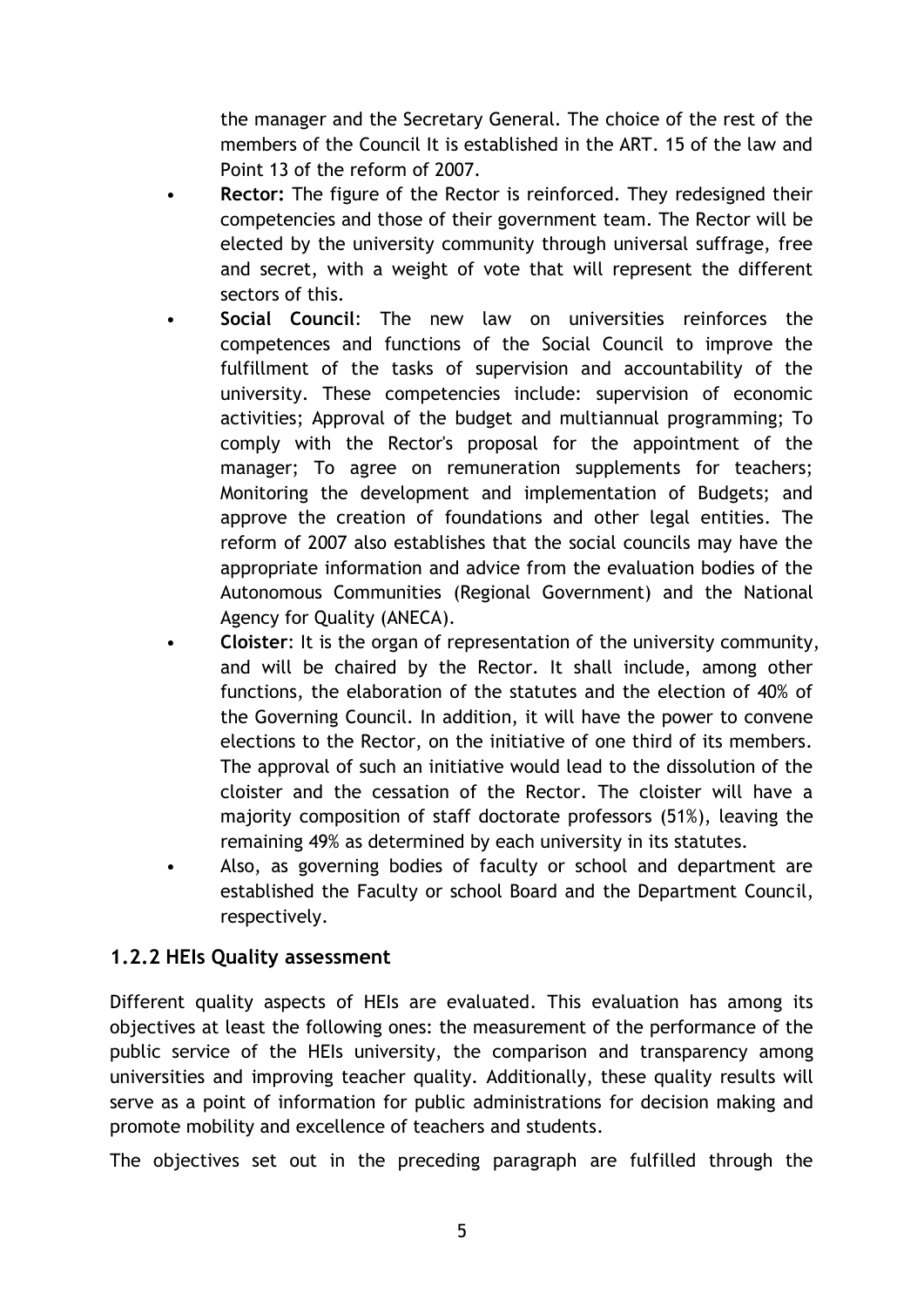evaluation, certification and accreditation of:

- Studies aimed at obtaining national or international certificates of validity, including that of a Doctor and the qualifications of universities and higher education centers;
- Teaching, research and teacher-management activities, as well as higher education centers;
- Other activities and programs that may be carried out as a result of the promotion of the quality of teaching and research by public administrations.

The evaluation functions, and those issues leading to certification and accreditation of studies, are the responsibility of the National Agency for Quality Assessment and accreditation (ANECA) and the evaluation bodies that the regional governments might determine.

ANECA is a state foundation created by the Ministry of Education, Culture and Sports, in compliance with the provisions of article 32 of the Law of Universities (Organic Law 6/2001, of 21 December). Its activity falls within the next general objectives:

- Hiring teachers in the most competitive way;
- Promote the integration of universities into the HEIs;
- Evaluate quality through an independent agency;
- Encourage transparency, comparison, the cooperation and competitiveness of universities to improve the quality level;
- Encourage the continuous improvement of the teaching, research and management activities of Universities;
- Providing qualified and comparable information to public administrations for decision making in its field of competences;
- Informing students, their families and society as a whole about the quality of university programs and services.

These objectives are carried out by means of evaluation global reports, for example, the university quality report [ANECA, 2015], or about particular institutions or curricula studies, leading to certification and accreditation processes.

# **1.2.3 HEIs Teachers categories**

The national regulation establishes that there will be a greater number of staff professors than hired professors. Additionally, each professor should have a proper balance of the teaching and research functions. The selection of teachers is established in the regulations and aims to be open, competitive and transparent, to guarantee merit and professionalism. The candidates require to be first accredited so they may access to the university teaching duties.

The current teaching figures are the following: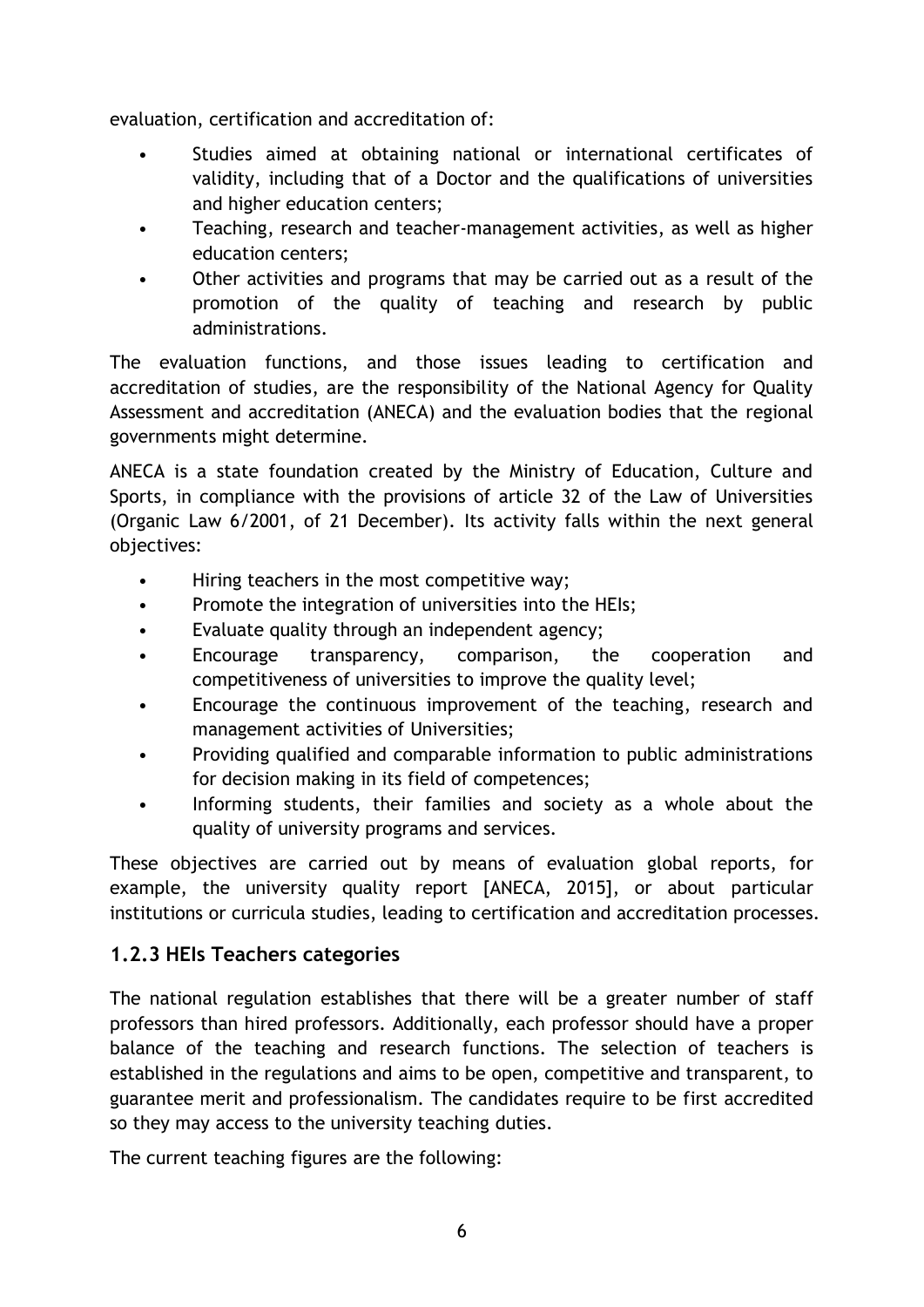- **Assistant Professor:** hired for a maximum of five years among those who had already completed the PhD credits, whose main purpose will be to complete their scientific training. They will also be able to collaborate in teaching tasks up to a maximum of 60 hours per year.
- **PhD Assistant Professor**: hired for a maximum of five years. The law establishes that to access the category of Professor Assistant Doctor a positive external evaluation is required and preferably not to have been linked with the contracting university in the previous two years.
- **Associate Professor**: he/she will develop teaching and research tasks, or primarily research. This figure is reserved for doctors who certify at least three years of post-doctoral teaching and research activity, or priority research and have received a positive external evaluation.
- **External Teacher:** temporarily engaged, and with part-time dedication. They will be professionals of recognized prestige who carry out their professional activity outside the university.
- **Honorific Professor:** temporarily contracted among retired university professors who have provided recognized services to the university.
- **Visiting Professor**: temporarily hired among recognized professors or researchers from other universities or research centers.

## **1.3 Articulation between Master and Doctorate level, statistics per level of study and field of study, student-graduate statistics**

In Spain there are 3 levels at higher studies. The first cycle (Bachelorundergraduate) of the university studies has a duration of 4 years. The teachings correspond with basic and general formation, together with other topics orientated to the preparation for the exercise of activities of professional character.

The second cycle of university studies, Postgraduate, will lead to the obtaining of the master's degree, with a duration that ranges from 1 to 2 years. The teaching sessions are focused on advanced training and aimed at academic or professional specialization, or to encourage the initiation of research tasks.

Finally, the third cycle of the university studies are the doctorate level, whose objective is the advanced training of the student in research tasks and the suitable duration is around 3 years.

The described structure level of university studies is shown below: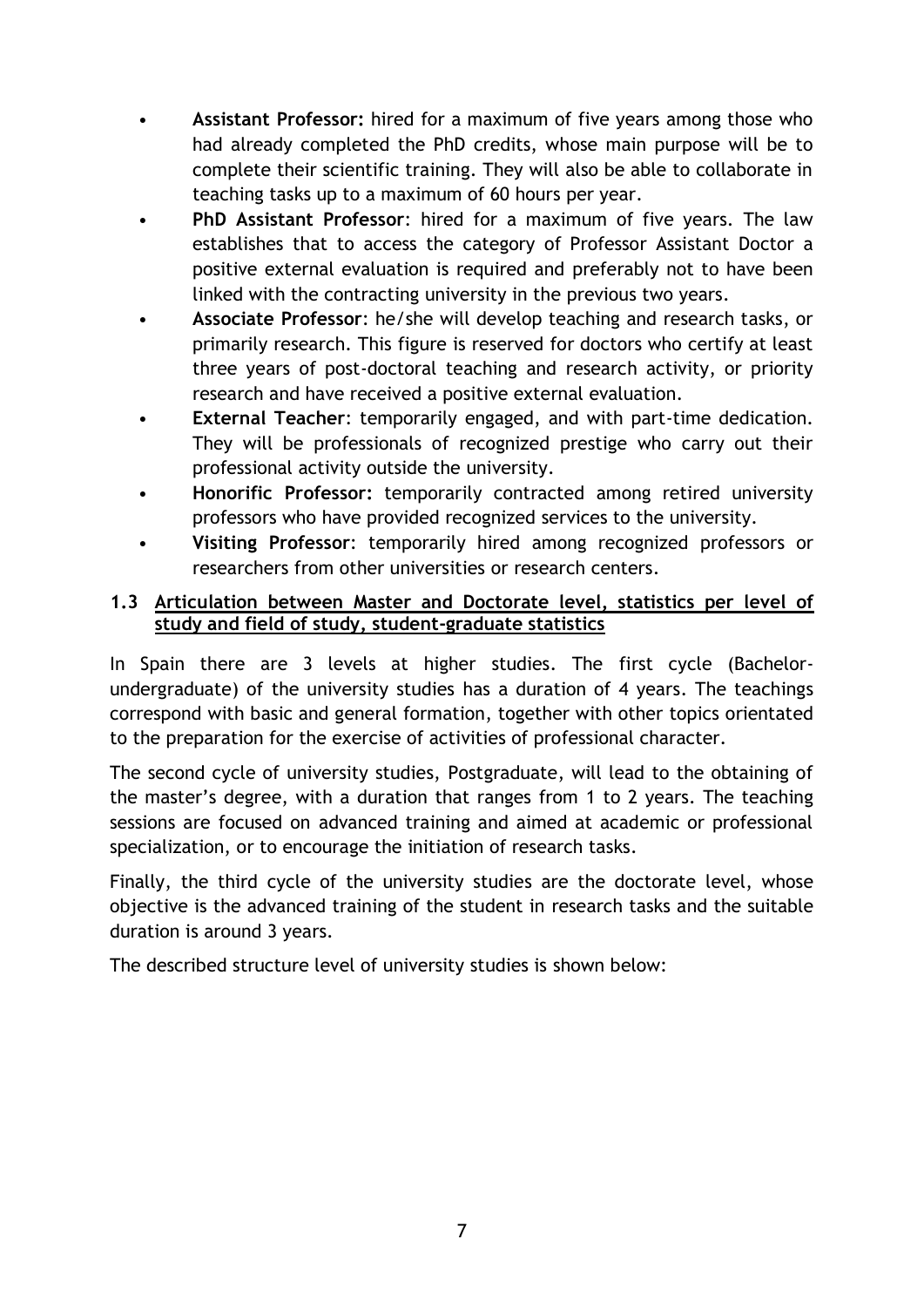

Therefore, considering a full-time student with an adequate performance, who enters the university at the age of 18 years, would obtain the title of degree at 22 years, the achievement of the master's degree between the 23-24 years and the doctorate level at the age of 26-27.

All higher-level studies leading to bachelor's, master's and doctoral degrees shall undergo periodic evaluations, reviewing the fulfillment of the study objectives proposed by the university initially. The study that passes the evaluation is accredited by the competent quality agency. In addition, public administrations will be able to use the results of this assessment to establish specific support and funding programs.

# **1.3.1 Undergraduate's degrees**

They are organized by large branches of knowledge and all of them must adapt to the guidelines that the Government establishes in order to obtain such official studies. In the case of regulated professions (Directive 2005/36/EC of the European Parliament), these guidelines will be specific for the corresponding studies. The knowledge classification is shown below:

- Arts and Humanities,
- Sciences,
- Health Sciences,
- Social and legal sciences,
- Engineering and architecture.

All grade titles consist of **240 ECTS Credits**. The degree ends with the elaboration and defense of a work or end-of-degree project by the student, included in the total duration of the grade.

Usually, the first 60 initial ECTS have a common orientation to form in basic competencies of the current knowledge branch. This way, students have the possibility to enroll in another similar study.

## **1.3.2 Master's degrees**

They are not organized by branches of knowledge and only specific guidelines are given when corresponding regulatory rules of the profession requires it.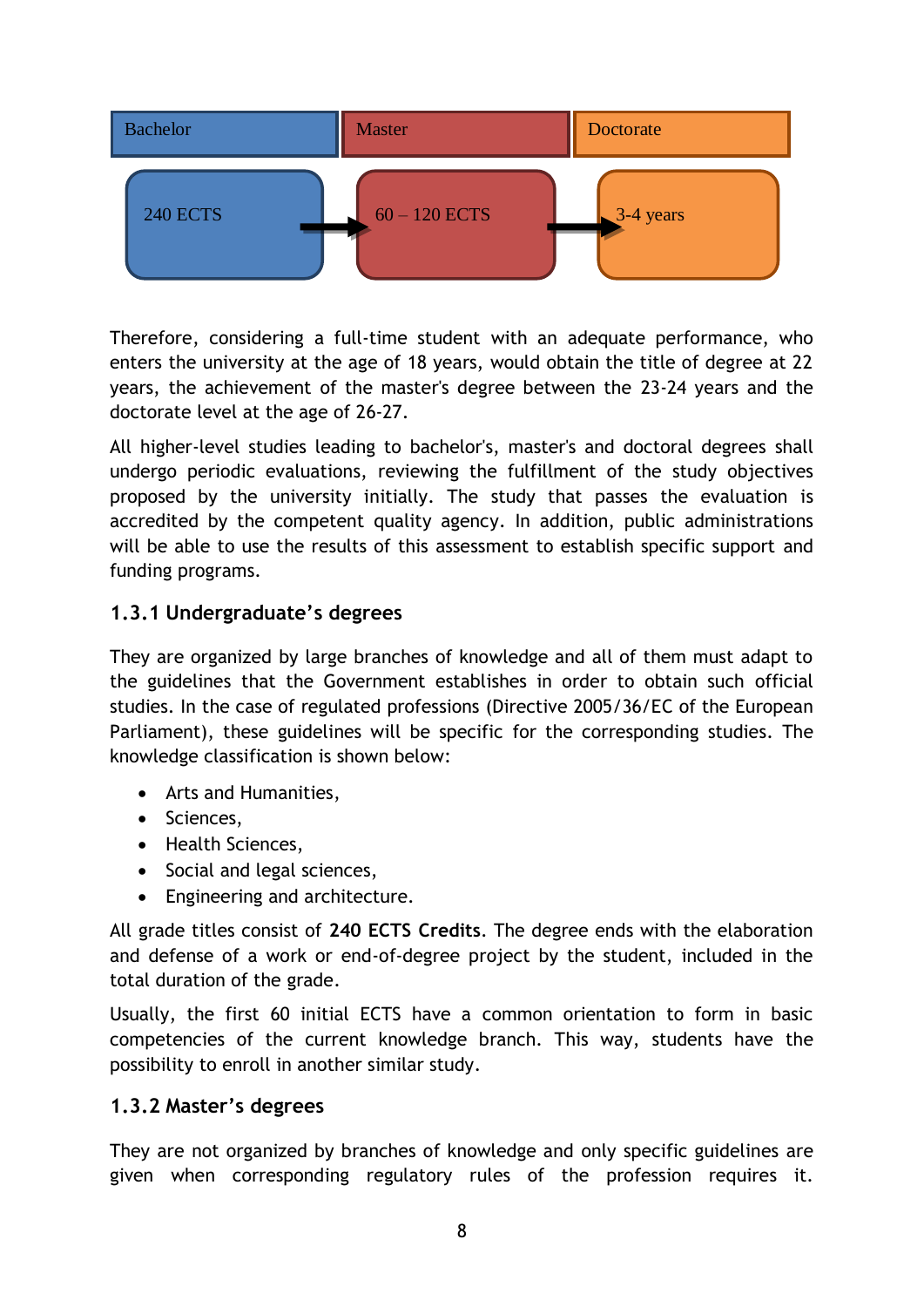Exceptionally, and only in the cases of regulated professions (Directive 2005/36/EC of the European Parliament), the master's degrees are linked to their own guidelines.

Master's degrees can have between **60 and 120 ECTS credits**, in which all kinds of learning are included with their corresponding evaluations. The master's degree ends with the elaboration and public oral defense of a project or end-of-master's work by the student, included in the total duration of the degree.

In the case of postgraduate studies, the initiative has been in universities in collaboration with the regional administrations, who define and develop their own strategies and also the organization of specialized formation and research training.

# **1.3.3 Doctoral studies**

 $\overline{a}$ 

Currently, the Spanish third cycle programs contains a series of formation activities in parallel of doing the research activities which will lead to defend the PhD thesis. The figure below shows the different stages along the PhD study duration.

| . Year 1'                   | Year 2                    | Year 3     | Year 4           | Year 5 |
|-----------------------------|---------------------------|------------|------------------|--------|
| <b>Formation activities</b> |                           | Extra year | Final extra year |        |
|                             | Recommended foreign stays |            |                  |        |

The PhD student and supervisor presents a research plan in the first 6 months of the thesis which will be evaluated each year during the thesis duration by the doctorate program commission.

Next section describes the different options to be admitted in a PhD doctoral study.

## *1.3.3.1 Different options for the PhD access*

The Royal Decree 43/2015<sup>2</sup> introduced some modification to the PhD access for the sake of facilitating the internationalization of the Spanish university graduates. It opens the possibility of degrees with a duration of 3 and 4 years, and Masters of 1 or 2 years, in a way that complements the generalist and specialized training to access to the doctorate (in any case the minimum number of ECTS in Degree + Master  $\geq$  300 ECTS to access a doctoral study).

In general, for access to an official doctorate program it will be necessary to be in possession of the official Spanish titles of degree, or equivalent, and of university master, or equivalent, provided that they have exceeded, at least, 300 ECTS credits in the set of these two studies.

<sup>&</sup>lt;sup>2</sup> <https://www.boe.es/boe/dias/2015/02/03/pdfs/BOE-A-2015-943.pdf>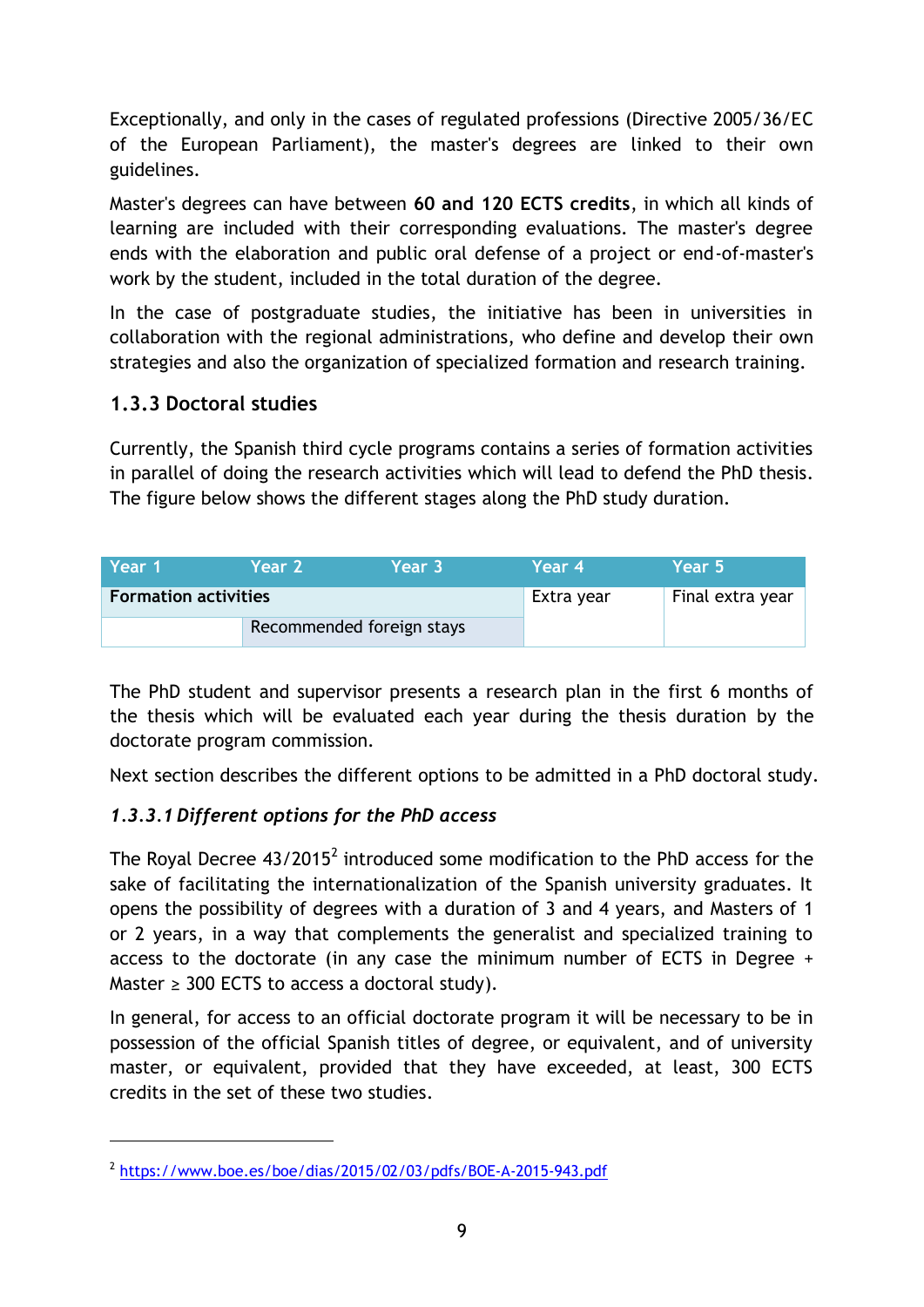### **1.4 References to the national qualifications frameworks**

The Spanish qualifications framework (Marco Español de Cualificaciones - MECU $^3$ ) follows the European one<sup>4</sup>. There exists a link between the different levels and level descriptors for referencing the MECU to the European qualifications framework (EQF) levels. In order to make Spanish qualifications easier to understand the different levels describe the qualifications in terms of learning outcomes. Through it is easier to identify, validate and recognize all kinds of learning outcomes (including non-formal and informal learning), regardless of the way they were acquired.

The MECU levels are labelled 1 to 4 and correspond to the four levels given in the FQ-EHEA: advanced VET, bachelor, master and doctorate. Of these, the first is a non-university higher education level included to support and promote lifelong learning. Some advanced vocational education and training (VET) is considered higher education (HE) but is undertaken outside the university system; such advanced VET studies may be recognized not only for admission to university but also as ECTS credits where learning outcomes are properly aligned. These four highest levels are based on the Dublin descriptors.

| EQF <sup>5</sup> | SQF <sup>6</sup> | <b>SQF-EHEA</b>     | <b>QF-EHEA</b> |
|------------------|------------------|---------------------|----------------|
|                  |                  | <b>Doctorate</b>    | Third cycle    |
|                  |                  | Master              | Second cycle   |
|                  |                  | <b>Bachelor</b>     | First cycle    |
|                  |                  | <b>Advanced VET</b> | First cycle    |

Next table shown the equivalences among different qualifications framework.

# **1.4.1 National statistics on research and role of the HEIs within the research system**

The research activities may be divided by private and public funding<sup>7</sup>. The

<sup>-</sup>3

Established under Royal Decree: Ministry of Education (2011). 1027/2011, Spanish qualifications framework for Higher Education]: http://www.boe.es/boe/dias/2011/08/03/pdfs/BOE-A-2011- 13317.pdf

<sup>4</sup> Cedefop (2016). *The application of learning outcomes approaches across Europe.*  http://www.cedefop.europa.eu/files/3074\_en.pdf

<sup>&</sup>lt;sup>5</sup> EQF - European qualifications framework

<sup>6</sup> SQF - Spanish qualifications framework

<sup>7</sup> Plan Estatal de I+D+i 2017-2020. [http://www.idi.mineco.gob.es/stfls/MICINN/Prensa/FICHEROS/2017/PlanEstatal\\_IDI\\_vB.pdf](http://www.idi.mineco.gob.es/stfls/MICINN/Prensa/FICHEROS/2017/PlanEstatal_IDI_vB.pdf)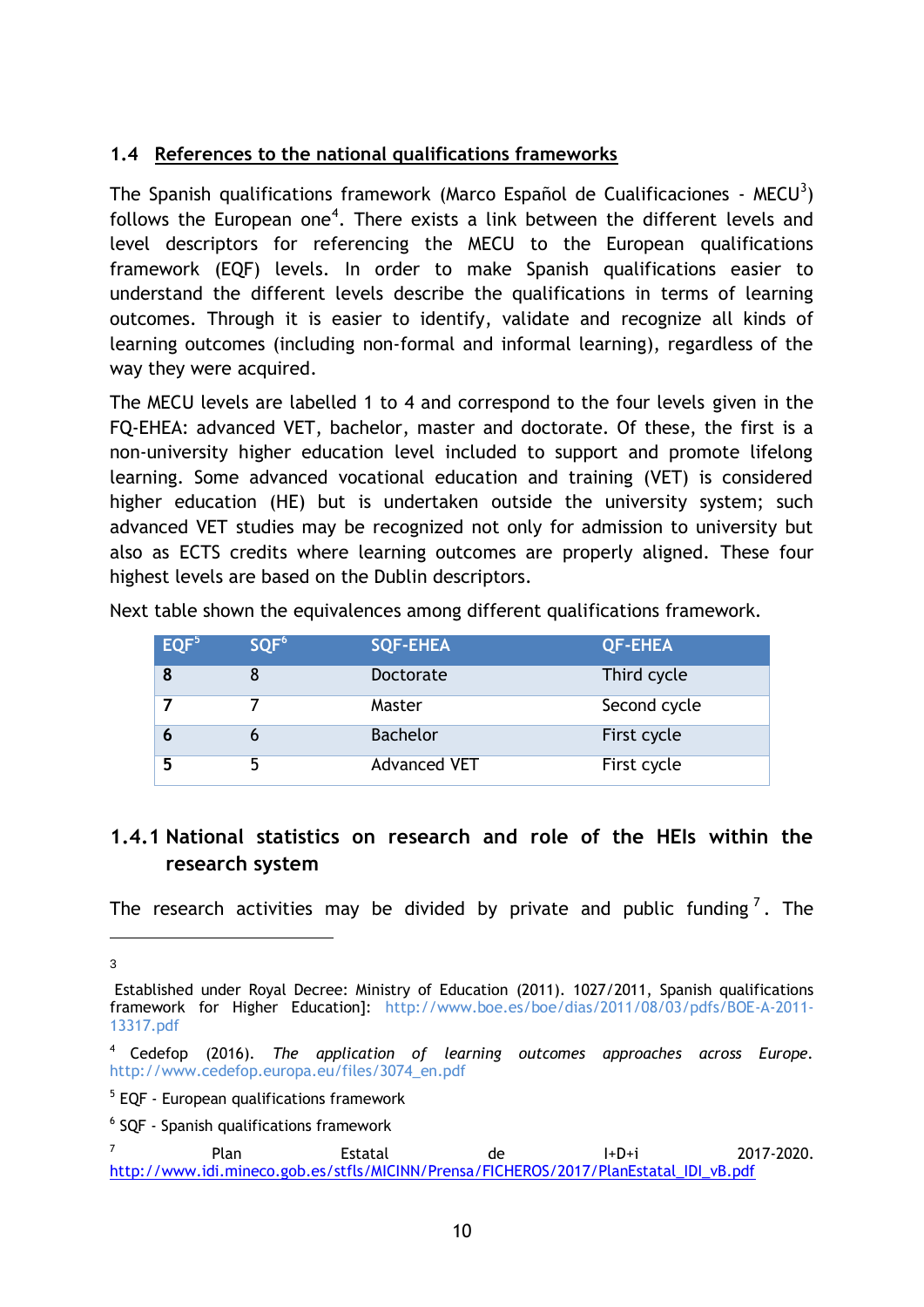enterprises are responsible of the largest amount of money invested in R&D (0.63% related to GDP in the year 2015, with the aim to increase by 2020 to 0.72% of the GDP). They have about 90.000 people employed in the R&D departments. Additionally, the public sector includes 40.000 staff people in the different administrations and 74.000 researchers in the HEIs. Though, the investment in R&D in the public sector has undergone a diminishing tendency currently being a 1.23% of the GDP with the aim to increase by 2020 to 2.0%.

# *1.4.1.1 Research modalities.*

At the university level, the research can be considered from three points of view:

- Teaching Support: training of research staff at the highest level (doctoral students), to meet the needs that arise in the industry and in academia.
- Activity that brings new knowledge: development of basic research that contributes to a better knowledge of certain topics.
- As a scientific and technical basis for the progress of society: development of technologies that allow the country to increase the economic level and the degree of technological autonomy.

The research might be classified into two types:

- Basic research: It is investigated by the mere fact of advancing knowledge.
- Applied research: The main objective is to achieve practical results.

## *1.4.1.2 Research structure at HEIs*

The legislation determines how research must be carried out in the HEIS. There exist different entities: research groups, departments and university research institutes. The typical organizational structure of research at HEIs is the following: the head of the research and the highest rank is the vice-president for Research. Below it has different units under control: research groups, research centers, enterprise relationship unit and patents and results unit.

# **1.4.2 Relationships between HE and Enterprises: internships, placements, practicum, etc.**

The relationship between HE and enterprises is mainly done in the area of research and student internships. Teachers at the university or enterprise staff does not mobility. Research contracts can be signed between university and enterprises which funded the research. Other times the call for research funding makes mandatory the public private partnership to form up a mixed consortium to obtain public funds.

Placements in companies help students understand better how the world of work operates and how to apply research methods from industry, business or the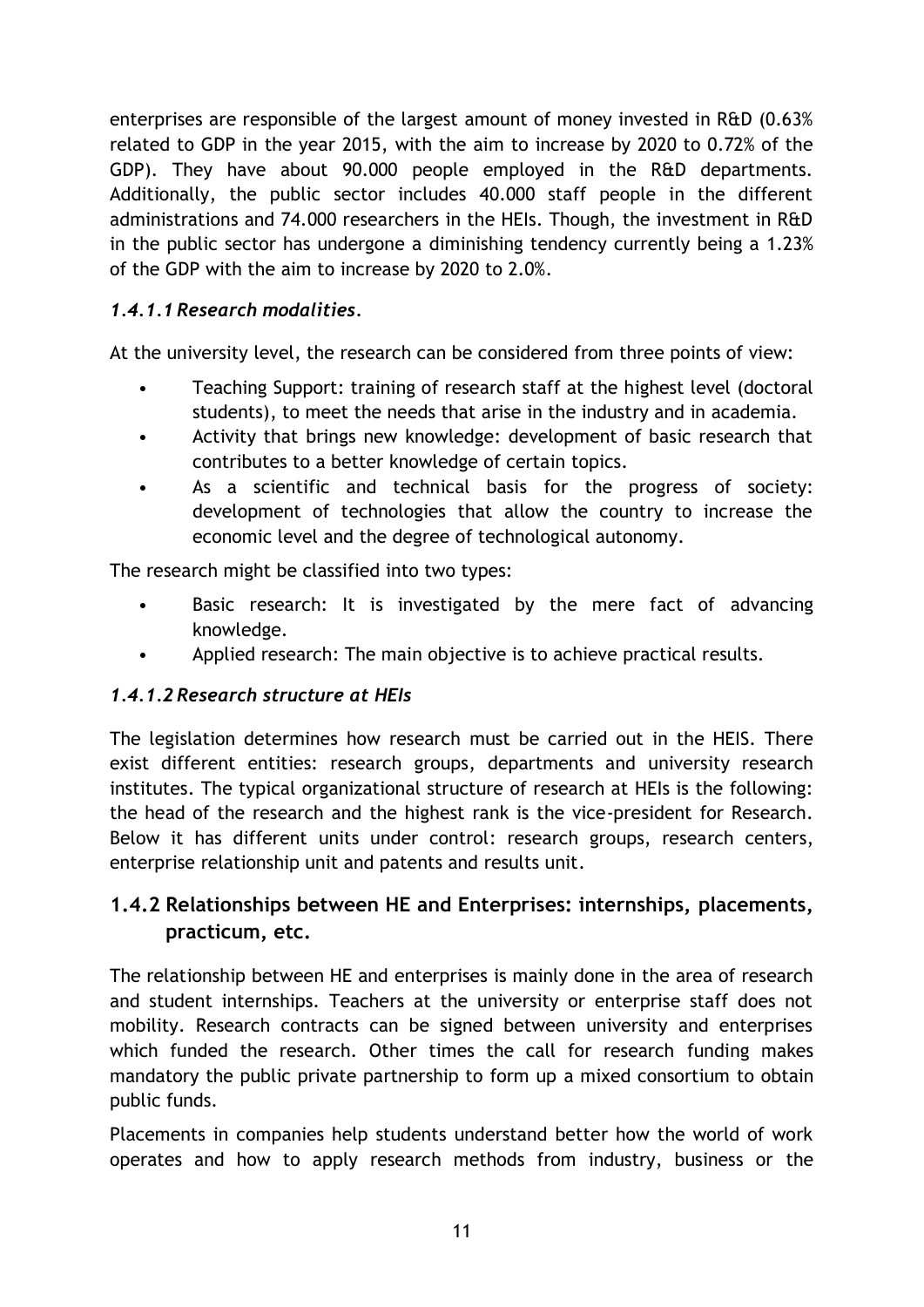institutions to their own work. The doctoral programs may offer placements in companies with research departments.

Taking part in an external placement requires that an educational cooperation agreement between the university and the company or institution involved for the practical training of students be signed beforehand. This agreement will be formalized at the proposal of the body responsible for running the doctoral programme and will be signed in the name of the HEI by the Rector or competent Vice-rector, and by the legal representative of the company or institution, of the person delegated by the same.

On the other hand, the internships and placements are considerably increasing due to the highly interest that society has about the insertion of HE graduates into the country work labour. Internships regulated by different laws, ones concerning the universities and others related to labour relations. The internships are classified as work practices that are included in the curricula or work practices that are extracurricular.

It is important to know that there exist a university committee who approves the strategic decisions and controls each university. In that committee there are different society stakeholders so the relevant and near enterprises are presented in some way.

Universities promote results dissemination and research exploitation through different policies. On one hand they should do it, because their funding is related to the research results. Spain is divided in regions and each region administration has its own formula to better use the citizen money in the HEIs. On the other hand, the universities know that the research and result exploitation are key for the success of the institution. Therefore, the universities usually have calls for research projects, research grants, mobility, patents, prizes related to transfer research results to society, and so on. In the last years, a large effort has been made to increase the ratio of entrepreneurship among graduates. There are several contests for attracting funds to students' start-ups.

## **1.5 Brief presentation of the doctorate level**

# **1.5.1 How is doctorate level organized in the country?**

Spanish HEIs offer a wide range of doctoral programs aimed at training researchers in the five branches of knowledge: Arts and Humanities, Sciences, Social and Legal Sciences, Health Sciences, and Engineering and Architecture.

The cycle 3 studies are regulated in Spain by the Ministry of Education, Culture and Sports (MEC). As the competences in education are transferred to the regional governments, apart from the global scheme for a common structure of cycle 3 studies, each region has its own particularities. There is a central database of doctoral programs that are publicly available and the MEC, having the last word to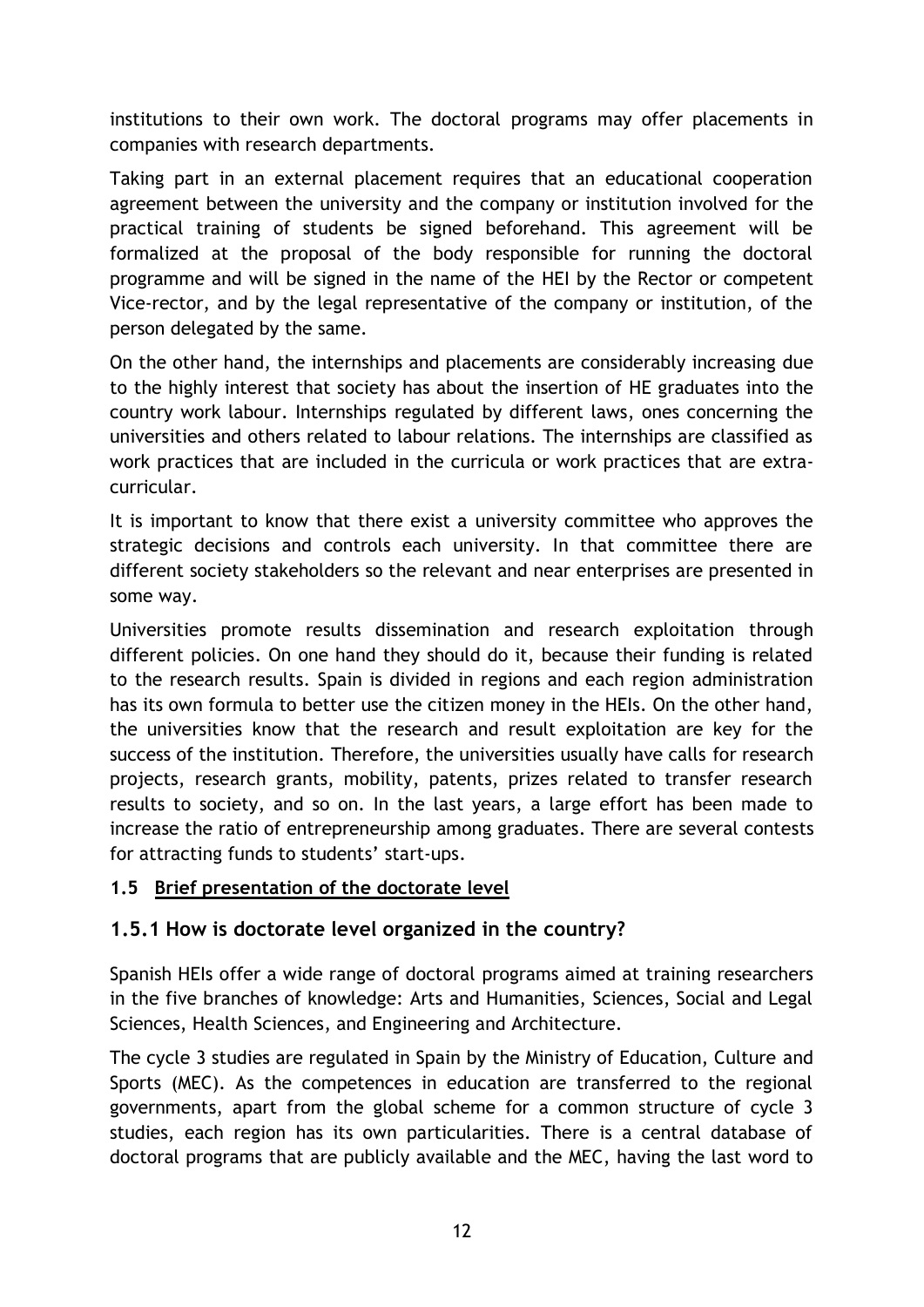approve or dismiss a proposal, usually makes a direct translation of the regional decisions.

The national agency for quality (ANECA) has also been distributed along the different regions in a form of distinct legal figures (Foundations, Agencies, Institutes, etc.) , so the approval (verification and accreditation) of doctoral programs of universities located in the region will be evaluated by an independent external quality agency which informs the regional government who decides about the convenience of opening/closing doctoral programs.

When there is a joint doctoral program with more than one region involved in the process, one university will act as the main coordinator and the evaluation of the doctoral program is done via the quality agency in that region.

# **1.5.2 Number of HEIs providing Cycle 3.**

There is a total of 42 Spanish universities where it is possible to study a doctorate.

The research fields of interest are defined at regional levels, giving more funds to research lines aligned with those strategic topics.

Research runs in parallel with doctoral programs, being the PhD students a fundamental base of the research results in Spain.

The evaluation of the PhD defense will lead to a overall rating awarded to the thesis in accordance with the following scale: "NOT SUITABLE", "APPROVED", "NOTABLE", and "OUTSTANDING". For this, each member of the evaluation panel board must write down a report about the awarded qualification. Additionally, the PhD thesis may have the mention of "cum laude" if the overall grade is outstanding and, in this sense, all the members proposes their positive secret vote unanimously.

There are prizes for the best PhD Thesis at each University in the field of Sciences and Humanities.

# **1.5.3 National statistics on Doctorate studies<sup>8</sup>**

 $\overline{a}$ 

The total number of students enrolled in  $3<sup>rd</sup>$  cycle studies is 28.546, 27.390 in state universities and 1.156.

In the table below, it is shown the number of PhD defended and students enrolled in the 2014/2015 academic year.

<sup>8</sup> Datos y Cifras del Sistema Universitario Español. Curso 2015-2016. [https://www.mecd.gob.es/dms/mecd/servicios-al-ciudadano](https://www.mecd.gob.es/dms/mecd/servicios-al-ciudadano-mecd/estadisticas/educacion/universitaria/datos-cifras/datos-y-cifras-SUE-2015-16-web-.pdf)[mecd/estadisticas/educacion/universitaria/datos-cifras/datos-y-cifras-SUE-2015-16-web-.pdf](https://www.mecd.gob.es/dms/mecd/servicios-al-ciudadano-mecd/estadisticas/educacion/universitaria/datos-cifras/datos-y-cifras-SUE-2015-16-web-.pdf)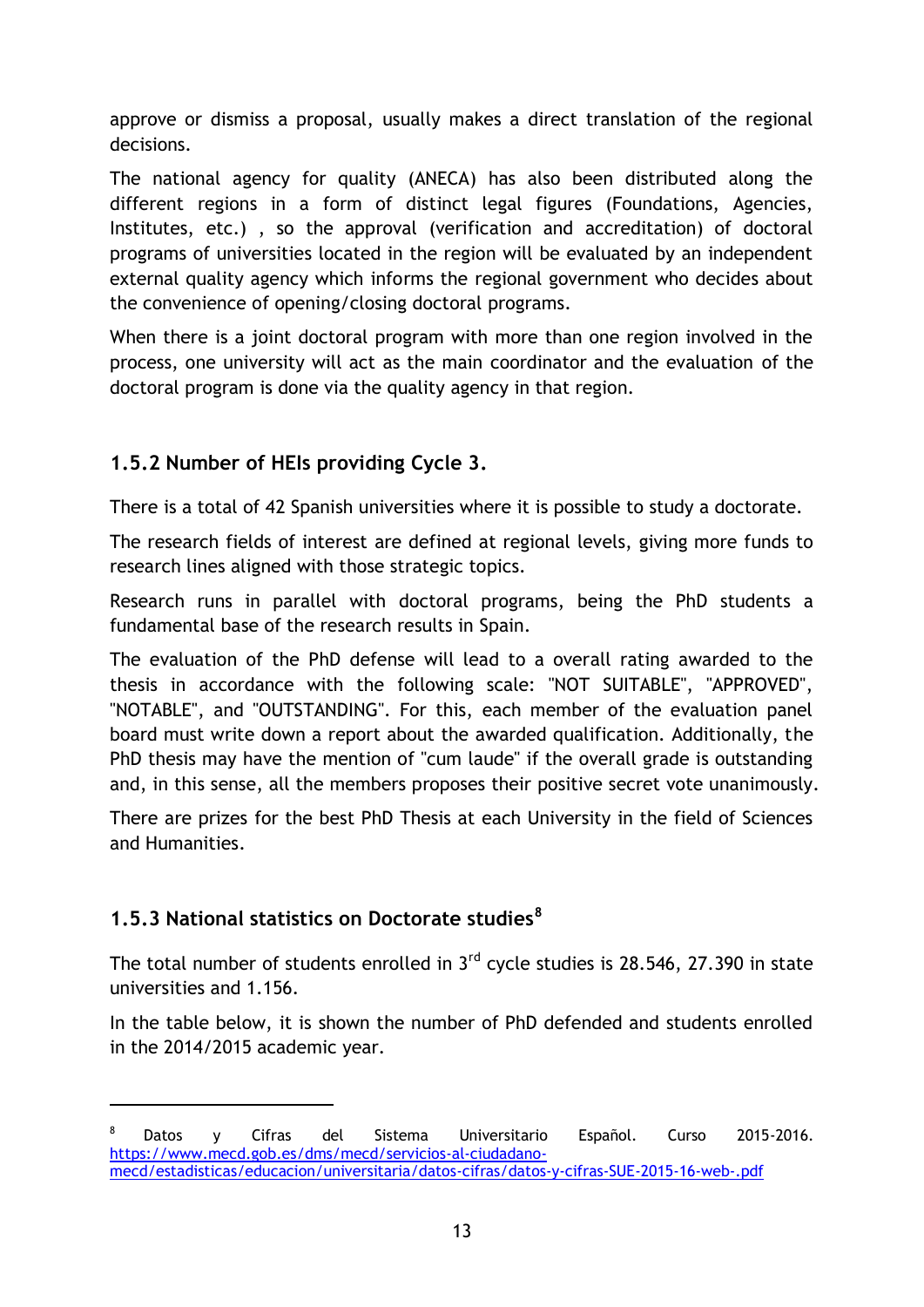| <b>Branch of Teaching</b>                        | <b>Number</b><br>of<br>doctoral<br>programs | <b>Enrolled</b><br><b>Students</b> |
|--------------------------------------------------|---------------------------------------------|------------------------------------|
| <b>Social Sciences and Law</b>                   | 255                                         | 7,628                              |
| <b>Engineering</b><br>and<br><b>Architecture</b> | 251                                         | 5,203                              |
| <b>Arts and Humanities</b>                       | 157                                         | 5,086                              |
| <b>Health Sciences</b>                           | 170                                         | 6,564                              |
| <b>Sciences</b>                                  | 225                                         | 4,065                              |
| <b>Total</b>                                     | 1,035                                       | 28,546                             |

In the table below, it is shown the number of PhD defended and students enrolled in the 2014/2015 academic year.

| Year | <b>Number</b><br>οf<br>defended PhDs |
|------|--------------------------------------|
| 2011 | 9.483                                |
| 2012 | 10.504                               |
| 2013 | 10.889                               |
| 2014 | 11.316                               |
| 2015 | 14.694                               |
| 2016 | 20.049                               |

The increase in PhDs defended in the 2016 year has been motivated largely by the deadline that new regulations introduced in the doctoral studies in 2011.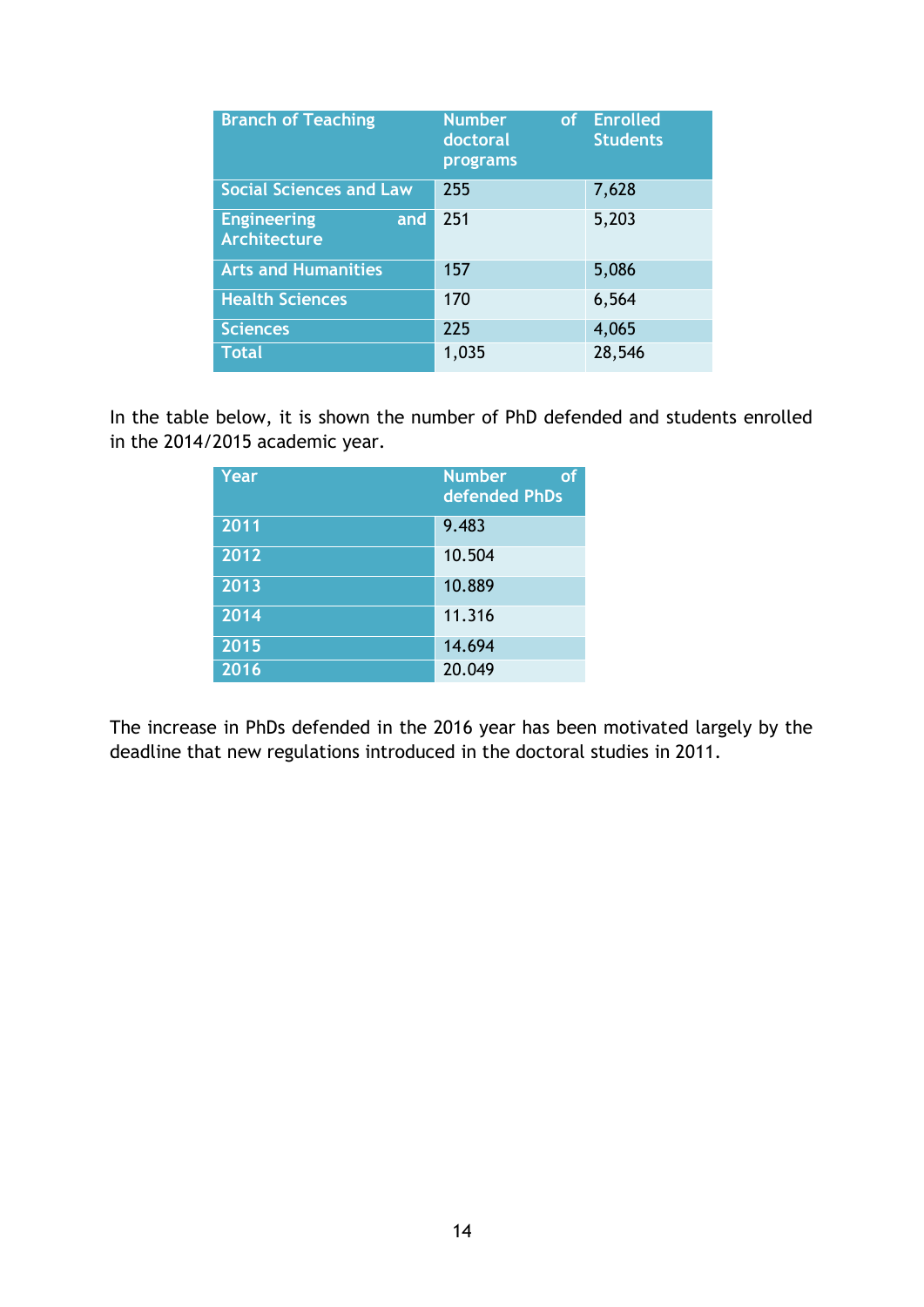# **2 Chapter 2: Nature and characteristics of doctorate studies**

### **2.1 Information on Doctorate program design (methodology, ECTS…)**

The Spanish doctorate is not measured by ECTS. Though, there are some formative activities to be fulfilled along the duration of the doctorate. These activities are regulated for each particular doctoral program and can be general skills or specific competences related to the particular program.

Table below shows the number of PhDs defended in the 2016 academic year regarding the study field.

| <b>Study Field</b>                            | Nº PhDs Defended |
|-----------------------------------------------|------------------|
| <b>Services</b>                               | 75               |
| Agriculture - veterinary                      | 360              |
| <b>Education</b>                              | 958              |
| <b>Computer Science</b>                       | 958              |
| <b>Business, Administration and Law</b>       | 1.348            |
| Engineering, Industry and Architecture        | 1.601            |
| Social sciences, journalism and documentation | 2.256            |
| <b>Health and social services</b>             | 3.015            |
| <b>Arts and Humanities</b>                    | 3.104            |
| <b>Sciences</b>                               | 5.536            |

## **2.2 Characteristics of the Cycle 3 study:**

# **2.2.1 Organization of Cycle 3 studies: selection, admission and enrollment**

Before applying for admission to a doctoral program, the student should contact a possible thesis supervisor. First entry point could be to get in touch with the coordinator of a particular doctoral program.

The process of access and admission onto a doctoral programme involves the applicant and the responsible academic committee directly. When applying for admission onto a doctoral programme, it is recommended that candidates follow these steps:

- Check they meet the general access and specific admission requirements.
- Find out all the details about the doctoral programme they like to enroll.
- Contact the doctoral programme's coordinator and their potential thesis supervisor.
- Apply to the Doctoral School for access by fulfilling the admission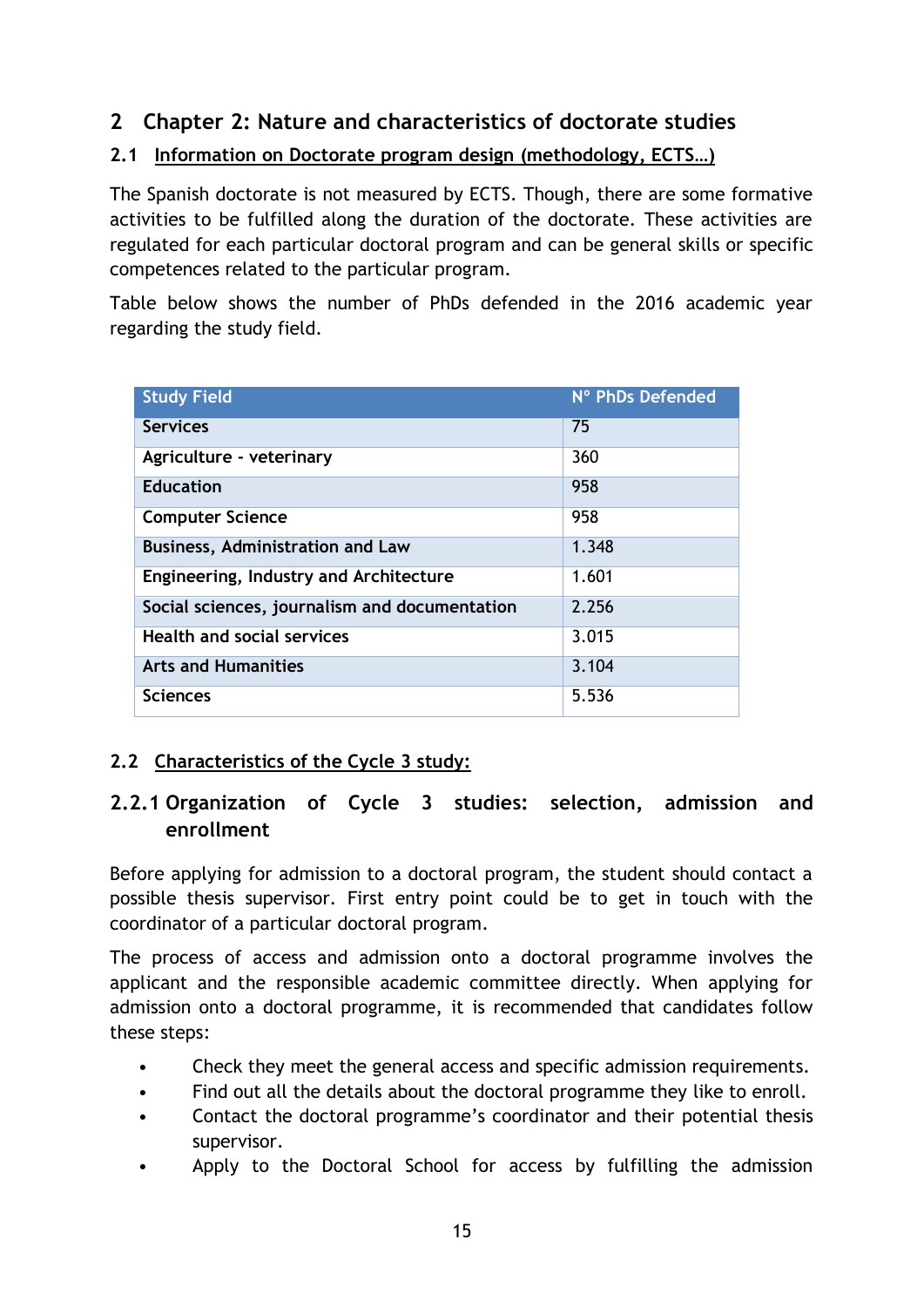application form, attaching all the required documentation.

After checking that the student meets the access requirements, the Doctoral School sends the documentation to the corresponding doctoral programme's academic committee in order for it to decide whether or not to admit the student.

Once admitted, the academic committee will assign the student a tutor. The student will have to sign the Learning and Good Practice Agreement, together with tutor and thesis supervisor. This Learning and Good Practice Agreement and the other admission documents must then be returned to the Doctoral School.

The UAH Doctoral School will notify students of their admission once all due documentation has been received in the prescribed period and on paper. Should the academic committee refuse admission, students may make the relevant appeal in the space of three days after receiving notification of the decision. Should the decision still be negative, students may appeal to the Rector.

Students will then enroll in the corresponding doctoral programme by means of the self-enrollment system. They will also make their payment in the mode selected.

In its annual memorandum each programme's Quality Commission must analyses enrollment data and study the complaints and suggestions of stakeholders in order to identify the existence of any problems, difficulties or anomalies in the access and admission procedure. The following indicators will be taken into account:

- Percentage take-up of places
- Evolution of enrollment data

Each programme's quality commission will be in possession of the following sources of evidence:

- Pre-registration forms or admission applications.
- **Enrollments**

## **2.2.2 Training Activities**

To help students acquire the competences corresponding to a doctoral degree, the Doctoral Schools offer various training activities which together amount to a coherent training strategy designed in collaboration with the different doctoral programme coordinators. It usually includes:

- Transferable skills training
- Specific training activities

Students must enter the training activities they perform in the course of their doctoral studies in a personalized control record called Record of Activities Document.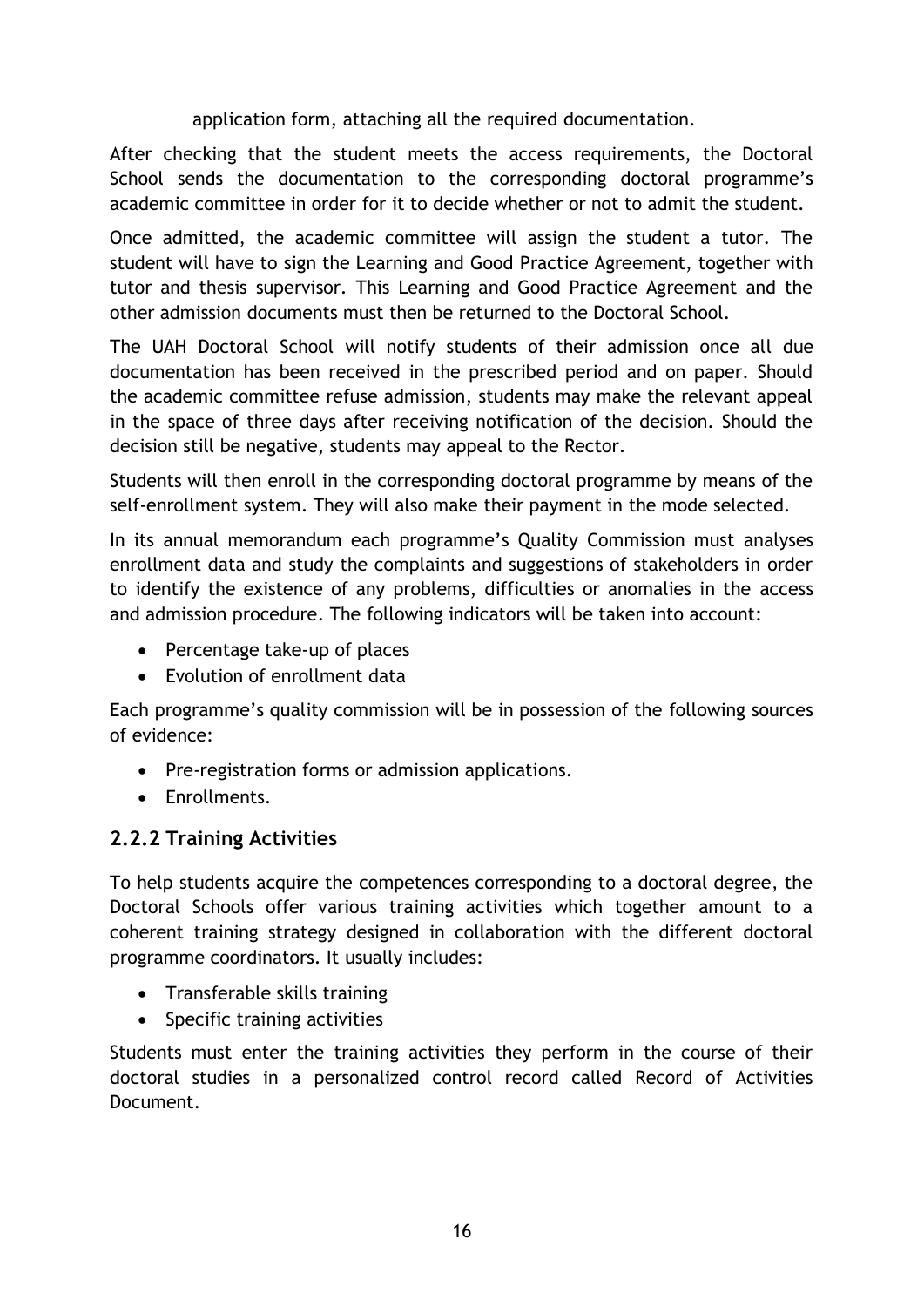# *2.2.2.1 Transferable skills training*

Each academic year, the Doctoral School runs three types of optional transferable skills activities, the aim of which is to develop the competences and personal capacities common to all our doctoral programs.

- Seminars. The School offers annually a series of seminars for students of all doctoral programs on matters related to the search and management of information, the oral and written presentation of research, project preparation, ethical aspects of research, and so on. It is advisable to attend these seminars during the first or second year of the doctorate.
- Young researchers' seminars. These seminars provide students with the opportunity to present their research and preview some of its findings before their fellow-students and lecturers. It is advisable to carry out this activity in the second or third year of the doctorate.
- Research stays in companies or institutions. To help students to gain an insight into the world of work and to apply research methods from industry or institutions, our doctoral programs may organize research stays in companies or institutions with research departments.

# *2.2.2.2 Other transferable skills activities*

Together with the transferable skills activities, students can also take courses, seminars and other activities offered by other universities or institutions, Spanish or foreign, either face-to-face or online, obtaining the corresponding certificate. For examples at online platforms such as Coursera, edX, MiriadaX, etc.

The contents of all these activities should fit the definition of transferable skills training (that is to say, acquisition of competences that are common to all the branches and disciplines of the doctorate) and they must previously have the approval of the Tutor and the Thesis Supervisor.

## *2.2.2.3 Specific activities*

Each doctoral programme will have a range of specific training activities catering to the interests of its students. The programme's academic committee will be in charge of planning them, establishing their criteria, defining their goals and contents, and formulating control procedures, bearing in mind what the programme's verification memorandum has to say on the matter. The range of specific activities vary largely for each doctoral programme.

## **2.2.3 Status, competencies and role of the supervisor**

The doctoral research is carried out under the guidance of a supervisor in compliance with the Regulations concerning the writing, authorization and examination of doctoral theses.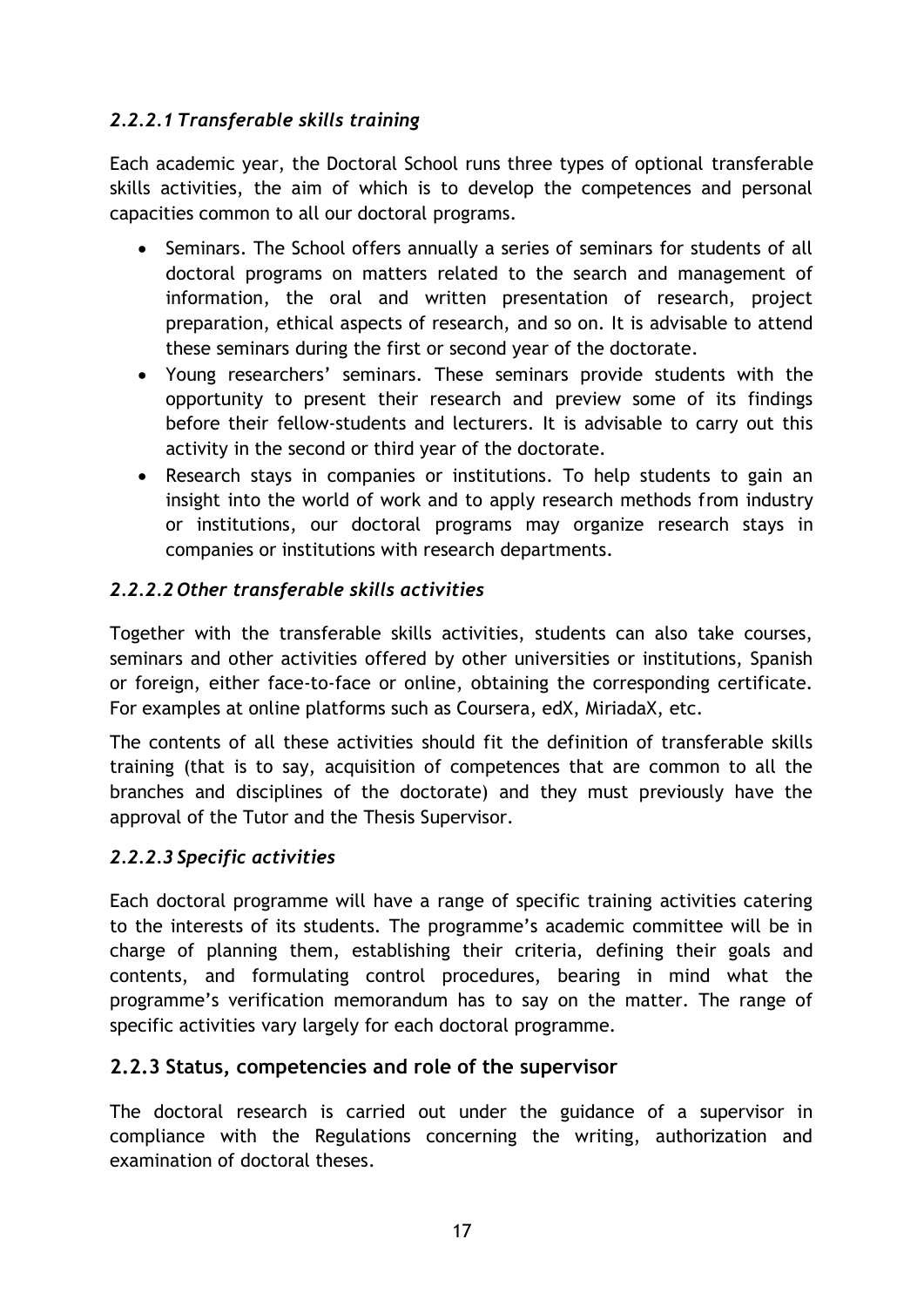At the time of admission to the doctoral program or no later than three months after enrolment, the Academic Committee in charge of the doctoral program will assign each student a doctoral thesis supervisor, who may be any Spanish or foreign doctor.

The thesis supervisor will have full responsibility for the coherence and suitability of the training activities, for the impact and innovativeness of the thesis' subject matter in its field, and for guiding the planning and tailoring, where necessary, of other projects and activities in which his or her student participates.

The main duties of supervisors are to:

- Agree in with the Learning and good practice agreement adopted by the School.
- Review their Record of Activities Document regularly.
- Report on and endorse their' Research Plan periodically.
- Ensure that the results of their students' research are fruitful, and are disseminated and put to use by means, for instance, of papers, transfers to other research contexts or, where appropriate, commercialization.
- Emit a favorable report on the Doctoral Thesis.

The thesis may be jointly supervised by other doctors when there are good academic reasons for doing so, such as the interdisciplinary of the subject matter or programs run in collaboration with national or international partners.

Supervisors of doctoral theses must have demonstrable research experience, as accredited by the award of a favourable six-year research assessment in the last ten years or by satisfying any combination of the following criteria: leadership of research projects, participation in research projects, supervision of doctoral theses, and publications. In the case of joint supervision, only one supervisor need be in possession of a favourable six-year research assessment

# **2.2.4 Thesis defense**

The Doctoral Thesis is an original piece of research written by the doctoral student and represents the core of the Research Plan.

It is possible to present the thesis as a compendium of articles written by the student and published in relevant journals. The minimum number of articles is three. In this case, in addition to the articles, the thesis must include an overview summary lending coherence to the piece of research as a whole, indicating its overall line of argument, and appending a chapter by way of conclusion.

The Academic Committee will be responsible for the approving the submission of the Thesis. If the defense of the Thesis is authorized, the Academic Committee of the programme will draft and approve the panel proposal, using the standard form. The panel will be appointed by the Official Postgraduate Studies Committee.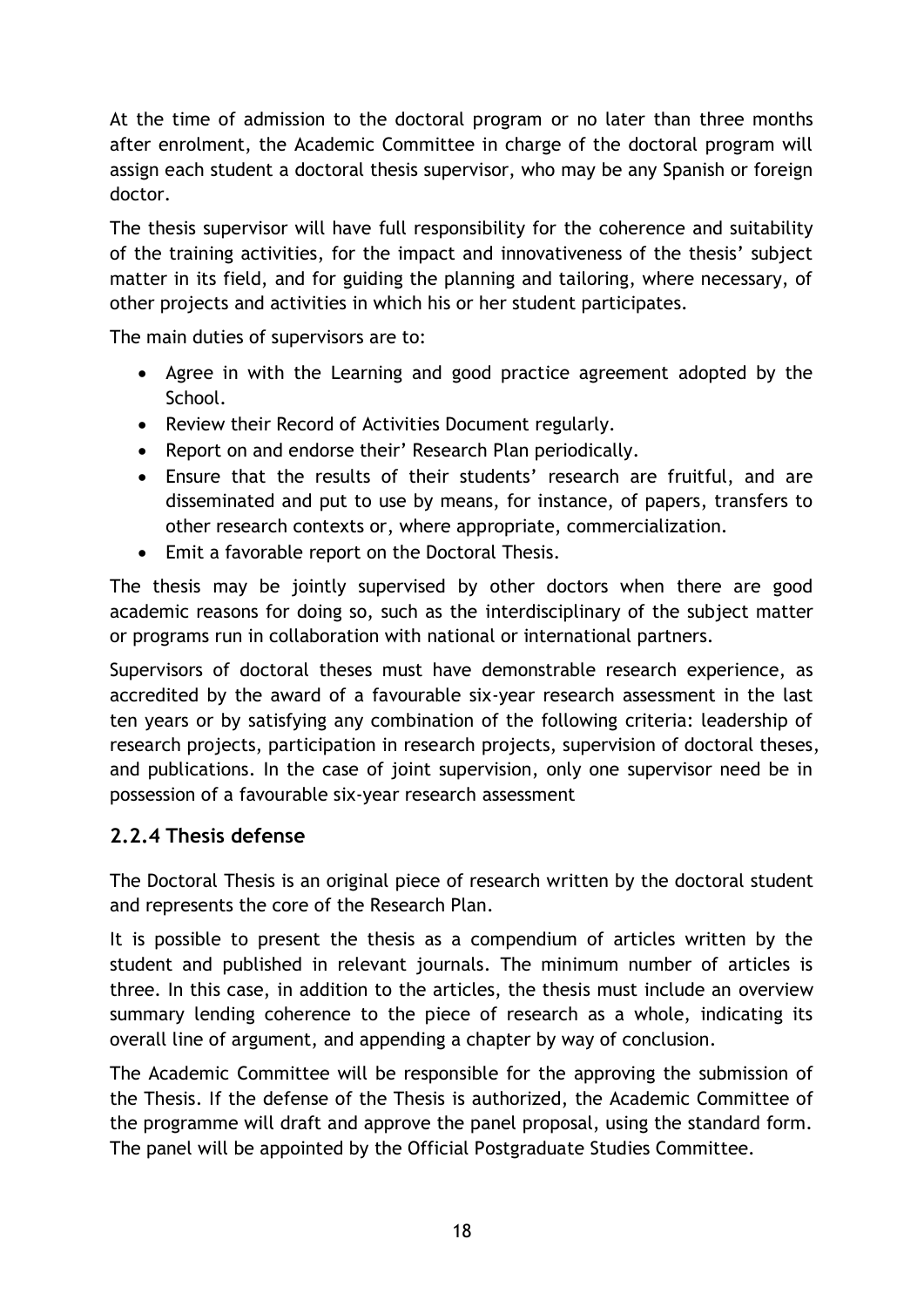For programs under previous decrees, the Department responsible for the programme will perform these procedures.

In the case of foreign students who have written their doctoral thesis in a language other than their mother tongue, the same level of linguistic competence will apply as reflected in the admission requirements of the doctoral programme in which they are pursuing their studies.

If the doctoral thesis is written in the framework of a co-tuition agreement, where relevant the language requirement stipulated in said agreement will be taken into account.

The figure below shows the typical process for the final phase of a Spanish doctoral thesis.



The paperwork from the deposit of the PhD till the exam lasts around 4 months.

The doctorate regulations specify that the book presented to the exam cannot be later modified. This is not the case for other EU countries which encourages the student to improve the PhD book after the exam.

# **2.2.5 Diversification of Doctoral studies**

To increase the relationship between enterprises and universities with respect to the doctoral studies, the Spanish government has included in the regulations the possibility to do the PhD thesis while working in a company. The idea behind this regulation is to involve the enterprises in the definition of the PhD topics. Therefore, the results of the PhD are directly transferred to the society. Different measures have pushed forward these industrial doctorates as it is the funding of the salary for the PhD candidate while doing the thesis in the enterprise. The HEI supervisor must agree with the tutorship at the enterprise the research topics and do the monitoring similar to other doctorate students doing the research at the university.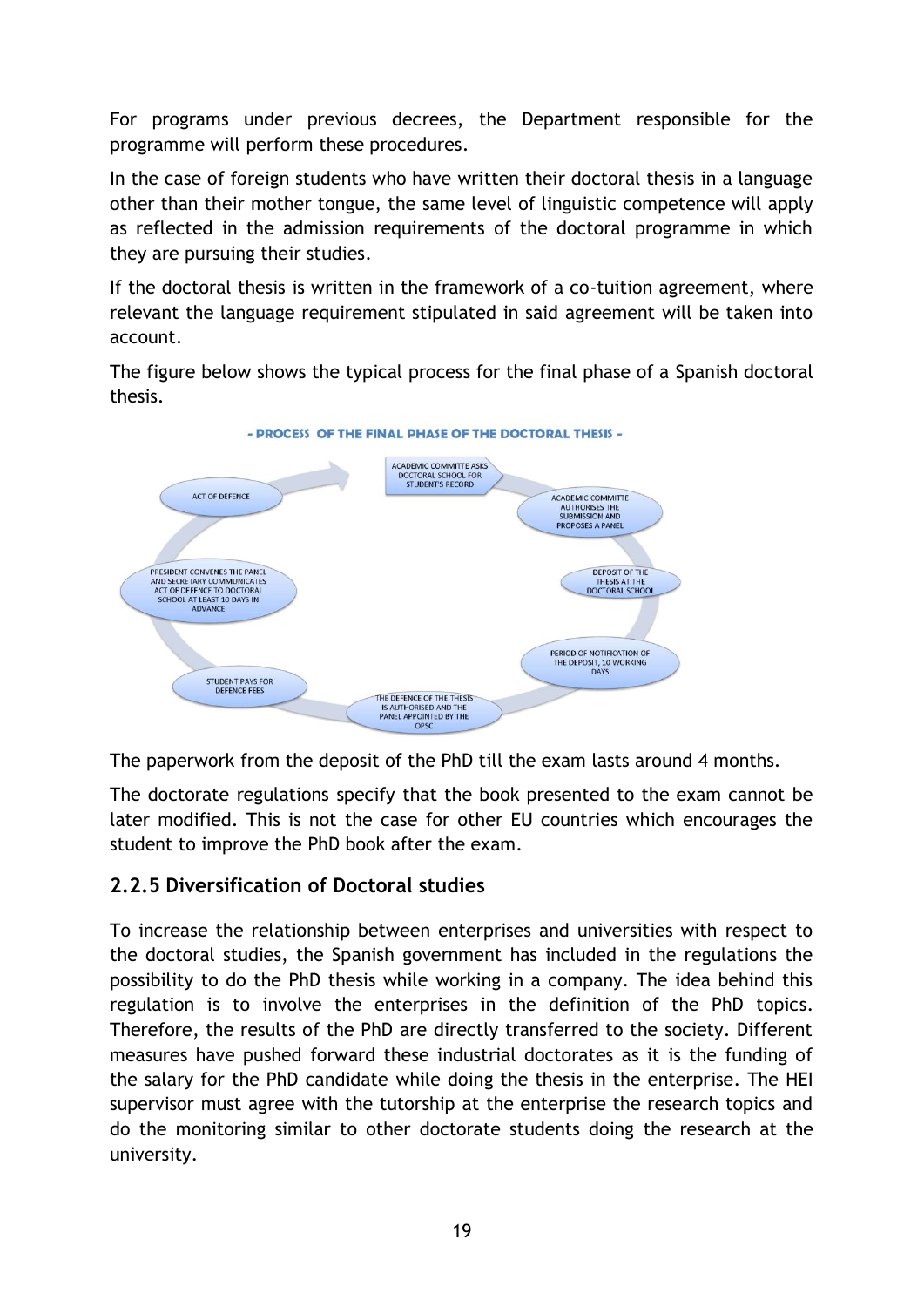# **2.2.6 Internationalization of Doctoral studies**

## *2.2.6.1 Mobility schemes*

Through the participation of university teaching staff and, where appropriate, researchers and experts of repute in this scheme, it is hoped to enhance university doctoral studies and increase cooperation between Spanish and foreign institutions. With regard to student mobility, the aim is to facilitate activities related to research in doctoral programs run in other research centers of universities / research laboratories. What is more, mobility is part and parcel of studies pursued under the terms of joint degree agreements among Spanish or foreign universities.

Mobility are promoted in different ways, for example the following ones:

- Joint doctoral programs between different universities.
- The study plan is devised and approved jointly by two or more universities.
- An agreement specifies the academic and administrative conditions in which the studies are to be conducted.
- The agreement provides for, as appropriate, the mobility scheme which affects both teaching staff and students.
- The formalization of cotutelage agreements for doctoral theses.
- Mobility grants and subventions offered by the Ministry of Education in different ambits.
- Doctoral theses with International Mention.
- Grants aimed at teaching staff and students.
- Short stays tied to Research Staff and University Teaching Staff Scholarships funded by each University.

## *2.2.6.2 PhD with International Mention*

The Spanish PhDs may have an international doctorate mention. In this way, the doctoral diploma might include the international doctorate ("Doctor international") mention on its reverse. The PhD defense should fulfill the following requirements:

- During the compulsory study period to achieve the Doctoral degree, the Doctoral student must have completed a three-month stay outside Spain, in a HEI or a prestigious research Centre, finishing studies or carrying out research studies. The period outside Spain and the activities involved need to be endorsed by the Director and authorized by the Academic Commission and will be included in the Doctorate activities document.
- A part of the Doctoral thesis, at least the summary and the conclusions, must have been written and presented in one of the usual languages for scientific communication in its field of knowledge. It will have to be different from any of the Spanish official languages. This rule will not apply when the reports on the time spent outside Spain and the experts are from a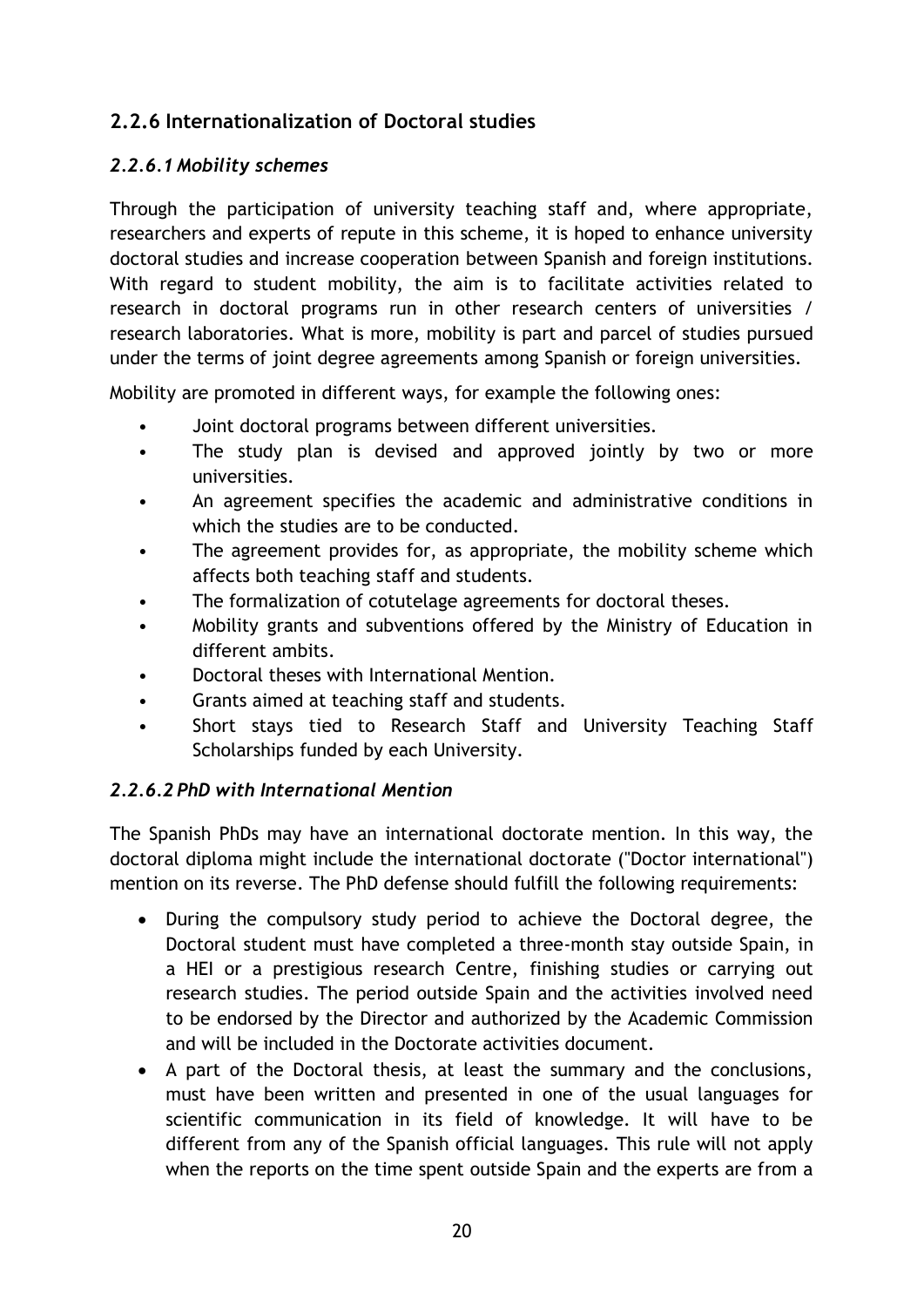Spanish-speaking country.

• The thesis must have been evaluated by a minimum of two expert Doctors who belong to a non-Spanish Higher Education or research Institution: at least one expert belonging to any non-Spanish Higher Education Institution or research Centre, holding a Doctor's degree, and different from the responsible person for the period spent outside Spain mentioned in paragraph a), must have been part of the thesis Evaluation Board.

The defense of the thesis will have to be held in the same Spanish University where the student has enrolled or, in case of joint Doctorate programs, in any of the participating Universities, according to the rules specifying the collaboration agreements.

When depositing the doctoral thesis, the doctoral student must accredit a level of B2 in the language in which the thesis is to be defended should this be other than his or her mother language.

## *2.2.6.3 Joint Doctoral Degree*

Additionally, it is possible to do a joint doctoral degree (also called "joint doctorate" or "cotutelle doctorate") is a degree awarded by two (or more) different institutions, who share the responsibilities of supervising, coordination and examining a researcher's work towards a PhD degree.

The co-tutelage procedure must comply with these requisites:

- The modes of admission to doctoral studies and to the deposit and examination of the doctoral thesis will be those which govern tertiary level studies at the relevant university.
- Those interested in doing on a doctorate under co-tutelage should pursue their studies under the control and responsibility of a thesis supervisor from each of the universities involved.
- Each thesis co-tutelage will be carried out in the framework of a tailored agreement between the two universities involved and on the basis of the principle of reciprocity. By virtue of the agreement each institution will acknowledge the validity of the doctoral thesis on the strength of a single presentation and each university will undertake to issue the degree title of doctor.
- The doctoral candidate will be registered at both universities but exempt of payment at one of them. The agreement must specify which the exempting university is.
- The period for researching and writing the thesis will be no longer than three years from the signing of the agreement and will be divided between the universities into alternating periods of residence at each. The minimum total period of residence at either will be six months, the rest of the residence being at the other. Each period of residence may be single or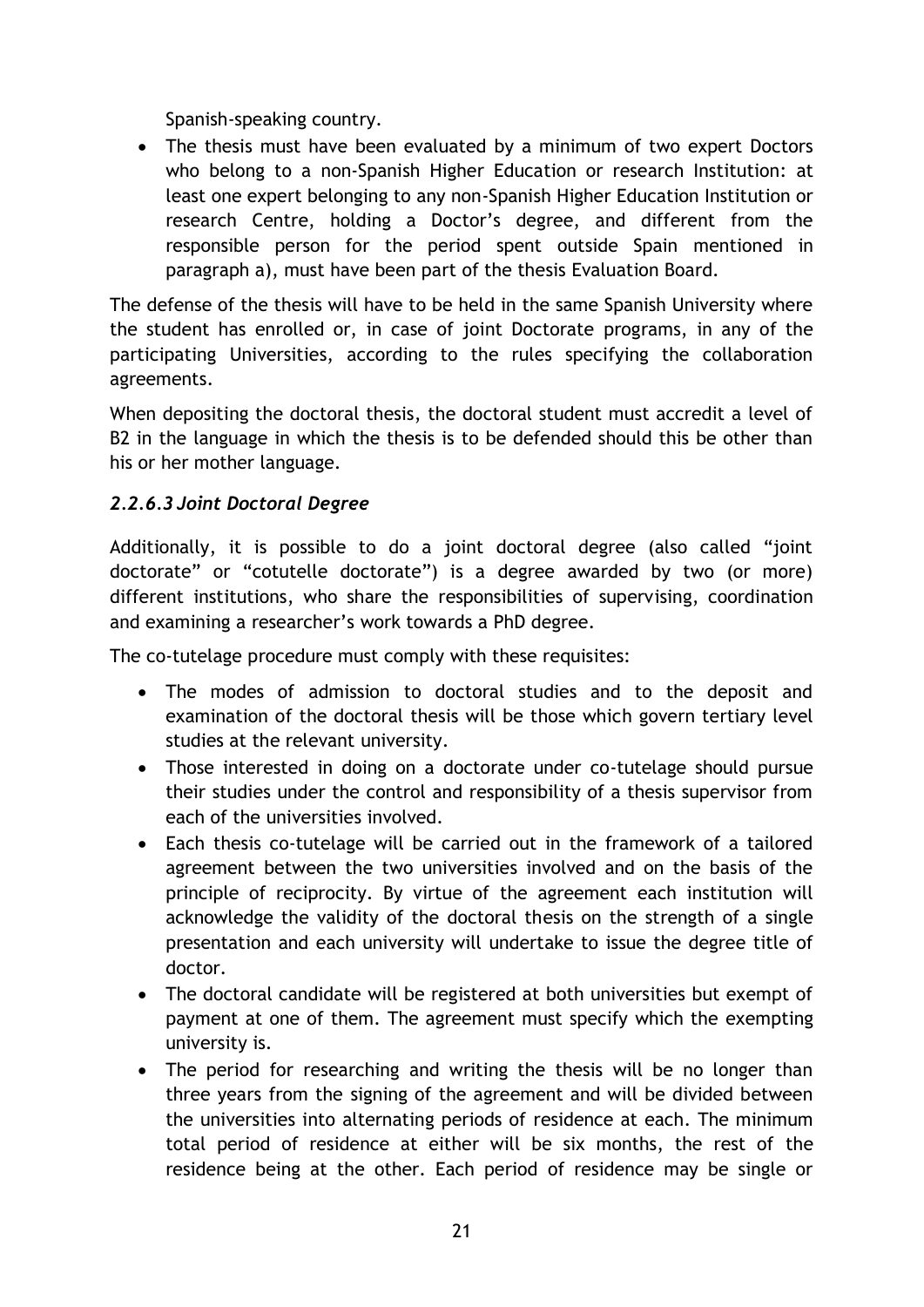distributed across several periods.

- Publication, exploitation and protection of the results of the research carried out will be insured by both institutions in line with each country's stipulated procedures.
- The thesis will be examined once only at one of other of the two universities. One clause setting out this provision must be included in the agreement signed by both institutions.
- The panel for examining the thesis will be designated by mutual accord of both universities, while its composition will be in accordance with current legislation in both countries.
- The thesis will be written in one of the languages used habitually for scientific communication in the relevant field of knowledge and supplemented with an abstract written in one of the official languages spoken in the country of one of the universities that sign the cotutelage agreement.

## **2.3 Positioning of Cycle 3**

Due to the autonomy of the Spanish universities, each doctoral school according to the strategic lines devised in each particular university proposes their doctorate programs. The doctoral research subjects are usually aligned with those having a good research line and being held by a certain number of researchers. It is worth noting that each doctoral program has 3 researchers supporting each research line contained in their description.

Despite the fact that each university can promote and maintain a doctorate program, the regional governments provide funds in different calls and only those doctorate programs with strong research results will capture funds to keep going, so in fact it is a competition system where to be alive you need to obtain good research results or it will be each own university who will pay for the costs of maintaining that structure. The funds that universities receive is related with research and quality of doctorate programs.

Every six years each doctorate program is evaluated by an external quality agency. There are different key measurements to evaluate the quality of the doctorate program. There is a minimum acceptable numbers to not discontinue a program.

Additionally, a doctorate program can apply for a special quality mention. There are funds and research calls where only those quality doctorate programs can apply for.

Taking a look at the employment of PhD thesis students, the first table below shows the ratio of people that has a job, and second table a job with the corresponding PhD level, both for people who have defended the PhD thesis in 2010, showing the employment data for 2011 and 2014 year, 1 and 4 years after the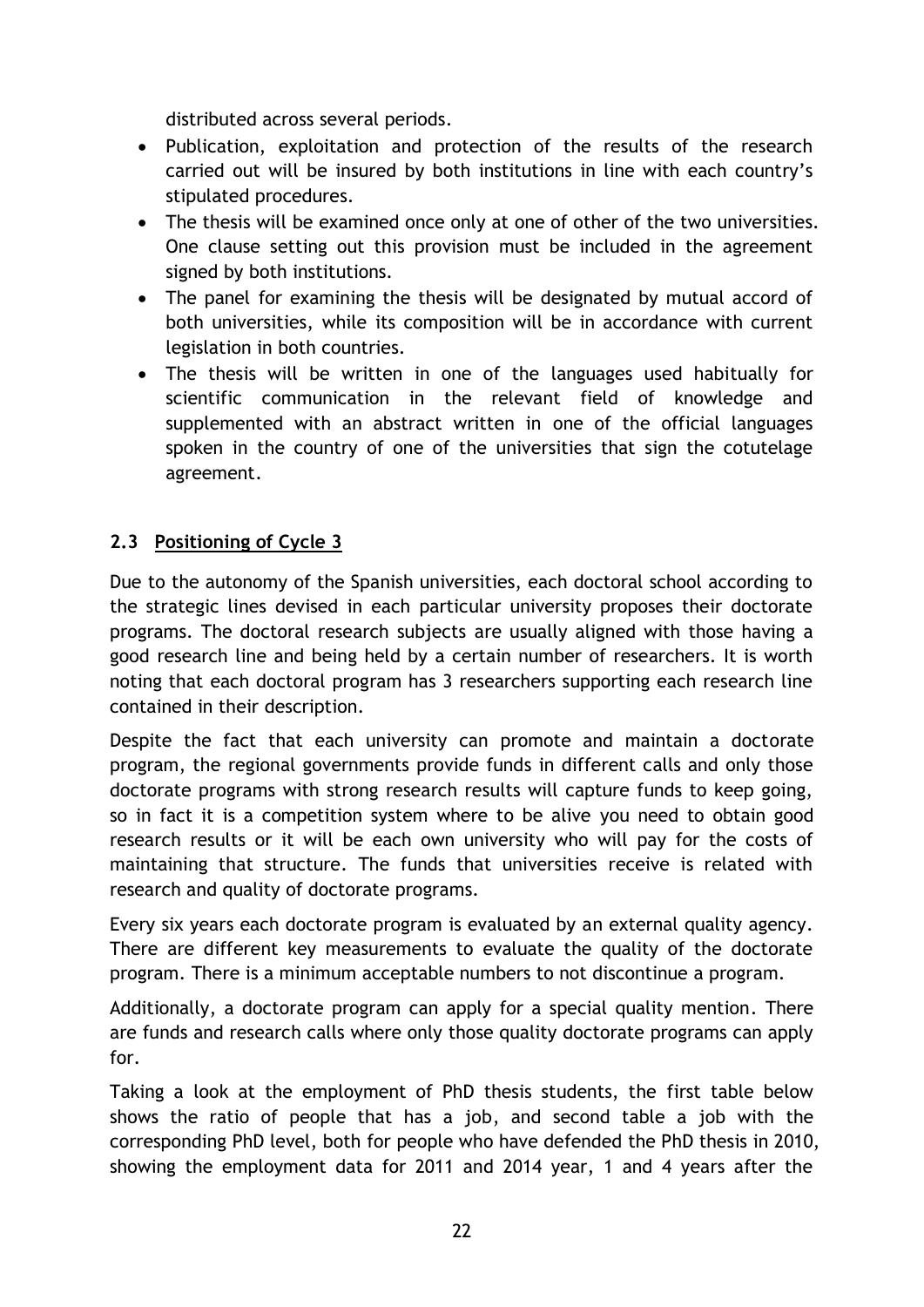defense of the thesis.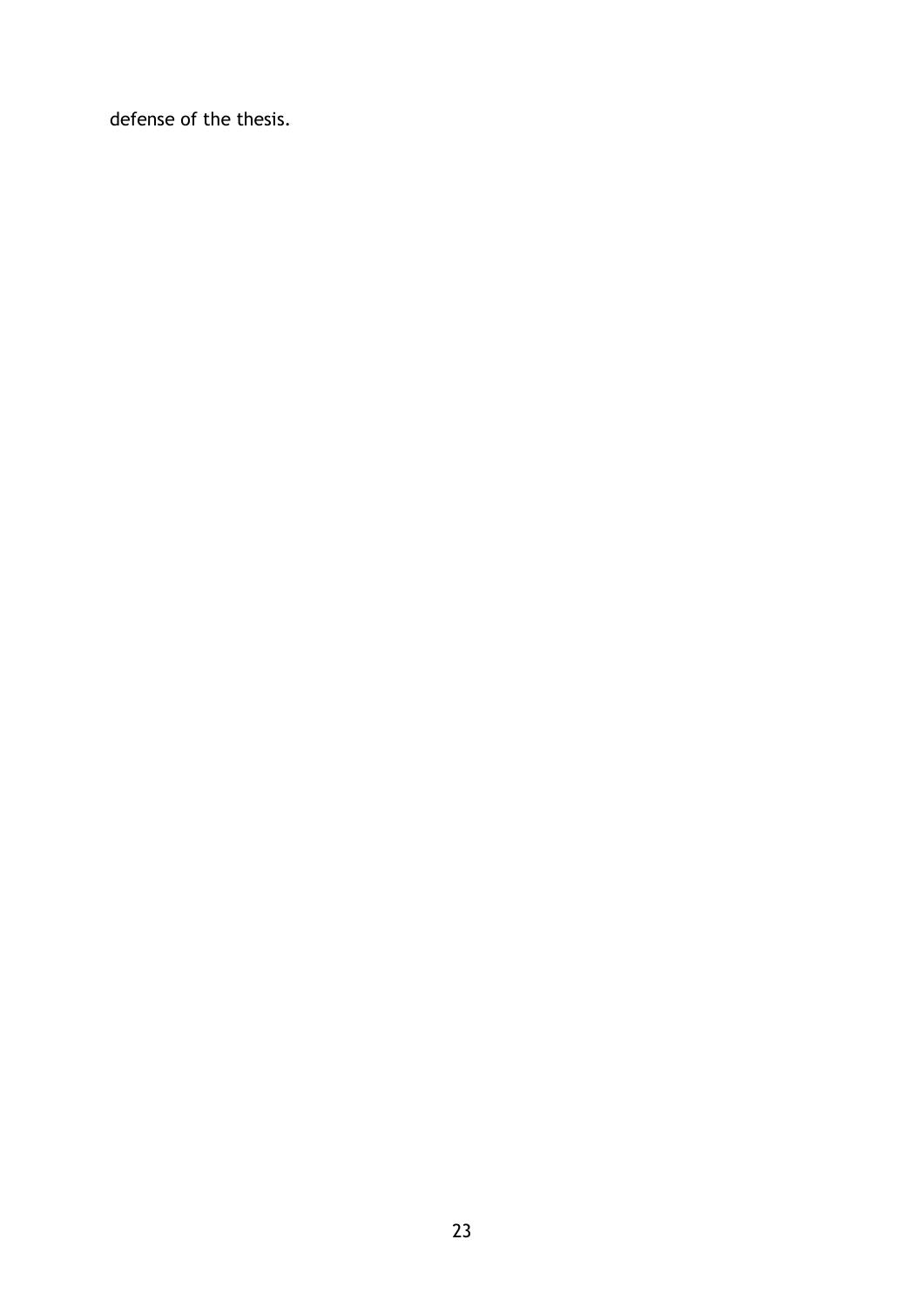| <b>Branch of Teaching</b>           | 2011  | 2014  |
|-------------------------------------|-------|-------|
| <b>Social Sciences and Law</b>      | 65.1% | 64.6% |
| <b>Engineering and Architecture</b> | 70.3% | 67.8% |
| <b>Arts and Humanities</b>          | 52.5% | 50.7% |
| <b>Health Sciences</b>              | 77.0% | 76.2% |
| <b>Sciences</b>                     | 59.6% | 57.0% |
| <b>Total</b>                        | 66.2% | 68.3% |

| <b>Branch of Teaching</b>           | 2011  | 2014  |
|-------------------------------------|-------|-------|
| <b>Social Sciences and Law</b>      | 93.7% | 94.7% |
| <b>Engineering and Architecture</b> | 96.9% | 95.1% |
| <b>Arts and Humanities</b>          | 94.0% | 94.8% |
| <b>Health Sciences</b>              | 96.9% | 96.5% |
| <b>Sciences</b>                     | 94.0% | 91.3% |
| <b>Total</b>                        | 95.3% | 94.4% |

A person with a PhD thesis has a high specialization in specific matters (which for a particular time can be a great advantage, but for a future the company may consider it an inconvenience), but his vision of the future, his ability to work in international contexts (and often intercultural) and its ability to perform technological surveillance gives it the possibility to open new avenues of research and find new applications to its advances. Doctoral people also brings to the company its great capacity for work, its autonomy and responsibility over its own work, his innovative vocation, his experience in risk management and another series of characteristics that he has acquired during his professional career. Even with those facts, small and medium enterprises do not have many PhD people in their staffs. Only 4% of enterprises in Spain values the PhD thesis in a job process selection.

Therefore, the Spanish government empowers the PhD jobs with some programs such as "Torres Quevedo". These grants are for a job of three years' duration for the employment of doctors who develop industrial research projects, experimental development or previous feasibility studies, in order to favor the professional career of the researchers, as well as to stimulate the demand in the private sector for personnel sufficiently prepared to undertake R+D plans and projects, and to help the consolidation of recent technology companies creation. The grant will be used to co-finance the salary and the Social Security contribution of the researchers hired during each of the annuities, considered independently.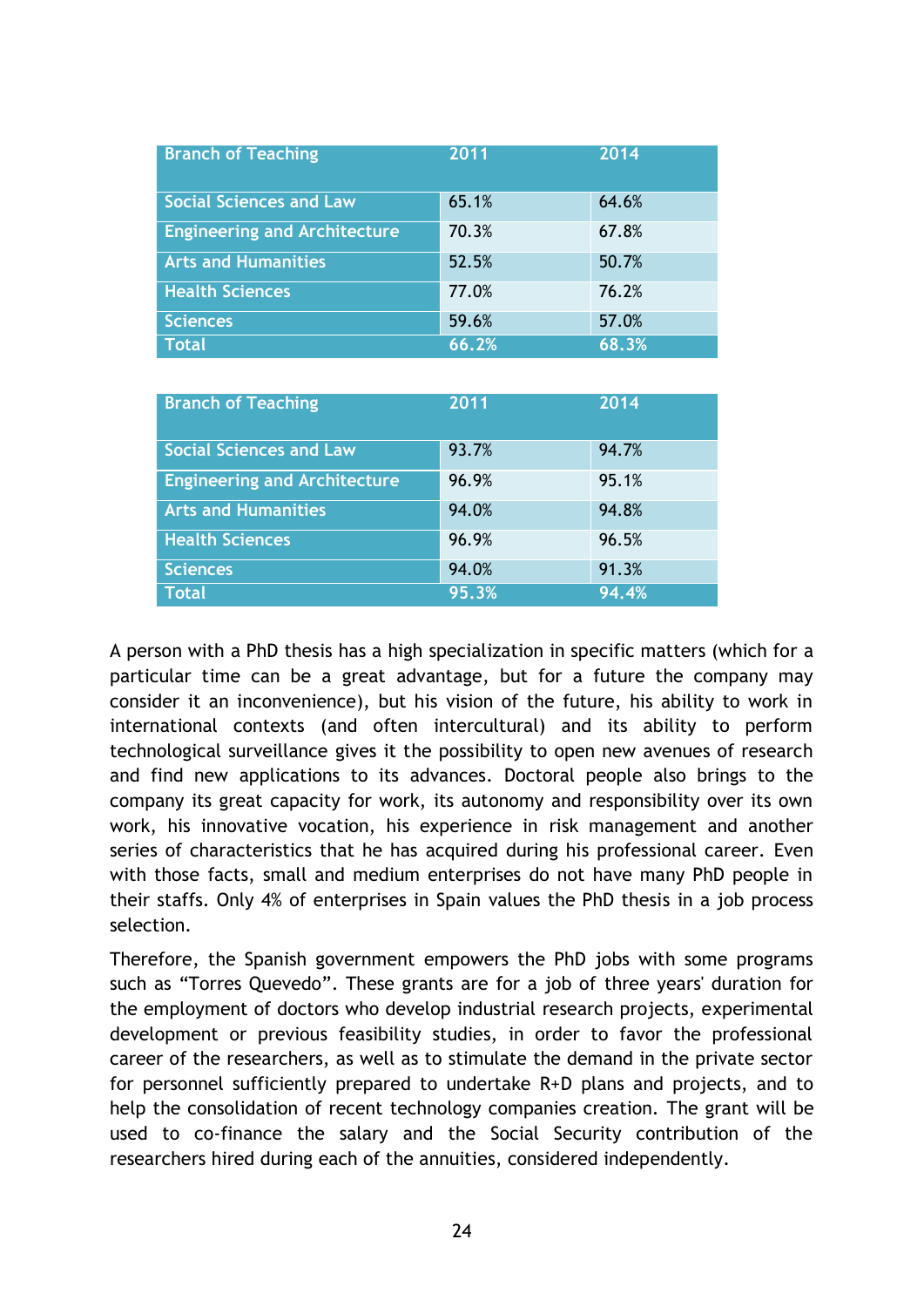## **2.4 Monitoring- of Doctoral Students and graduates**

# **2.4.1 Monitoring done by Doctoral Program Academic Committee/Tutors**

In accordance with the regulation of Spanish doctoral studies, monitoring and assessment of the doctoral candidates will be conducted annually by the Academic Committee of the doctoral programme.

To do this, the following procedure is normally used:

- The Tutor / Thesis Supervisor write down a report on his or her doctoral student. If the Supervisor is different from the Tutor or when there are several supervisors, each will write a different report. The report will mainly take into account the training activities performed by the student and the development of the Research Plan, or its draft if not yet approved.
- This report, together with an updated copy of the student's Record of Activities Document, is sent to the Coordinator of the Academic Committee and evaluated by the Academic Committee
- Once the assessment has been completed, the Academic Committee will fill in the corresponding annual assessment and monitoring reports and forward them, together with the report(s) from the Tutor / Thesis Supervisor, to the Doctoral School. A positive assessment is required in order to continue in the programme.

In the event of a properly grounded negative assessment, the student must be reassessed in six months' time. To this end, if his or her Research Plan had already been approved, a new Plan will be drawn up.

Should the second consecutive negative assessment be repeated, the student will leave the programme definitively.

Among other monitor tasks, tutors will:

- Oversee student's dealings with the Academic Committee of the programme.
- Sign the written undertaking setting out their supervisory functions with respect to their students.
- Submit to regular review their students' Record of Activities Document.
- Report on periodically and endorse their students' Research Plan.
- Help their students in the course of their training, providing them with the information, guidance and resources needed for their studies.
- Agree in with the School's Learning and good practice agreement.

# **2.4.2 Rights and duties of doctoral students**

In addition to all the rights contemplated in Spanish regulations, doctoral students have the following rights:

1. To be evaluated according to public, objective, transparent and pre-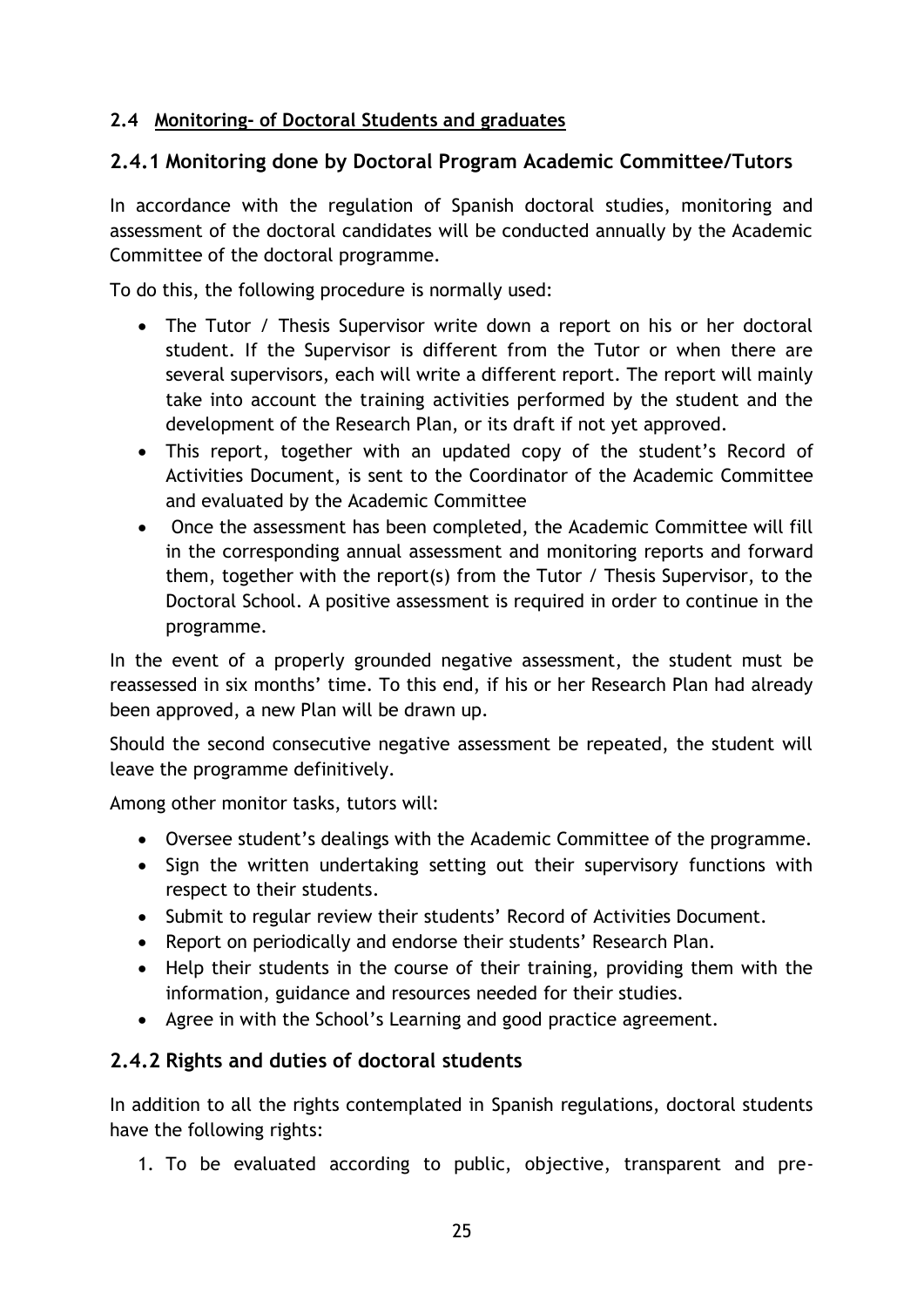established criteria, of their training activities, with an evaluation that takes into account the global creativity of the works and research results in the form of publications, patents and others, as well as the context of its formative evolution.

- 2. Recognition of the authorship of the works produced during their training and the protection of their intellectual property, particularly the results of the doctoral thesis and previous research, in the terms established in the legislation current on the subject.
- 3. To have a tutor to guide their training process and a director, and if appropriate co-director, with accredited research experience, to supervise the completion of the doctoral thesis.

The doctoral students also have different duties that are next summarized:

- 1. Study and active participation in academic activities that help to complete their training, as well as maintain a structured and regular relationship with their tutors and thesis directors and have updated the document of activities according to current regulations.
- 2. Observe the recognized ethical practices and the fundamental ethical principles corresponding to their disciplines, as well as the ethical standards included in the various national, sectoral or institutional deontological codes. The student must sign an agreement /commitment to comply with the code of good practices adopted by UAH Doctoral School.
- 3. Respect the principle of intellectual property or joint ownership of data when the research is carried out in collaboration with supervisors and / or other researchers.
- 4. Know and comply with internal regulations on safety and health, especially those that refer to the use of laboratories, field work and other research environments.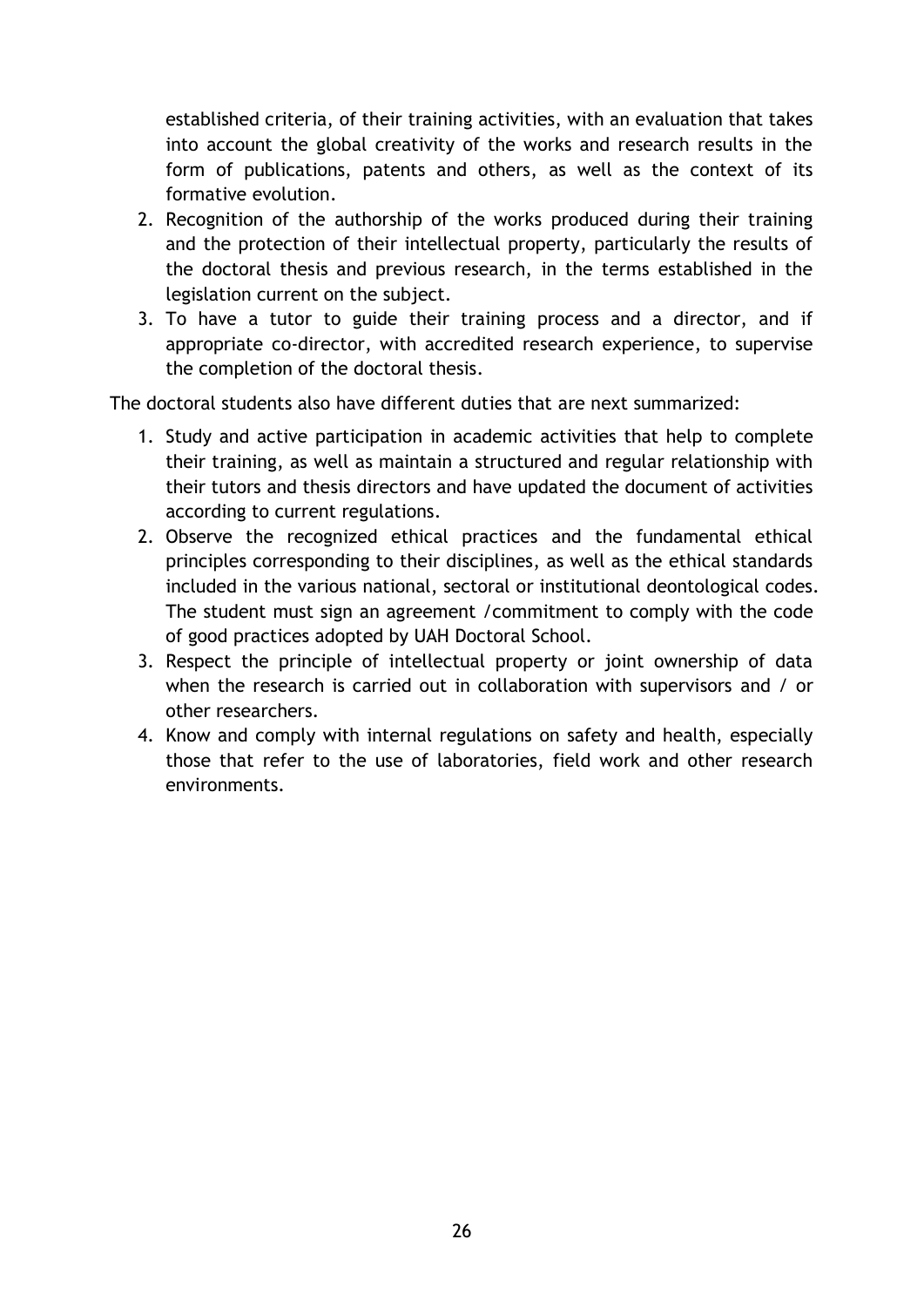# **3 Chapter 3: Internal quality assurance mechanisms**

## **3.1 Case study of IQA mechanisms at Alcala University**

The IQA of cycle 3 studies at Alcala University (UAH) is done by the Doctoral School and different commissions inside it. The UAH Doctoral School was created on 29 October 2012 with a view to develop and deliver doctoral degrees in the five branches of knowledge: Arts and Humanities, Sciences, Legal and Social Sciences, Health Sciences, and Engineering and Architecture.

Doctoral programs cater for the advanced training of students in research techniques and culminate in the preparation and examination of an original piece of research work known as the Doctoral Thesis. If completed successfully, the degree of Doctor is awarded, which is the highest academic university degree.

The following figure shows the structure and organization of the cycle 3 management unit at UAH:



# **3.1.1 Doctoral School**

The Doctoral School is organized and its doctoral programs regulated in accordance with the Royal Decree 99/2011, and the Internal Regulations of the Doctoral School.

The following are the objectives of the Doctoral School at UAH:

- 1. Design a doctoral training model aligned with the research and training strategy of UAH, creating the appropriate framework so that Doctoral students carry out quality research.
- 2. Achieve a solid transversal education and the acquisition of competences by the doctorates, in order to facilitate their labor insertion.
- 3. Promote the national and international mobility of doctoral students, as well as that of the directors and tutors involved in their training.
- 4. Involve the administration, companies and other entities outside the University in the activities of the School, with the aim of better guidance of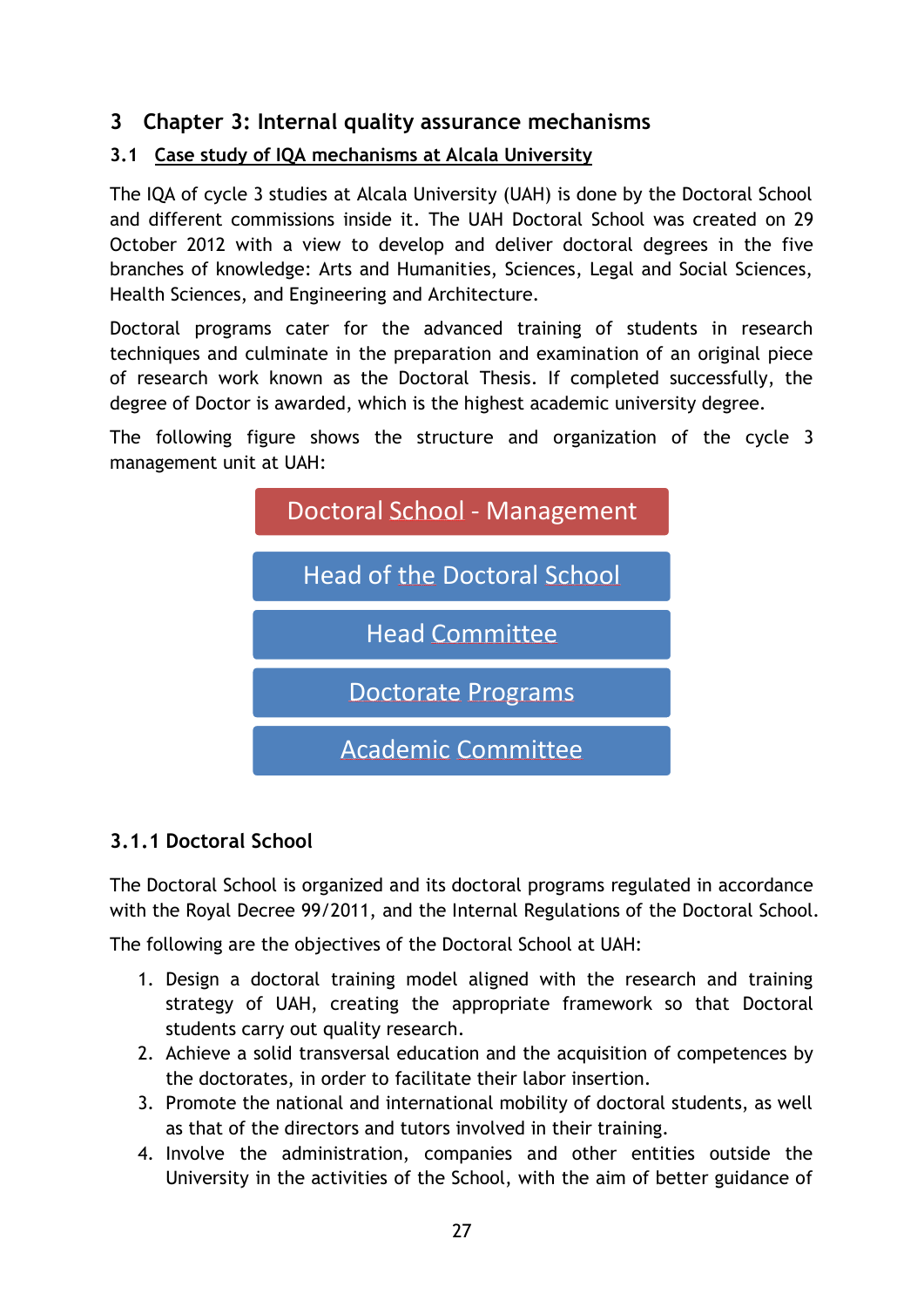the doctorate to social needs.

5. Track the professional trajectory of the graduated doctors.

The Head of the Doctoral School at UAH have the following responsibilities:

- 1. Direct and coordinate the activity of Doctoral School and ensure the continuity and fulfillment of its objectives.
- 2. Represent the Doctoral School in front of the governing bodies of the UAH and in as many instances as necessary.
- 3. Execute and enforce the agreements of the Management Committee of Doctoral School.
- 4. Manage the budget of Doctoral School.
- 5. Prepare the annual reports, strategic plans, budget guidelines and the closing of the preceding fiscal year and send them to the Management Committee for approval.
- 6. Direct and supervise the compliance with the code of good practices and the obligations corresponding to the task of the same, as well as adopt the necessary measures to solve the problems that may occur.

The Head Committee of the Doctoral School at UAH is composed by the Head of Doctoral School, the coordinators of doctoral programs, different external actors from external entities with teaching agreements with the UAH at doctorate level, an administration person and 5 doctoral students. This Head Committee has the following responsibilities:

- 1. Define and organize general-training activities for doctoral students and regulate other activities of interest for their training.
- 2. Supervise the training and research activities organized by the Academic Commissions of the Doctoral Programs.
- 3. Ensure the monitoring of the teachings by guaranteeing the quality of the same.
- 4. Analyze the proposals for Doctoral Programs, studying in each case the academic and economic viability, strategic opportunity, compliance with current regulations and academic quality of the Program.
- 5. Propose to the Commission of Official Postgraduate Studies, for approval and subsequent transfer to the Governing Council, the Doctoral Programs for verification and authorization by the competent bodies.
- 6. Approve the annual report of the Director, which must include a report of the activities of the Doctoral School.
- 7. Guarantee the monitoring of the professional insertion of the doctors who have been trained in the Doctoral School.
- 8. Prepare and approve the proposal for Internal Regime Regulations and, where appropriate, the modifications thereof.
- 9. Approve the Guide of good practices to be signed by the members of the school.
- 10.Resolve the conflicts that arise between the different organs of the School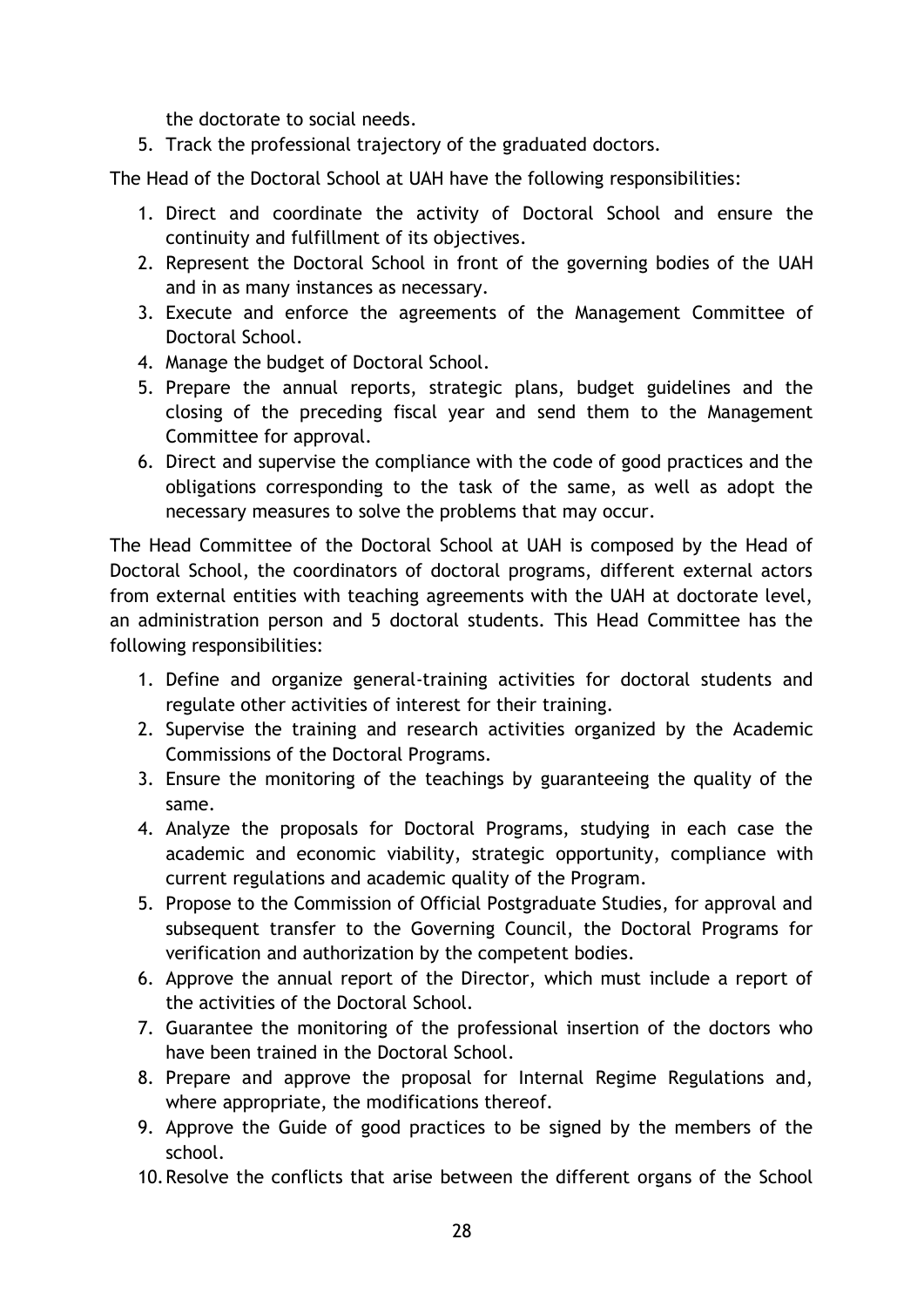of Doctorate, in accordance with the current regulations of the UAH.

11.Resolve the incidents that occur in the application of this regulation, promoting if necessary its modification or proposing the creation of other development standards.

There is a permanent committee composed by members from the Head Committee of the Doctoral School to resolve particular easy tasks that appeared in the daily work. These decisions must be accepted but the whole Head Committee in the next meeting.

Each Doctoral Programme has an Academic Committee composed of the Programme Coordinator and at least one representative from each of its lines of research. As the body responsible for the Doctoral Programme´s training and research activities, the functions of the Academic Committee are:

- 1. To approve the Doctoral Programme's research plan and to send it to the Official Postgraduate Service for registration.
- 2. To assign tutors to the students of the Doctoral Programme and, should there be reasonable grounds for doing so, to manage any changes of tutor at any stage of the Doctoral Programme.
- 3. To assign thesis supervisors to the students of the relevant doctoral programme in a period no longer than six months after enrollment and, should there be reasonable grounds for doing so, to manage any changes of supervisor at any stage of the programme.
- 4. To authorize the co-supervision of theses when there are good academic reasons for doing so, such as the interdisciplinary nature of the subject or doctoral programs run in collaboration with other national or international institutions.
- 5. To subject to annual assessment and modify as necessary the research plan and the memorandum of the activities undertaken by the students of the Doctoral Programme, as well as the reports of their tutors and thesis supervisors.
- 6. To make a grounded decision regarding the continuation or otherwise of the Doctoral Programme of the students on that programme.
- 7. To determine the exceptional circumstances which might affect the nonpublication of certain contents of theses, as laid down in article 14, section 6 of Royal Decree 99/2011.
- 8. To authorize stays and activities outside Spain as part of the doctoral student's training programme with a view to obtaining the International Doctor Mention.
- 9. To issue reports on doctoral students' applications to join or leave doctoral programs, for approval by the Managing Committee.
- 10.To authorize the examination of the thesis of each of the programme's doctoral students and to propose the examining panel for said thesis.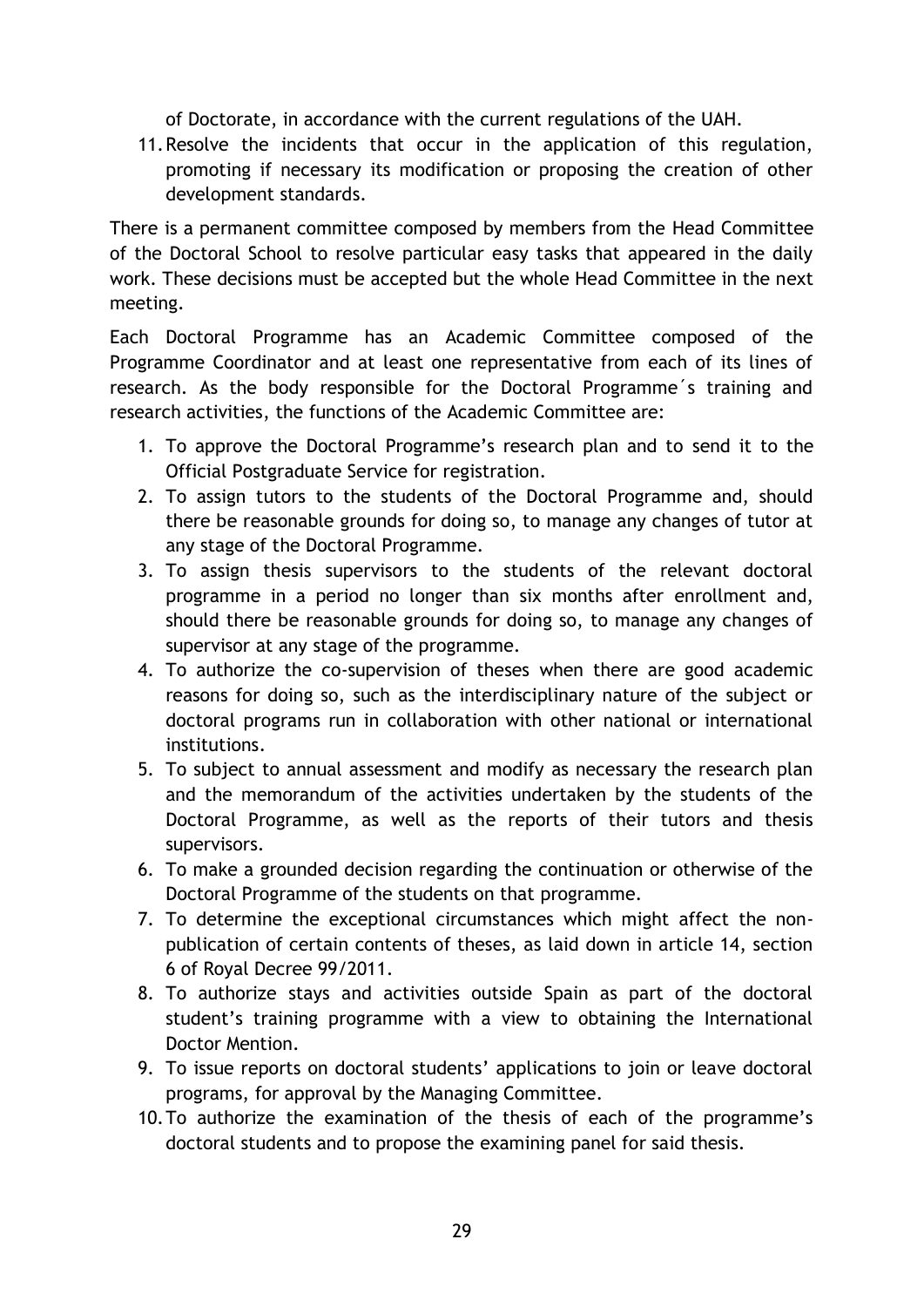# **3.1.2 Doctoral School Quality Committee**

The Quality Committee is the body responsible for planning and monitoring the School's Quality Assurance System. It runs in parallel to the management and activities of doctorate programs.

The University of Alcalá's strong commitment to quality in its doctoral programs, allowing the specialization of students in their academic, professional or research careers, have made doctoral degrees take Centre stage within the academic offer of the University. In this sense, the UAH Doctoral School sets the following general objectives related to quality:

- To ensure that the quality policy of the UAH Doctoral School is understood and accepted by all staff and is available to everyone.
- To extend the culture of quality and continuous improvement in the administrative and academic performance of the doctoral programs.
- To improve students' satisfaction through direct and individual attention, which facilitates their progress, improves their academic performance and place them in a position of competitive advantage when trying to get into the workplace.
- To achieve a permanent commitment to continuous improvement as a standard norm of conduct and to propose, and carry out, the corrective and preventive actions that may be necessary.
- To ensure the Quality Assurance remains effective and is periodically monitored and reviewed.

# **3.1.3 Doctoral Studies - Satisfaction Questionnaires**

The Quality Committee of the Doctoral School will conduct satisfaction questionnaires relating to the transversal training activities in order to assess thereby how they were carried out and, when necessary, to make pertinent proposals for improvement in its annual monitoring report. To this end, the following indicators will be taken into account:

- Number of transversal training activities offered.
- Number of places offered in each activity.
- Number of students participating in each one.
- Report assessing student surveys.
- Number of students participating in work placements.
- Number of signed cooperation agreements.

## **3.1.4 Doctoral Programme's Quality Commission**

Each doctoral programme's quality commission will be in possession of training activity satisfaction surveys in order to assess thereby how they were carried out and, when necessary, to make pertinent proposals for improvement in its annual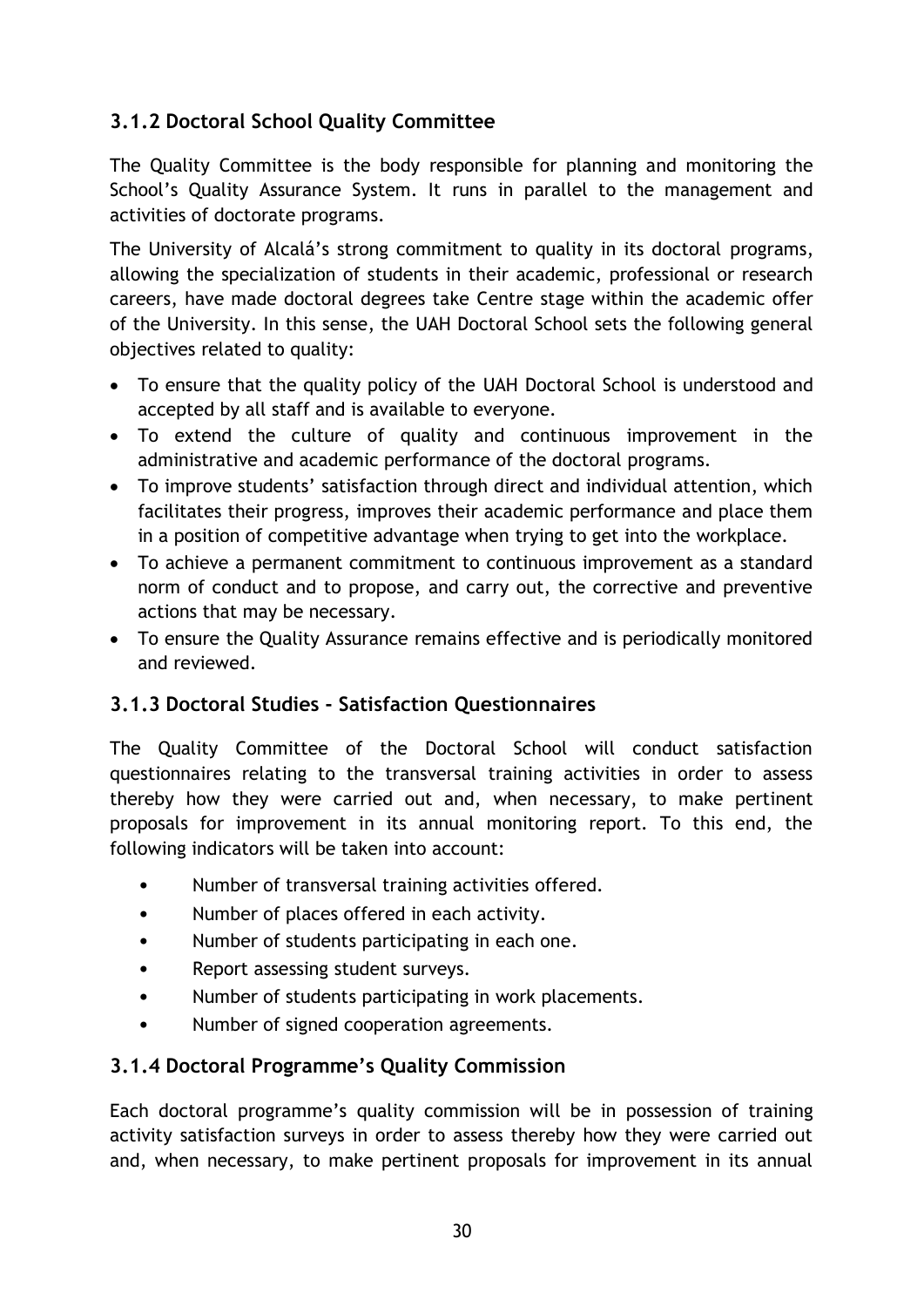Quality memorandum, which will be written as part of the process of monitoring the programme.

Each programme's quality commission must analyze annually the number of teachers and students who have travelled to another university, whether at home or abroad, and those who have arrived as visiting lecturers. Similarly, accountability is done for number of students proceeding from other universities and those who decide to follow their studies in another university.

Each programme's quality commission will be in possession of the following sources of evidence:

- The number of signed cotutelage agreements.
- The number of students writing their thesis under cotutelage.
- The number of theses examined with the international mention, which entails a stay in another research institution.
- The number of students carrying out placements in institutions requiring mobility.
- Grants and subventions applied for and awarded.
- Degree of student's satisfaction with the mobility scheme.
- Where appropriate, the number of universities participating in joint doctoral programs and the number of students enrolled in those programs.

# **3.1.5 Keeping track of ex alumni**

The Placements and Orientation service at UAH performs periodical studies of UAH graduates' record of securing employment. In order to keep track of departing doctors, the service maintains a record containing data from a questionnaire to be carried out using the computer application as set out in the doctoral programmes' verification memoranda.

Each year, the Doctoral School informs all its ex alumni of the benefits of fulfilling the questionnaire. The questionnaire contains three types of data:

- 1. Academic data:
	- a. Undergraduate and master's degrees completed
	- b. Doctoral studies: program, dates, duration, grade, mobility, prizes, etc.
- 2. Professional data:
	- a. Corporate or professional sector
	- b. Periods and length of occupation
	- c. Company or institution: name, number of employees, location, etc.
	- d. Professional category and position
- 3. Other data.
	- a. Does your company carry out I+D projects?
	- b. Is a PhD required for your position?
	- c. Did your PhD help you secure your job?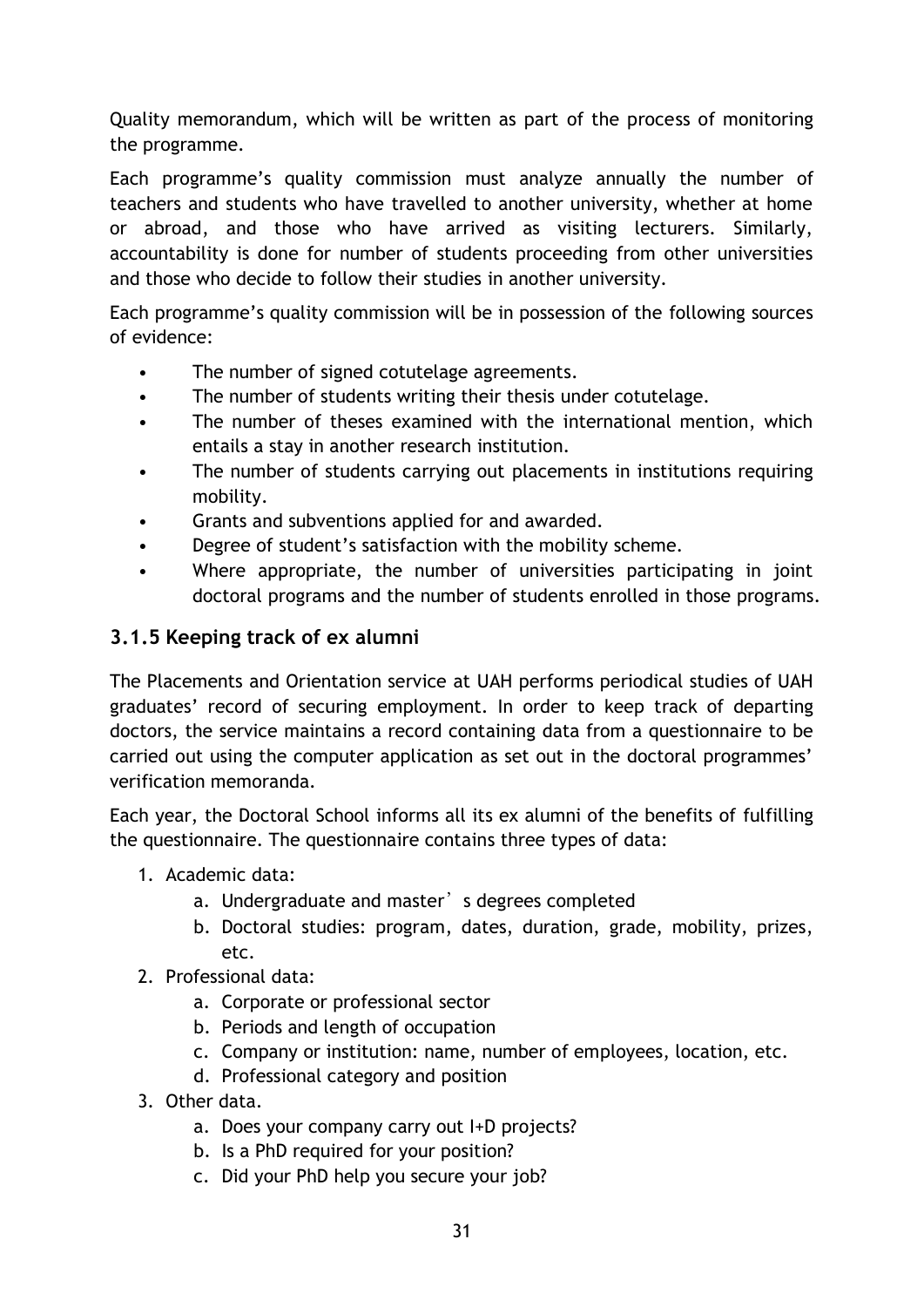- d. Do you continue to do research or do you expect to do so in the near future?
- e. Is your work related to your doctoral thesis?
- f. Are you in touch with your thesis supervisor/s?
- g. Are you in touch with the department or institute which ran your doctoral programme?
- h. How would you rate your doctoral programme?

When an ex alumnus opens the application, the questionnaire will appear on screen with the latest data already filled in so that he or she will only have to enter the data which have changed with respect to the last questionnaire.

Once the data have been collected from the questionnaires, the results are assessed. To this end the computer application generates an assessment report of all questionnaire results. This report will be available to the doctoral programme's quality commission in order for it to analyze the results and, as appropriate, determine improvements.

The Quality Commission's annual memorandum will also take into account the following data related to the results of the last 5 years:

- Grades achieved by doctoral theses (giving the percentage of theses awarded the distinction Cum Laude).
- European doctorates of doctorates with international mentions.
- Prizes (extraordinary doctorate prizes, or others).
- Success rate of full-time students: percentage of total full-time candidates who submit and defend their theses in 3, 4 or 5 years.
- Success rate of part-time students: percentage of total part-time candidates who submit and defend their theses in 5, 6, 7 or 8 years.

## *3.1.5.1 Handling incidents, complaints and suggestions*

The University's General Secretariat makes available various channels to attend to any member of the university community or external user of its services who may wish to register an incident, complaint or suggestion about the activities of the various centers or administrative services. By means of its Virtual Campus and webpage, the UAH informs stakeholders of their right to register incidents, complaints or suggestions and how to do so.

There is a Complaints and Suggestions Box, the aim of which is to keep a record of complaints, ideas or suggestions about the working of the doctoral school. Interested parties may make a complaint or suggestion in two ways:

- 1. In person: by filling out, printing and handing in at any of the University of Alcalá's registries the form available from the UAH website.
- 2. Electronically: by sending the completed form to quejas.sugerencias@uah.es. An email address must be given.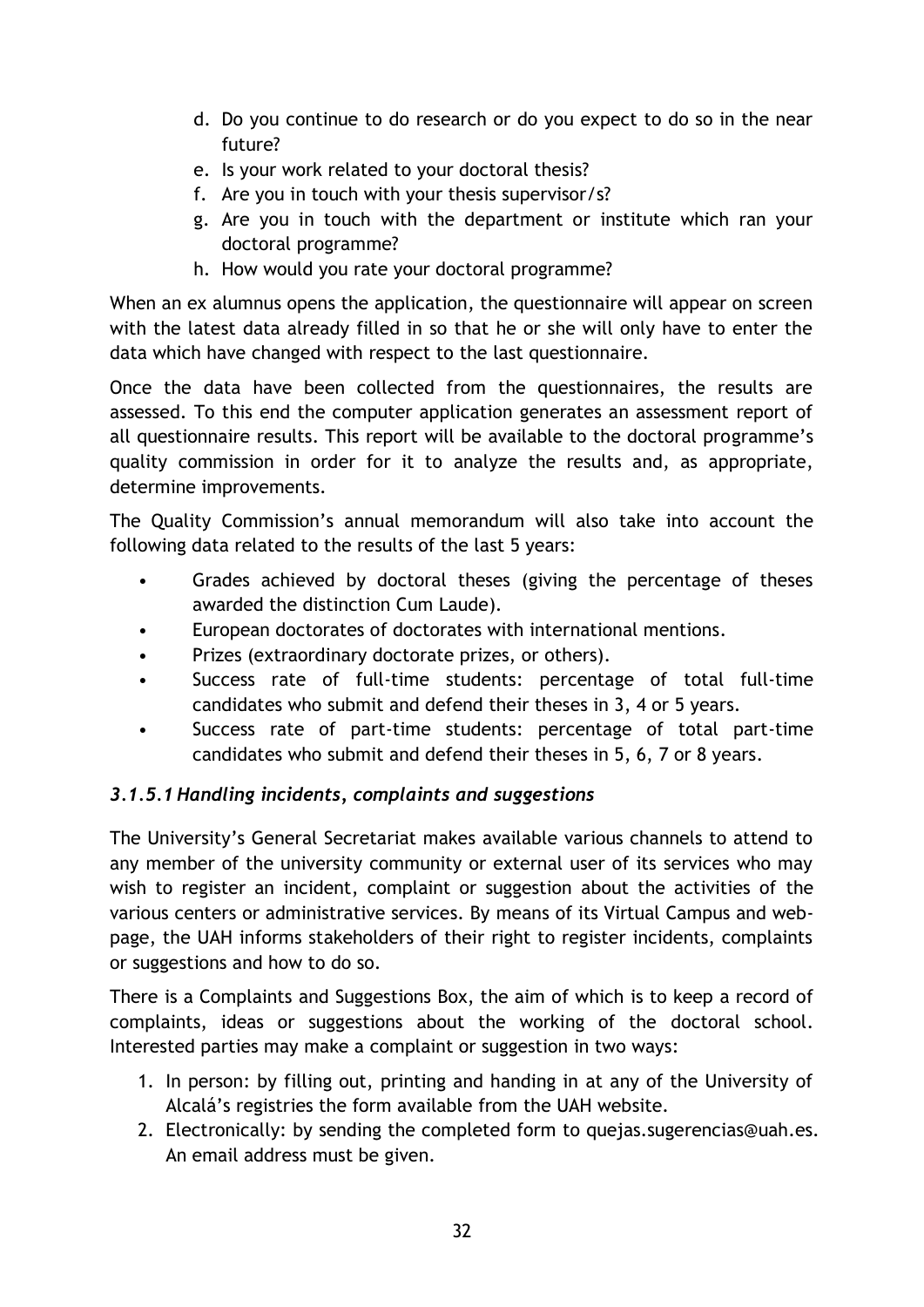When the UAH Doctoral School receives a complaint, the grounds of the grievance or incident are examined and appropriate measures are proposed with a view to solving the anomaly. At the same time, the feasibility of suggestions made is studies and their possible contribution to improving the operation or quality of the service.

Moreover, the doctoral programme coordinator or its teaching staff may receive complaints directly from the students. If so, they must inform the programme's quality commission and, where necessary, the services or personnel affected by the complaint or suggestion.

Interested parties will be notified of all action taken in the space of 20 days and advised that, should they remain dissatisfied with the measures adopted, they should appeal to superior university authorities, such as the University Ombudsman.

Each complaint or suggestion will be kept on file. If the complaint implies any abnormal functioning of the services, relevant action may be taken on a case by case basis. Under no circumstances will the complaints made be treated as administrative appeals.

On the basis of the complaints received, the University's General Secretariat produces a report about the study of the grounds and the actions taken.

Once a year the programme's quality commission examines the complaints and suggestions received in the course of the academic year; analyses the most recurrent grounds for complaint, the solution rate for complaints and the suitability or viability of suggestions. The following indicators are taken into account:

- Number of incidents per academic year.
- Number of complaints received per academic year.
- Number of suggestions received per academic year.
- Incident solution rate.
- Complaints solution rate.

Each programme's quality commission book the following reports:

- A document approving the internal investigation of incidents, complaints and suggestions.
- Incident or complaints files.
- Annual reports about incidents, complaints and suggestions received in the doctoral programme.

# **3.1.6 Stakeholder satisfaction**

Stakeholder satisfaction is assessed by means of questionnaires targeting students, teaching staff, doctors of the School and administration and service staff.

Data from the satisfaction questionnaire for students on doctoral programs will be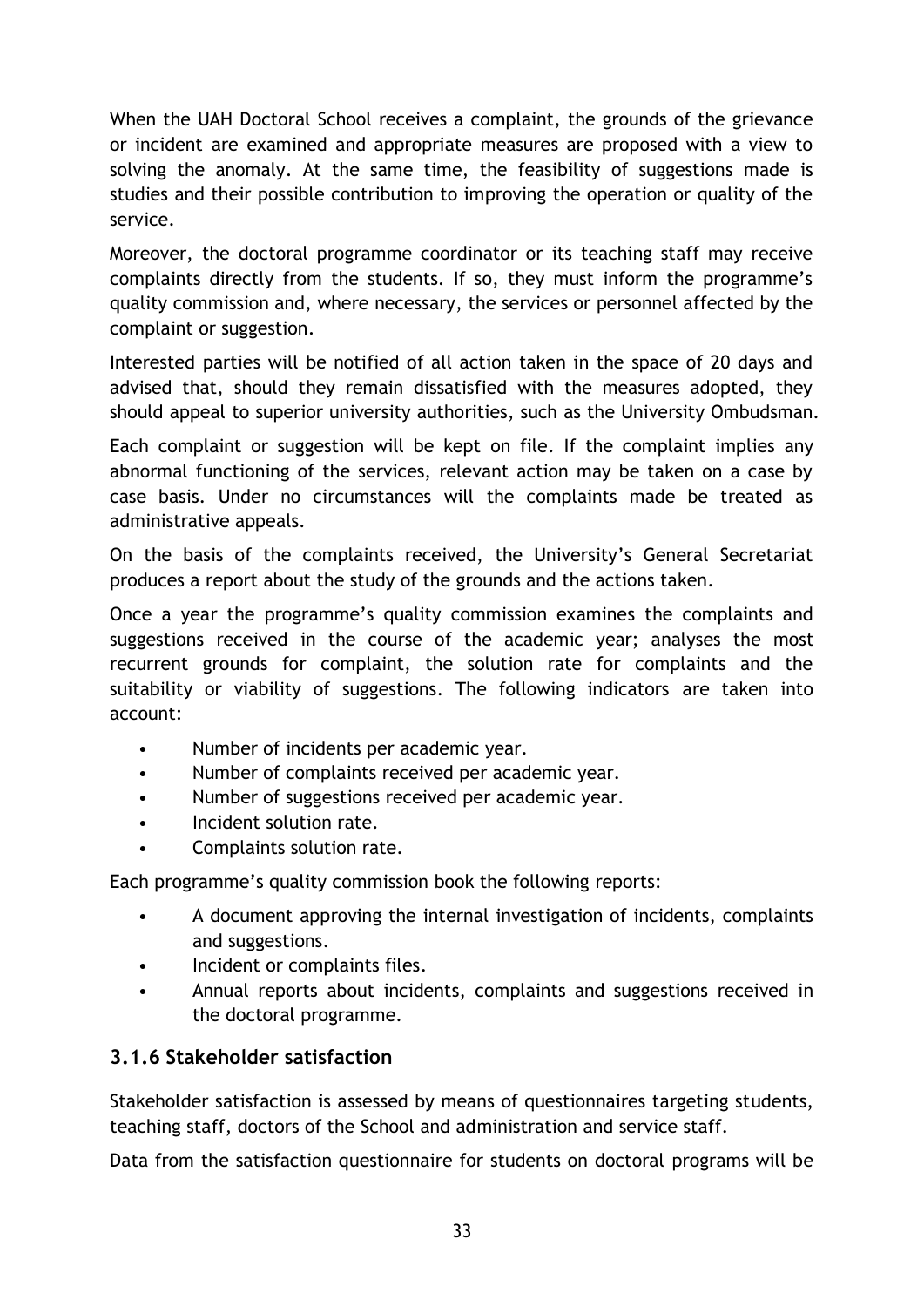sent to the Quality Technical Unit, which will take charge of processing them and sending them to each doctoral programme's Quality Commission.

For teaching staff, a general questionnaire has been designed which must be completed at the end of each academic year. The data will be processed by the Quality Technical Unit and analyzed by the relevant doctoral programme's quality commission.

The satisfaction survey of administration staff related to doctoral studies will be carried out every two years. The Quality Technical Unit will process the data it generates and send it to those responsible for each doctoral degree.

The data that emerges from all these questionnaires will be analyzed annually by each doctoral programme's quality commission and presented in its Quality Memorandum.

# **3.1.7 Teaching and research staff training**

The UAH DS plans, manages, monitors and assesses specific training activities for teaching staff which contribute to their professional development and encourage innovation and streamlining of teaching practice. This is a key activity when it comes to sharing, diffusing and conceiving innovative experiences related to the doctoral programs.

The training activities for teaching staff participating in doctoral programs may be characterized as opportunities for reflection whose purpose is to deepen awareness and knowledge of particular issues related to research supervision. The activities are open access and free and coordinated by reputed professionals belonging to the UAH or to other institutions.

As a support structure for teaching staff, the UAH 's Virtual Classroom is responsible for training in the use of e-learning platforms for managing learning and teaching. The Virtual Classroom holds beginners' and advanced level courses in the use of new methodologies and technological tools of application to teaching. Doctoral programs may make use of the Virtual Learning Unit and the virtual teaching platform, Blackboard, for any activity related to them.

Each programme's quality commission will set out in its Quality memorandum the following indicators relating to teaching staff training activities:

- Number of training activities run.
- Number of participants.
- Number of user registrations on the virtual platform, broken down into teaching staff and students.

## **3.1.8 Resources**

Each doctoral programme makes available different material resources and support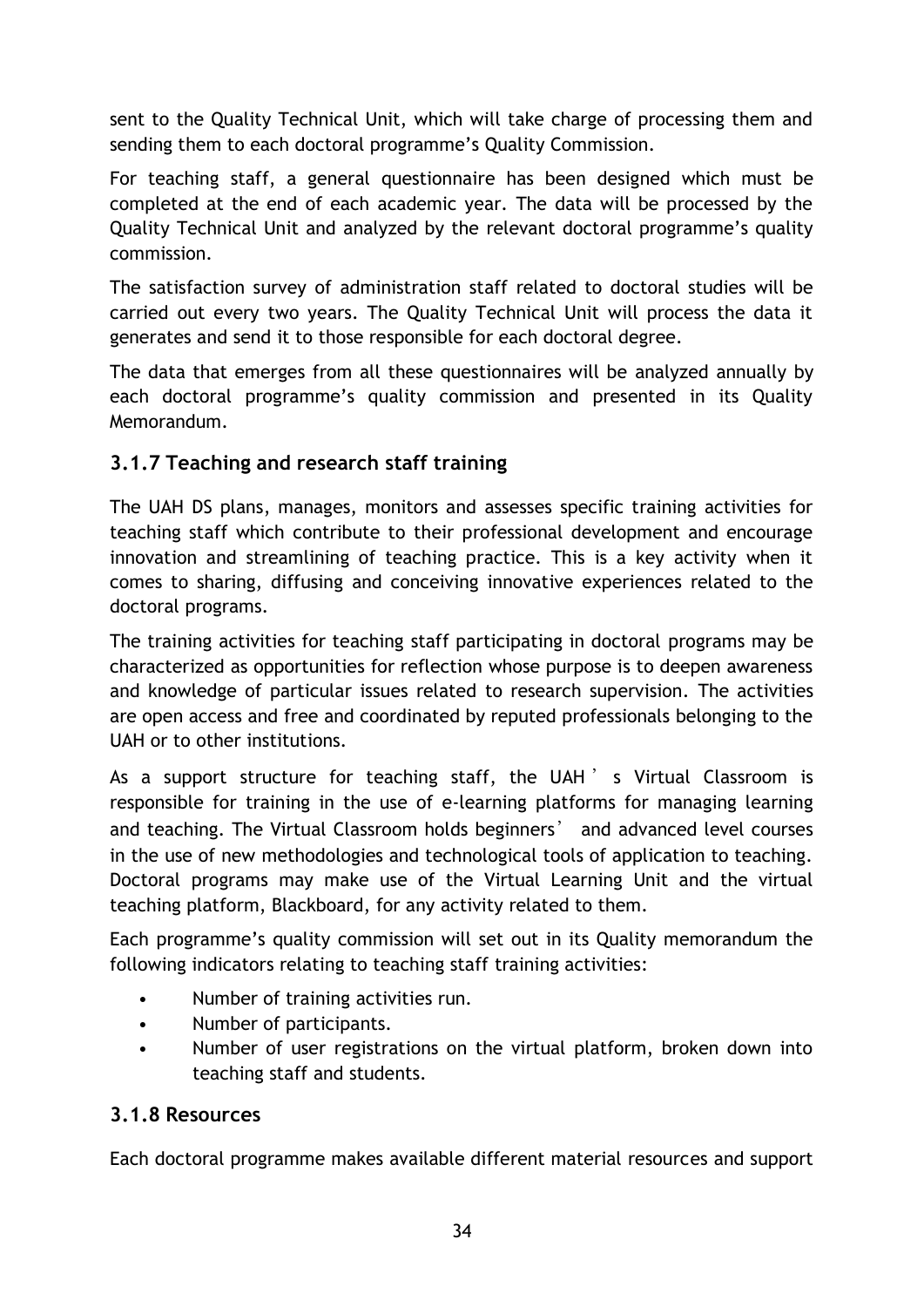for its students: laboratories and workshops, libraries, access to databases, connectivity, and so forth, details of which are set out in the programme's verification memorandum.

In its Quality memorandum, each doctoral programme's quality commission will analyze whether the available material resources and other facilities are sufficient to guarantee the students' research. The following indicators will be taken into account:

- Available material resources and other facilities for students.
- External resources and travel grants providing financial aid for attending conferences and for stays abroad.
- Funding of seminars, day conferences and other national and international training initiatives.
- Percentage of students who obtains post-doctoral grants or contracts.

## **3.1.9 Analysis, improvement and accountability**

Each doctoral programme's quality commission must write an annual report stating the programme's results. This report, the Quality memorandum, will be sent to the UAH Doctoral School Quality Committee for approval. The memorandum will assess the results of the doctoral programme, achievement of the prescribed quality goals and the efficacy of improvement actions undertaken, and make recommendations for whatever new improvements may be needed. Attached to this Quality memorandum will be an annual plan of improvements.

The memorandum will be made available by whichever means are deemed appropriate to the stakeholders nominated by the quality commission. Once approved by the UAH Doctoral School, it will be sent with the rest of the programmes' memoranda to the UAH Quality Committee, which will inspect it and write a general university quality memorandum. This in turn will be brought before Governing Body by the Vice-rector responsible for matters of quality for its approval and then published appropriately in line with the UAH's Communication Plan.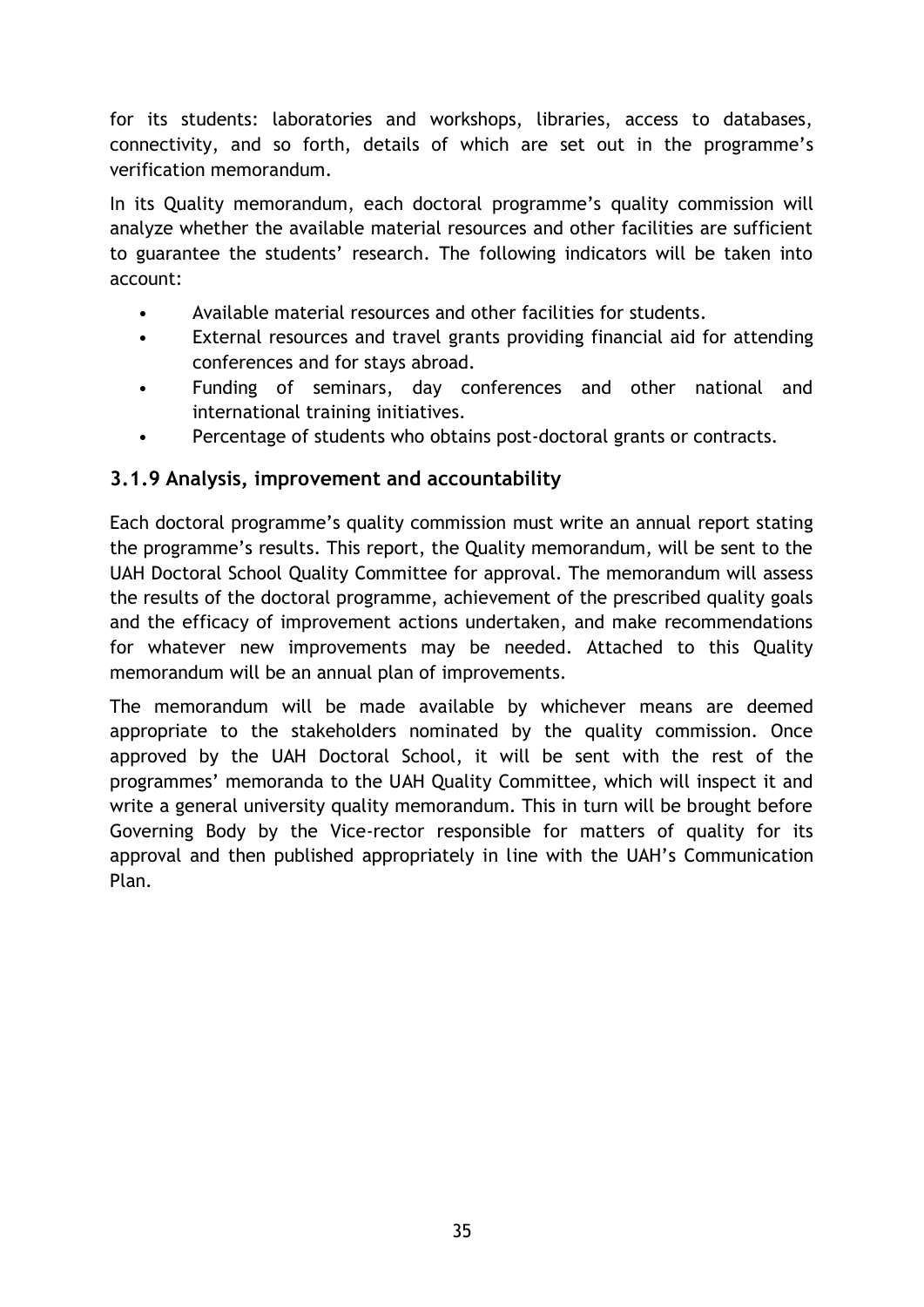# **4 Chapter 4: External quality assurance (EQA) mechanisms and national policies**

### **4.1 National strategy in terms of Doctorate level and QA of Doctorate level : state of the art**

The Spanish Royal Decree 99/2011 regulates the official teaching of doctorate, establishes a new normative framework that implements a new structure for the doctoral programs, adopting the guidelines of the European Higher Education Area (EHEA) and recommendations from various European and international forums. All these relate to the structure and organization of the doctorate, the competencies to be acquired, the conditions of access and the development of the research career in its initial stage, the fundamental role of the supervision and tutorship of the research training, the insertion of this training in a research environment that stimulates communication and creativity, the internationalization and mobility essential in this type of studies, and the evaluation and accreditation of the quality as reference for its recognition and international appreciation.

One of the key aspects of the new structure, defined in Royal Decree 99/2011, is related with the definition of the research and doctoral training strategy at the university. The university, according to what it establishes in their regulations, it must define its strategy in research and doctoral training, which has to be articulated through doctoral programs carried out in doctoral schools or in its other relevant research units, as established in its statutes, the respective collaboration agreements and the aforementioned royal decree. Within the framework of this strategy, each doctoral program should be designed by an academic commission.

Doctoral programs must be verified by the Board Council of Universities (BCU) and authorized in its implementation by the competent authorities (education councils from each regional government), in accordance with the provisions of article 35.2 of Organic Law 6/2001, as amended by law 4/2007, of universities. The titles to be obtained lead these doctoral programs must be registered in a unified register<sup>9</sup> of universities, centers and titles, in accordance with Royal Decree 1509/2008, of 12 September.

In the verification process, the BCU sends the program proposals from the universities to quality agencies, either national or regional agencies, in order to develop the relevant evaluation report, which is mandatory and decisive. The goal of processes designed for the evaluation of the proposals is to generate the information required by the administration as well as for the authorization to start the doctoral program studies.

The national regulation envisages the creation of doctoral schools and set up academic commissions for the doctoral programs, as well as the figure of doctoral

 $\overline{a}$ 

<sup>9</sup> <https://www.educacion.gob.es/ruct/home>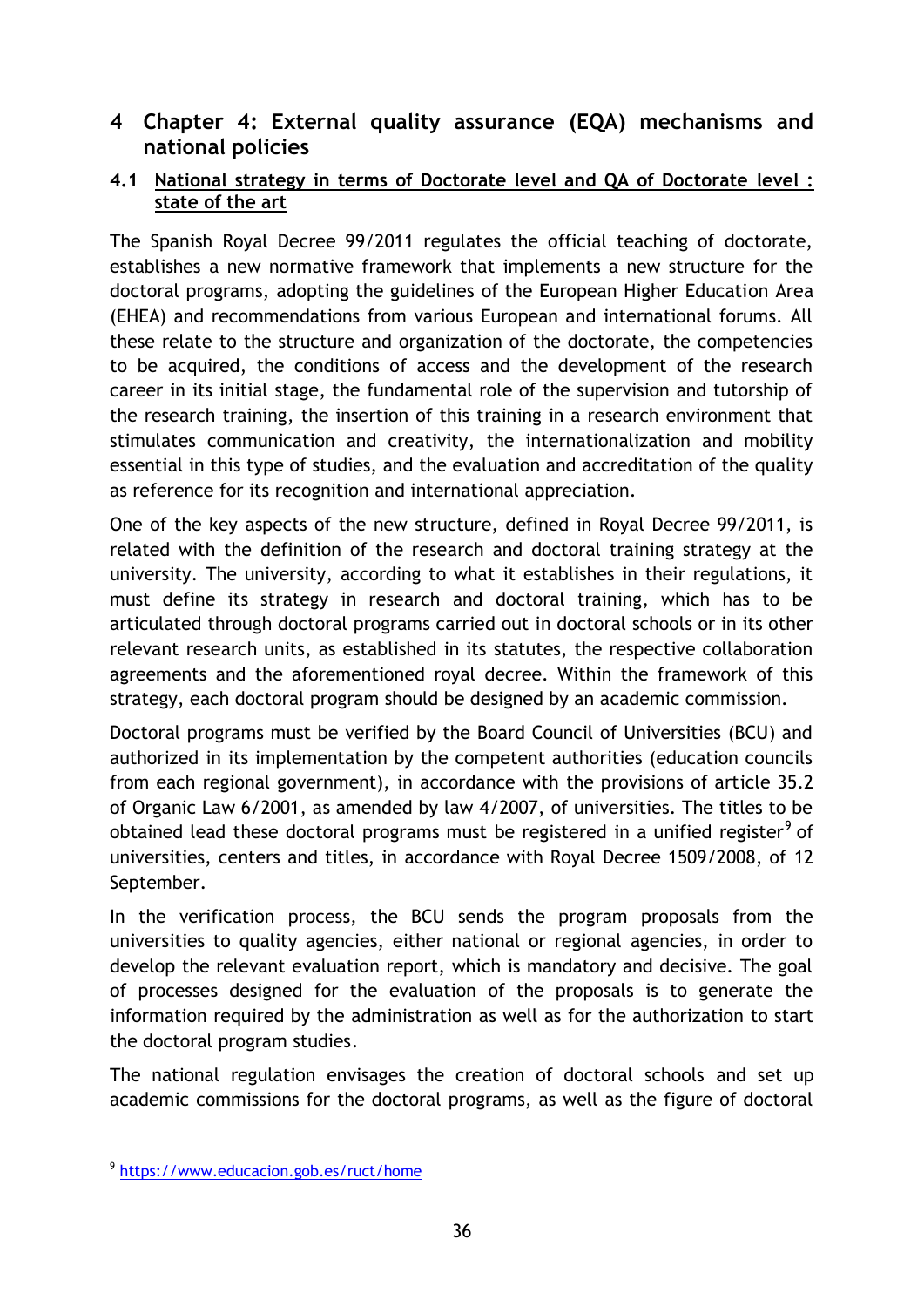program coordinator. Enter as novelty the document of activities of the doctoral student anticipating a system of supervision and monitoring of the PhD thesis and establishes for the first time a maximum period of duration of the studies of doctorate with the possibility of differentiate the student dedication to part time or full time. On the other hand, the new ordination establishes a regulation of doctoral studies which leads to a clearer distinction between the second cycle of studies (master's degree) and the third cycle (doctorate), determining also the specific criteria for the verification and evaluation of the doctoral programs.

Among the main novelties is also the anticipation that the panel boards responsible for evaluating doctoral theses should be formed mostly by doctors outside the university and other collaborating institutions. There are also other interesting aspects related to the protection of confidential data and patents of the research work and establishes the possibility of including in the PhD thesis title the mention of "International Doctor".

The royal decree, in turn establishes the organization of doctoral training and competencies to be acquired by the PhD student and the requirements for access to admission criteria. The doctoral programs should include some research training that will not require to be organized and described in terms of ECTS credits and should include both transversal training and specific to the scope of each program, although in any case the essential activity of the doctoral student is research.

The organization of such training and the procedures for its control should be reported for the verification of the doctoral programmes and it is a fundamental part for the renewal of accreditation of such programs.

Also, obtaining a Doctor's degree should provide high professional training in diverse areas, especially in those that require creativity and innovation.

Verification, monitoring and renewal of program accreditation of doctorate

Doctoral programs leading to the obtaining of the official doctorate degree must be verified by the BCU and approved by the corresponding regional government, must undergo an evaluation procedure every six years for the purpose of renewing the accreditation. In order to guarantee the quality of the doctorate and the correct development of the doctoral formation, the university must justify the existence of excellent research teams with relevant experience in the corresponding field.

The verification and accreditation of doctoral programs takes into account the percentage of researchers with accredited experience, the competitive projects in which they participate, the recent publications and the funding available to doctoral students. Also, the degree of internationalization of doctorates will be valued, with special attention to the existence of collaboration networks, the participation of professors and international students, the mobility of professors and students, and the thesis results such as joint supervision, european and international mentions, joint publications with international researchers, relevant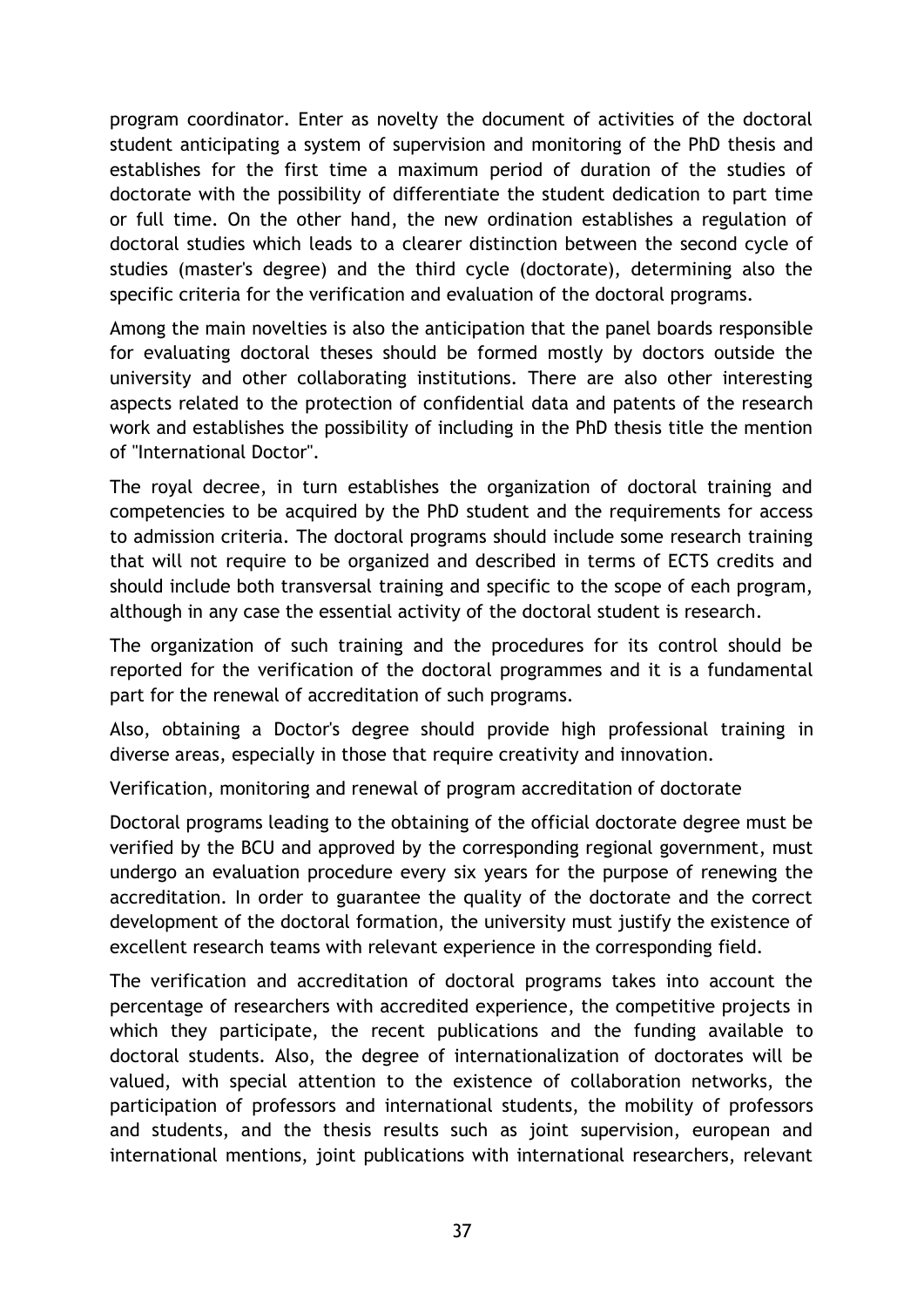seminars, or any other criteria determined at this respect.

Promotion of doctoral training

The Ministry of Education establishes an annual call to grant a doctoral program with a mention "Excellence Program" to those doctoral programs to highlight their results and high level of internationalization. Additionally, the Ministry of Education establishes a call to give a mention of excellence to the doctoral schools that stand out for their prestige and special international projection.

## **4.2 External quality assurance policy**

External quality assurance in higher education is undertaken by the national agency (ANECA) and a number of agencies within some of the autonomous regions. The competences of the quality assurance agencies vary depending on the procedures being undertaken and whether or not the agency is a member of the European Association for Quality Assurance in Higher Education ( $ENOA^{10}$ ) and the European Quality Assurance Register (EQAR<sup>11</sup>).

ANECA has established several instruments for external and independent evaluation of doctoral proposals: verification, monitoring, accreditation. All these instruments have the following common objectives:

- To ensure the quality in the design of the proposals of official doctoral programs through an improvement-oriented process.
- To ensure the linkage of the verification process with monitoring, modification and accreditation in accordance with the framework for the verification, monitoring, modification and accreditation of the official studies. In this sense, doctoral programs will have an annual monitoring process identical to that currently developed by the degree and master degrees. At the same time, the necessary actions will be promoted to incorporate and exploit the main indicators linked to the development of doctoral programmes.
- To promote the elaboration of proposals for new programs that are appropriate in content and form, both for the evaluation and for the generation of public information that is associated with the official qualifications.
- Identify proposals with *ex-ante* evaluation, in order to assess more strongly the bases that justify their formulation and the academic and research resources that will make them viable and sustainable over time.
- To ensure that both the people who prepare the proposals for official doctoral programs and the people who evaluate them share exactly the same benchmarks.

-

<sup>10</sup> ENQA: http://www.enqa.eu

<sup>11</sup> EQAR:<https://www.eqar.eu/>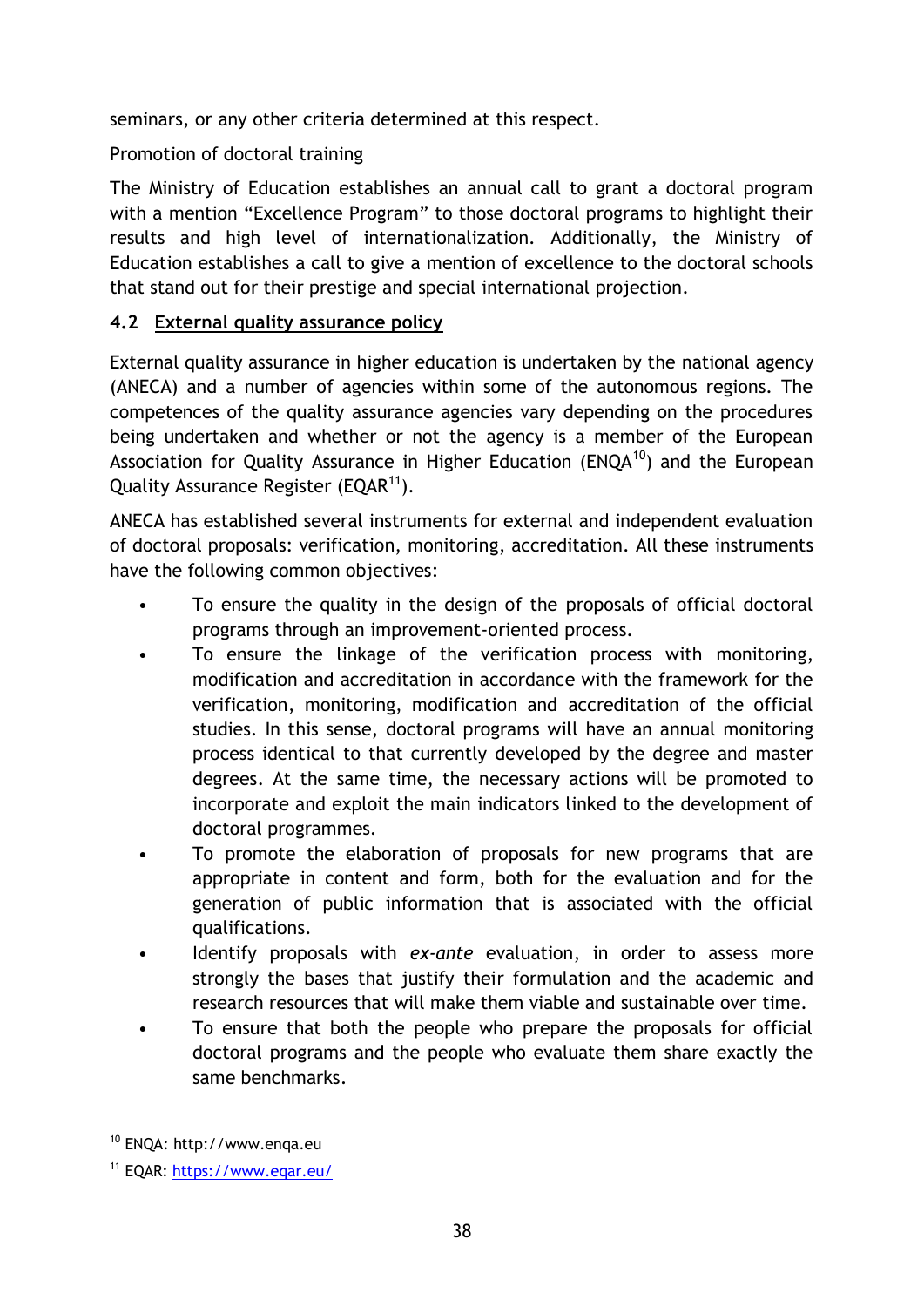• Establish equivalent and linked evaluation procedures for the undergraduate, master and doctoral studies.

# **4.3 The Verification of doctoral programs**

# **4.3.1 The evaluation committees of the quality agencies**

One of the elements that contributes to guaranteeing the validity, reliability and usefulness of the external evaluation processes is the performance of the external experts (peer review). The quality and independency of the evaluation process lay down on the experts, which are constituted in commissions in which they provide the scientific-technical and disciplinary orientation, professional and as users.

# **4.3.2 Specific Evaluation Commissions (SEC)**

The quality agency (national or regional agencies) usually set up different Specific Evaluation Commissions (SEC) for the different fields of knowledge and one specifically. They have a permanent character. The SECs are responsible for the evaluation of the programs and institutions, and therefore, the process of verification, monitoring, modification and accreditation. The SECs main function is to evaluate the sustainability and adequacy of the proposals for new studies.

The SEC have a variable number of members, which depends on the number of official degrees and university centers they evaluate. SEC can create subcommittees by scope. In particular, the SEC of official doctoral degrees has the following composition:

- the president, usually a Professor with recognized academic merits.
- at least two academic people for each of the knowledge fields.
- a PhD student.
- a secretary, usually a personal from the technical staff of the quality agency.

The SEC can be assisted by other experts of recognized prestige what advise them on specific aspects of the evaluation of the qualifications that are under their responsibility. The experts send independent technical reports that will be taken in consideration by the corresponding SEC.

## **4.3.3 The evaluation process**

The main stages of the accreditation process are the following:

- 1) **Strategic planning of doctoral programs at the university.** Which doctoral programs will be implemented in the next academic year if the evaluation process of the studies is passed.
- 2) **Research and doctoral training strategy**. The university must present its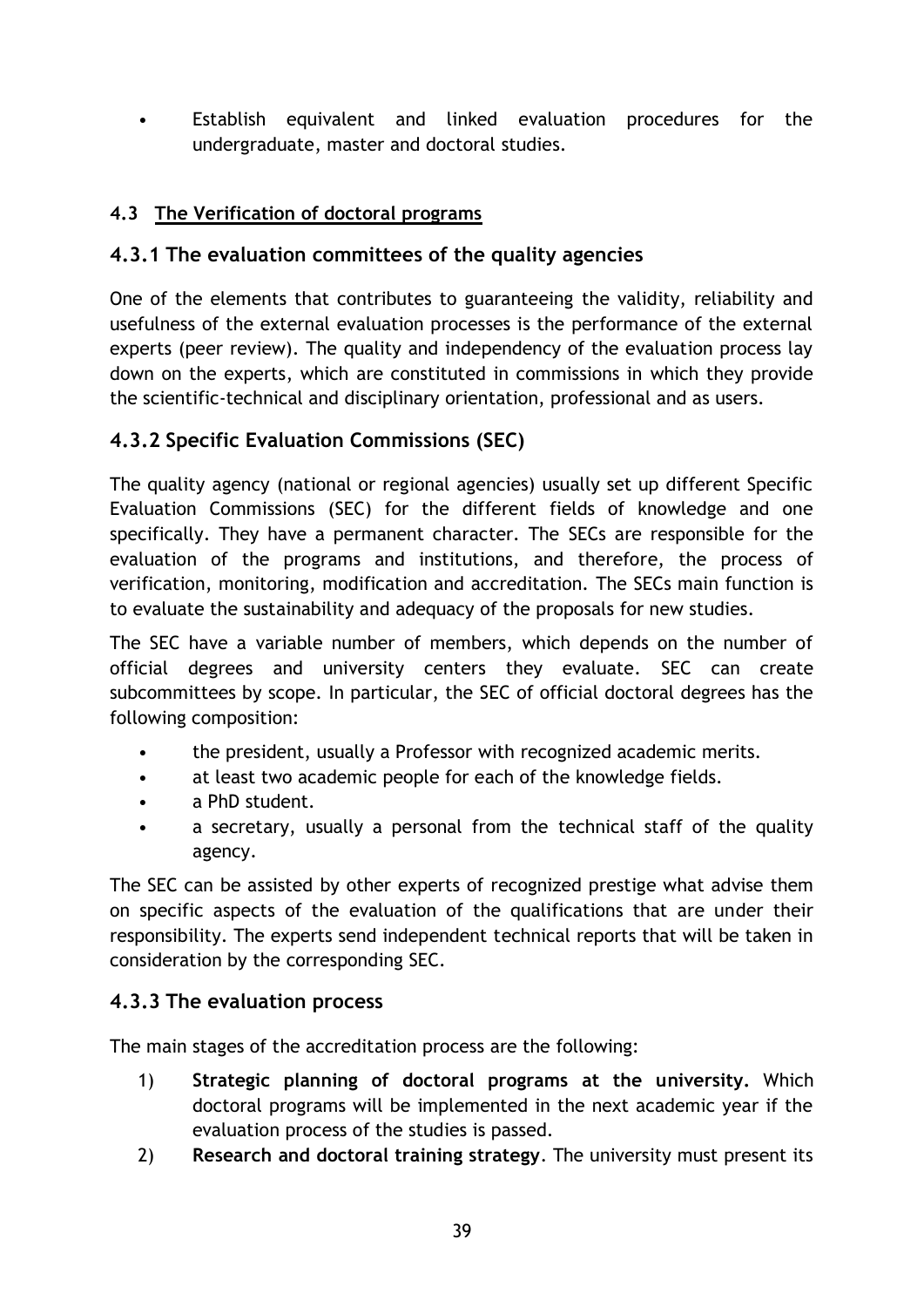doctoral research and training strategy to the quality assessment agency before submitting any of their study programs for the verification process. This document will be valued by the SEC to know the justification of the implementation of such programs, which will be completed later with the information that each doctoral program includes in the verification report. The Research and Doctoral Training report must contain at least the following aspects:

- The mission of the university with regard to the research and the objectives to achieve.
- Consolidated research areas and priority lines.
- The relationship with the R&D environment (institutions involved in R&D and their funding programs).
- The instruments in the university to monitoring the activities of the research groups involved in the doctoral programs.
- The areas in which the different doctoral programmes are structured and, for each area, the programmes that form part of it (map of studies). Also is convenient to include the university master's degrees directly related.
- The management methodology and systems for doctoral training (schools of doctorate, other units involved).
- The human resources and materials currently available or previewed in the future.
- The rules of intellectual property and how to carry out doctorates in collaboration with companies.

It is recommended that the strategy in doctoral research and training be valid for at least 6 years, which is the period in which the doctoral programs must be re-accredited. Then it will be a good time to review the research strategy based on the results obtained and the situation of the R&D context.

Once the strategy has been exposed, the university will be able to present its proposals for new doctoral programs. These proposals will be grouped into the different areas specified in the strategy. That is to say, all the programmes that are part of a specific field will be presented for verification at the same time (for example, all the programs of that university in the field of biomedicine, humanities, anthropology, economy, engineering, chemistry, etc.). Thus, the CEA will be able to assess in a more appropriate way the context and the justification of the programs, their synergies, the human resources and their alignment with the research strategy and of doctoral training of the university.

- 3) **Request for verification.** The universities must present their proposals by means of online application that the Ministry of Education, Culture and Sport (MECD) provides to them for this purpose.
- 4) **Review and acceptance of the application.** The BCU will review the documentation provided and accept the request if it meets the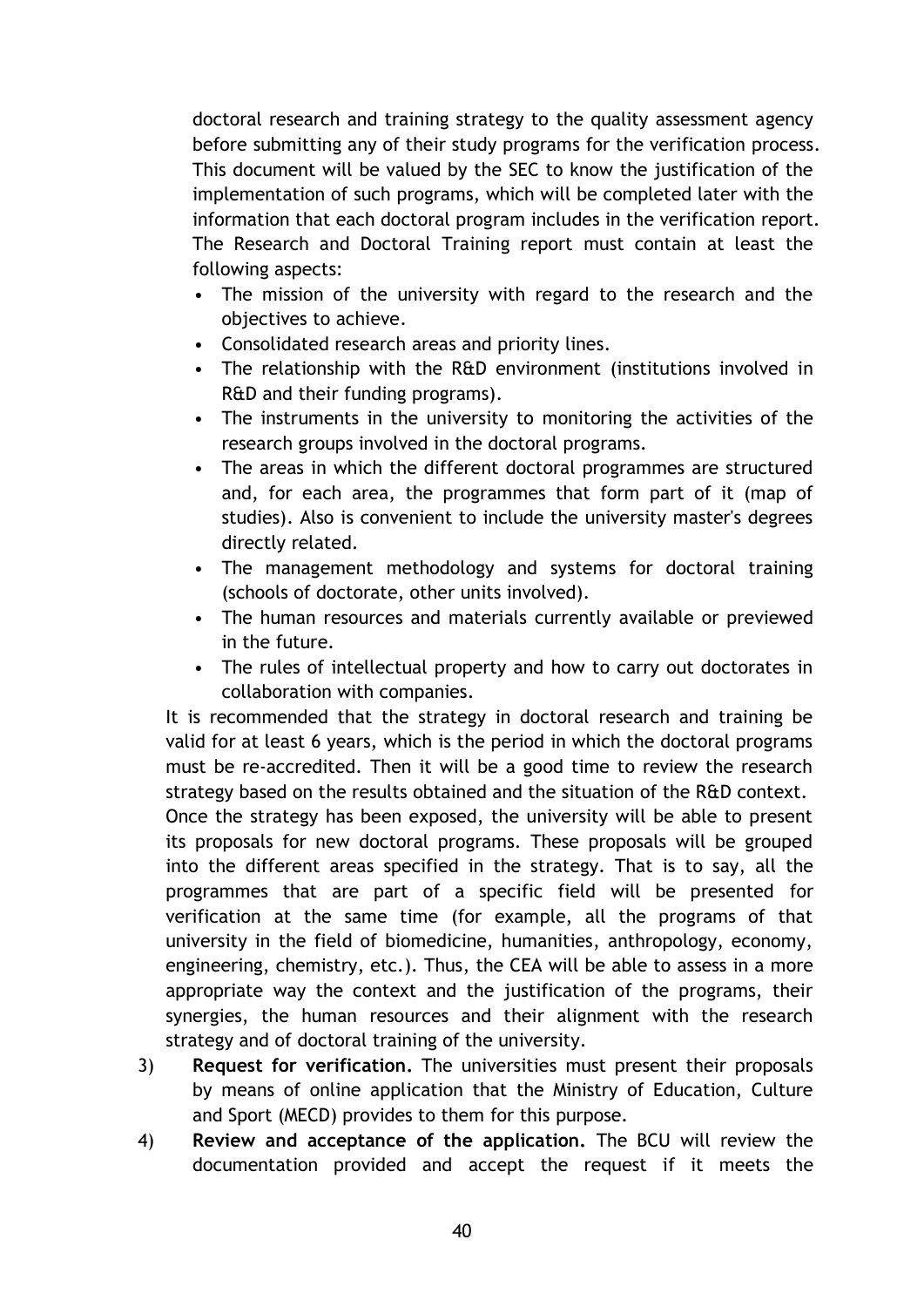requirements established. Otherwise, it will be required to be corrected, for which the universities will have a period of 10 days. If the request data is accepted, the request is transferred to the relevant QAA, that will resolve it within a maximum of 9 months.

- 5) **Evaluation of the proposal.** The proposal shall be allocated to the SEC of doctoral programmes, which will evaluate it in accordance with the standards and criteria set out before.
- 6) **Preliminary verification report.** The SEC will provide a preliminary verification report, which will forward to the universities through the MECD's computer application to submit allegations, if appropriate.
- 7) **Interaction SEC-Program.** The responsible of program/university may interact with the SEC commission through its secretary, who will have to enable the relevant mechanisms to solve the questions or require some clarification from other members. If necessary, a meeting will be held between the programme managers and the members of the SEC.
- 8) **Allegations**. Within approximately 20 days, the institution may submit the allegations it deems appropriate to the previous report for the SEC to take into consideration. The allegations must resolve those aspects that SEC has indicated in the preliminary report.
- 9) **Review of Allegations.** SEC will evaluate the new proposal made by the institution and analyze whether the possible deficiencies detected have been corrected.
- 10) **Final report.** After evaluating the allegations presented, the SEC will provide, through the MECD's computer platform, the final verification report for the BCU take it into consideration. The outcome of the report shall be expressed in terms of favourable or unfavourable.
- 11) **Verification resolution.** Once received the QAA report, the BCU will resolve the verification or not of the proposal of new program that carries out the university institution.
- 12) **Appeals**. The university may appeal against this decision within a maximum period of one month from its notification. If the resource is admitted to process, the BCU must send it to QAA within a maximum of 3 months.
- 13) **Appeal resolution**. The complaint will be assessed by the Appeals Commission, which shall request at least two academics from the doctorate programme, external to the SEC and without regard to the preliminary evaluation of the proposal. The review of the appeal shall be based solely on the report proposed by the University and on all the documentation contained in the dossier. The additional information provided during the evaluation process will not be considered unless there is any clarification of the information presented initially.
- 14) **Appeal report.** Within one month, the appeals committee must issue the corresponding report, which shall be transferred to BCU.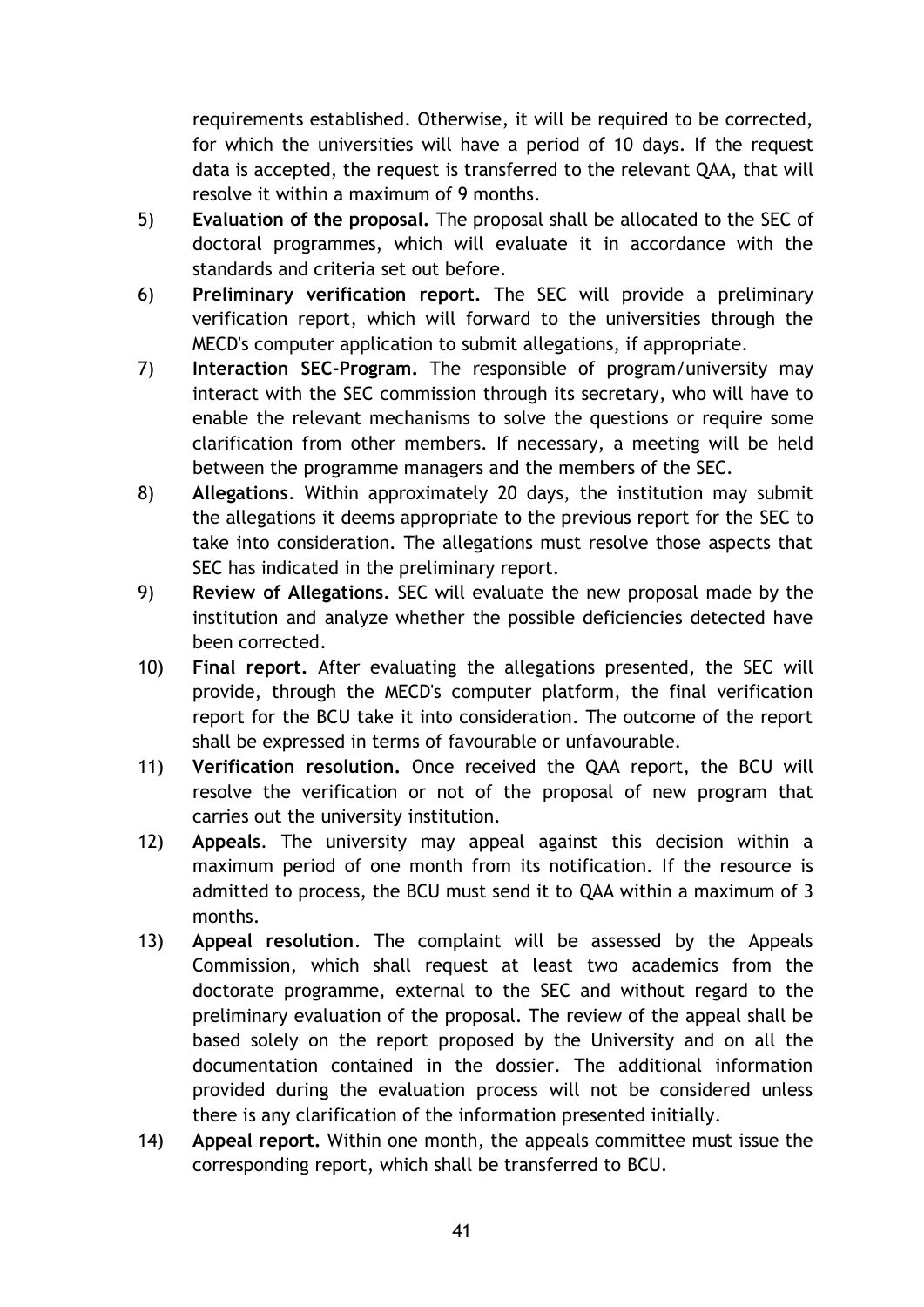15) **Resolution on the appeal.** Once the appeal report has been received, the BCU will issue a definitive resolution within 2 months, which must be exhausted by the administrative route. The decision will be communicated to the university, the regional government and the national MECD. The lack of resolution expressed in this period will allow to consider the appeal as dismissed.

## **4.3.4 Standards and evaluation criteria**

The following aspects should be assessed to verify a new doctoral programme proposal:

- 1. Description of the doctoral program.
- 2. Competences.
- 3. Access and admission of students.
- 4. Training activities.
- 5. Organization of the programme.
- 6. Human resources.
- 7. Material resources and support services available to doctoral students.
- 8. Review, improvement and results of the program.

The structure of the evaluation protocol to request verification of the proposal, responds to the logic (answering questions) that is shown below:

#### *4.3.4.1 What is the aim of the program and why is it proposed?*

First of all, it is required to set the definition of the study with respect to the aspects that administratively identify the proposal and those that justify its interest and need, besides to the training profile intended.

#### *4.3.4.2 How will it be achieved?*

The programme's training objectives must be achieved through the quality assurance of the following processes:

- The access and admission of students, who set up the starting point of the formative process, and the supervision and monitoring actions of the PhD student, together with the formative actions of the proposal, to ensure that students reach the training profile intended.
- The planning of training activities, which designs, organizes and implements the training, monitoring and evaluation activities aimed at achieving the profile of formation that is intended.
- The human resources and material resources and support needed to reach the training profile.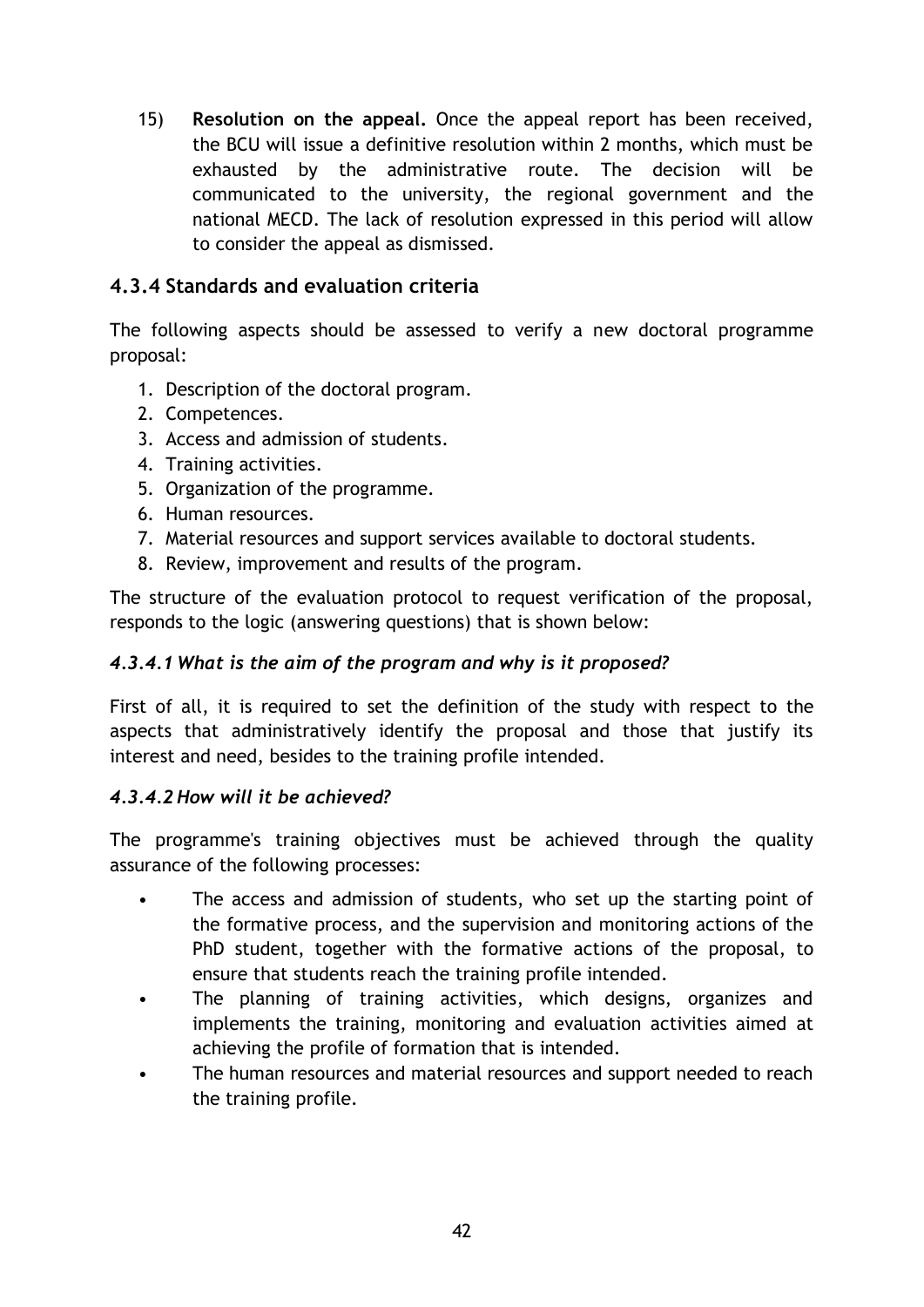# *4.3.4.3 What results are expected and how will their achievement be guaranteed?*

The expected results expressed in quantitative values of the indicators and the quality assurance mechanisms will allow the monitoring, review and improvement of the official doctorate programmes and the procedures, in order to ensure the achievement of the profile established according to the results obtained or their modification if necessary.

### **4.4 The processes of Monitoring and Accreditation of doctoral programs**

The monitoring of doctoral programs has two fundamental objectives. On the one hand, it must be a useful tool for the management of the university enabling the internal evaluation of its development using the analysis of the values of certain indicators (thesis defended, insertion of the doctoral students, satisfaction of the doctoral students and professors, etc.), in order to be able to diagnose the reality and develop proposals for improvement. On the other hand, the monitoring, along with the visit that will be made to the centres of study, **will be the main evidence for the accreditation of doctoral programs.**

The objective is to make the process of consideration about the development of doctoral programs the basis for earning the accreditation. In other words, the accreditation is set as the culmination of the monitoring process. The idea is to understand both processes as a single one: a process of continuous improvement culminating with the external validation of the obtained results.

To achieve this objective, it is essential that the evidences consulted during the monitoring process coincide with those necessary to accredit the programs and, among them, the key is the self-report.

The monitoring reports of doctoral programs (ISPD) should reflect on the six same dimensions that are taken into account in the accreditation process: training program, public information, the adequacy of professors to the program, the effectiveness of learning support systems, the internal quality assurance system, and the review, improvement and quality of the program results. This reflection in the form of a monitoring report should be produced *at least every three years*. However, programs and institutions should tend to implement mechanisms to obtain the main development and academic results indicators from each course.

This structure of the monitoring report must be identical to the self-report for accreditation in order to make the integration of both processes effective. In this way, the latest monitoring report will become the self-report and should provide a reflection of the synthesis of the doctoral program's development since the verification or last accreditation.

Universities should submit to the *Quality Assessment Agency* the monitoring reports prepared until the first accreditation of the programs. Periodically, the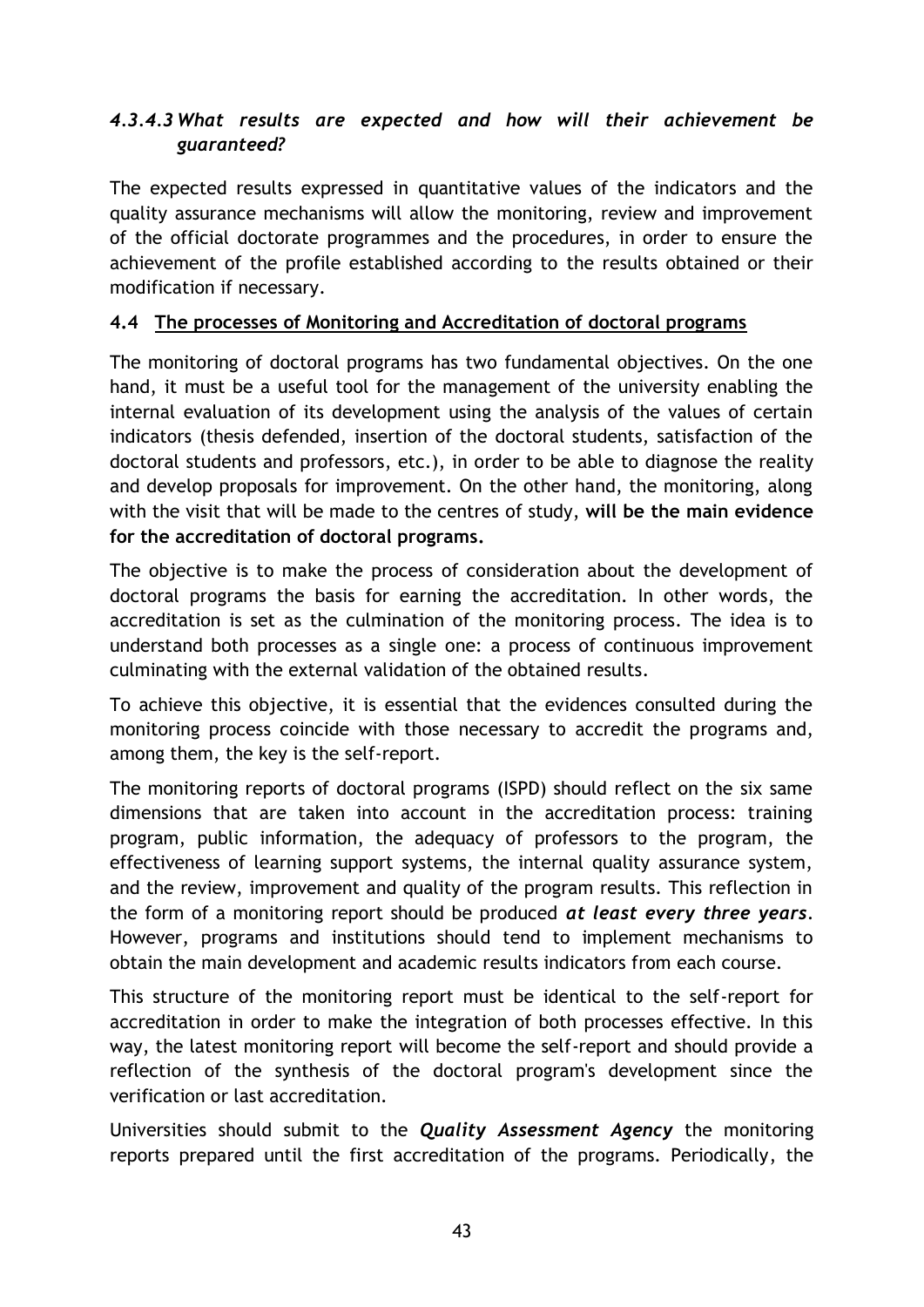Agency will select some of the received ISPD's to be evaluated, prioritizing the reports of the doctoral programs that the universities themselves identify that require special attention, those that contain proposals of significative modifications and those that are considered appropriate according to the analysis of their development indicators.

Each university shall, preferably each year, prepare a university monitoring report (ISU) to be used to assess the monitoring process in the institution, the detected problems in the development of the programs and their academic results, the actions of improvement proposed or implemented and the detection of good practices that can be disseminated in the whole of the institution. This report has no style requisites and covers programs that have made a monitoring report in that academic year. It is compulsory to send them to the Quality Agency until all of the institution's doctoral programs have been accredited for the first time. In universities where doctoral programs are under the responsibility of a doctoral school, the ISU becomes the school's report.

According to the VSMA framework, the modifications of the doctoral programs are linked to the previous analysis carried out in the monitoring process, so that significative changes may be requested only if an ISPD has been prepared and is therefore linked to the reflection stemmed from said report. (The intervening evaluation committees are those described in section 4.3.1)

# **4.4.1 Evaluation of the Monitoring Process**

The phases of the monitoring process are:

- **Elaboration of the ISPD.** The program ponders on the development of the study and elaborates the corresponding report according to what establishes its SGIQ and the standards and criteria of this guide. This report must follow a fixed structure done supplied by the Agencies.
- **Selection of the ISPD.** The Quality Agency will inform the universities about the ISC to be selected for evaluation annually. It will be possible to prioritize the reports of those doctoral programs that the universities identify as requiring special attention, those that contain proposals of significative modification and those considered appropriate according to the analysis their development indicators.
- **Evaluation of the ISPD.** One of the fundamental aspects of this evaluation will be to assess, on the one hand, the development of the doctorate program and, on the other, the adequacy and relevance of the monitoring process and its report.
- **Evaluation report.** Quality Assessment Agency will send the ISPD evaluation reports approved by the CEA to the universities.
- **Allegations.** Within a period of approximately one month, the institution may submit any allegations it deems appropriate to the prior reports for the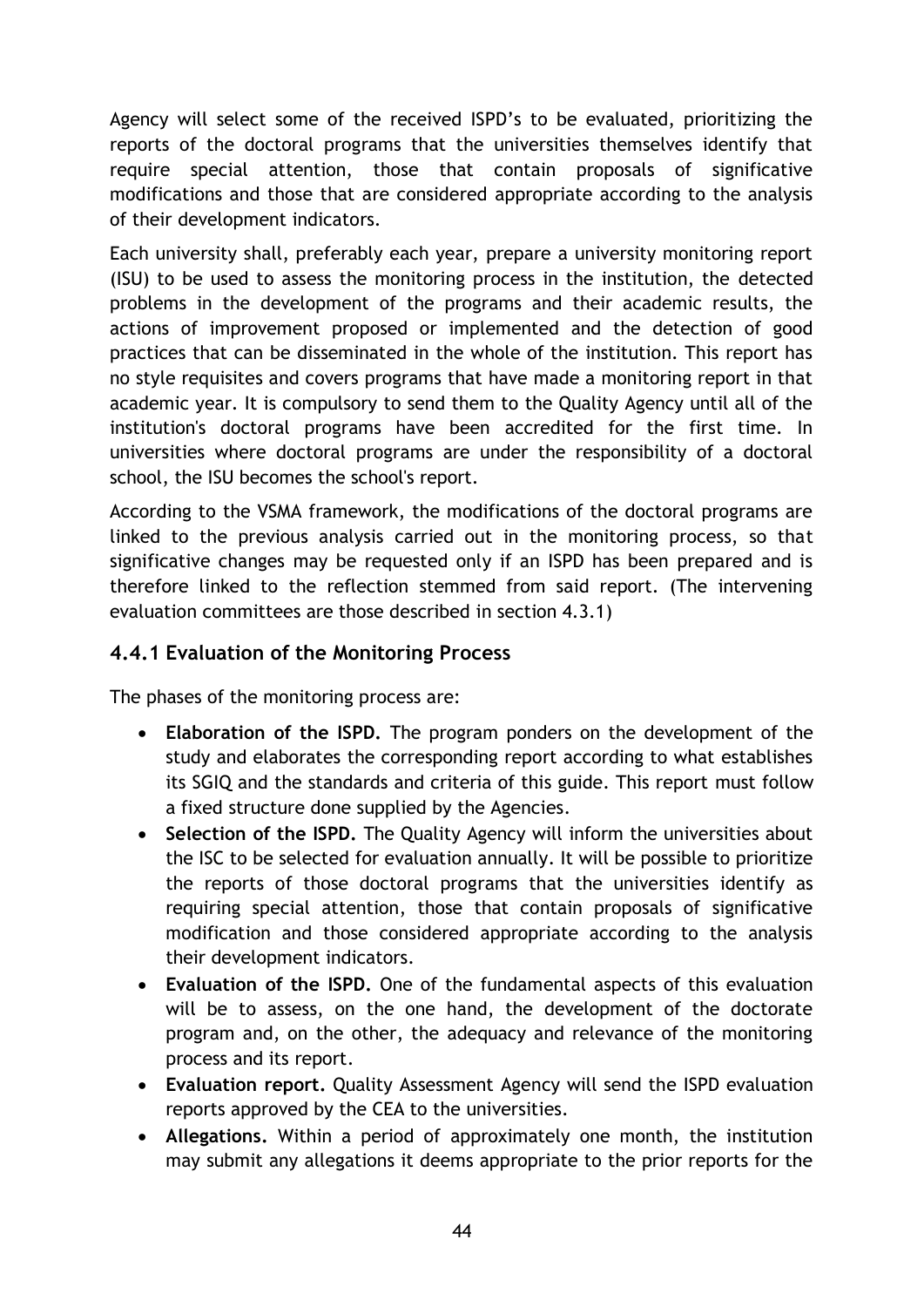Appeals Committee to take into consideration and resolve the appeal.

# **4.4.2 Elaboration of monitoring reports (ISPD)**

The processes associated with the teaching quality assurance are described in the Systems of Internal Quality Assurance (SGIC) of the institutions, which must have as main objective the continuous improvement of the doctoral programs and the scope of the objective of accreditation. Therefore, the SGIC is the main source of information necessary for the doctoral programs monitoring and as the key instrument for its accreditation.

To guarantee the quality of the process, the ISPD must be, among other things:

- Complete, rigorous and concrete. It must analyze and ponder the elements considered key to the situation to be analyzed and improved.
- Based on evidence generated throughout the development of the program.
- Systematic and detailed regarding the analysis of the causes and, therefore, of what is necessary to undertake the improvements.
- Balanced, both in positive aspects and in aspects that need to be improved.
- Shared and validated by the university community, to ensure its representativeness in the analysis, in accordance with the procedures established in the SGIC.

## *4.4.2.1 ISPD elaboration stages*

## **ISPD elaboration responsibility**

The responsibility for the elaboration and approval of the monitoring report shall be established by the SGIC. The established body should take into account the opinion of the different interest groups of the doctoral program, such as academics, teaching and administrative staff, doctoral students and other collectives deemed appropriate.

The last ISPD prior to the accreditation process will correspond to the self-report for the accreditation visit and, therefore, must also undergo a public presentation open to the entire educational community linked to the program.

#### **Information collection systematics**

The elaboration of the ISPD will take into account all those evidences and all those indicators that derive from the procedures contemplated in the SGIC. Data and analyses from both the doctoral program and the pertinent centre must be kept in mind. The information may be of a quantitative or qualitative nature, and include from management data and indicators on the *inputs* or entries to processes and results of the center or doctoral school activity.

Once all the information is available, the responsible entity will have to analyze and reflect on the total volume of data, in order to meet the established standards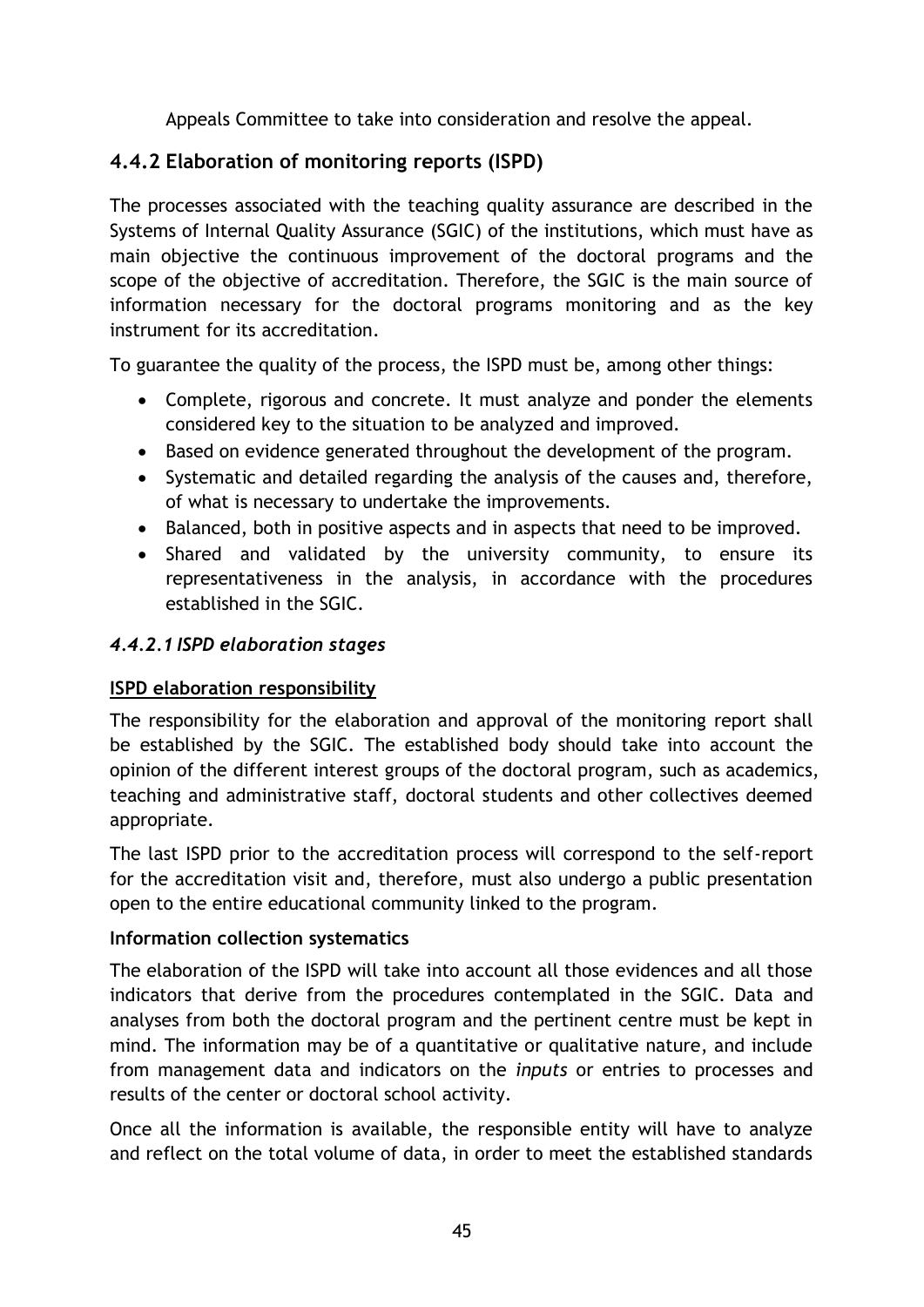and define an improvement plan.

The last ISPD of the accreditation process must cover the period between verification and the time of the external visit for accreditation.

## *4.4.2.2 Contents of the ISPD*

The institution should reflect on whether the quality standards of accreditation are being achieved or, on the contrary, it is necessary to implement actions in order to succeed. It is displayed as a document articulated in the same six sections that should be used in the accreditation process.

**1. Presentation of the programme.** In this section the institution must provide an overview of the program to set the background for the reader of the report. Thus, data can be provided on the most significant achievements of the program's trajectory (number of doctoral students and doctorates, teaching staff and its typology, etc.).

**2. ISPD elaboration process.** The institution should briefly describe the process followed in the elaboration of the ISPD, stressing whether there have been problems in the process (data collection, etc.) or discrepancies with respect to what was expected in the SGIC. It must clearly state the responsible body, the elaboration period, the body and the date of its approval.

It is essential that the ISPD becomes the main tool for the modification or accreditation of doctoral programs, as such the period in which it is produced is very relevant, and must be always previous and linked to the launching of these processes. Any deviation from the expected timing must be clearly indicated.

**3. Assessment of the scope of the standards** In this section, the institution must develop an evidence-based argument about the extent of the standards.

Depending on the standard in question, the doctoral program and/or the institution must carry out an assessment by referring directly to the most significant data that show the standards observance. In each case the degree of fulfillment of the intended objectives and the scope of the established specifications (for example, has the intended number of defended thesis been reached, or is the number of lines of research reasonable, etc.). The standards to be considered are as follows:

- 1. Formative program quality.
- 2. Public information relevance.
- 3. Suitable teaching staff.
- 4. Learning support systems effectiveness.
- 5. Internal quality guarantee system efficiency.
- 6. Quality of results.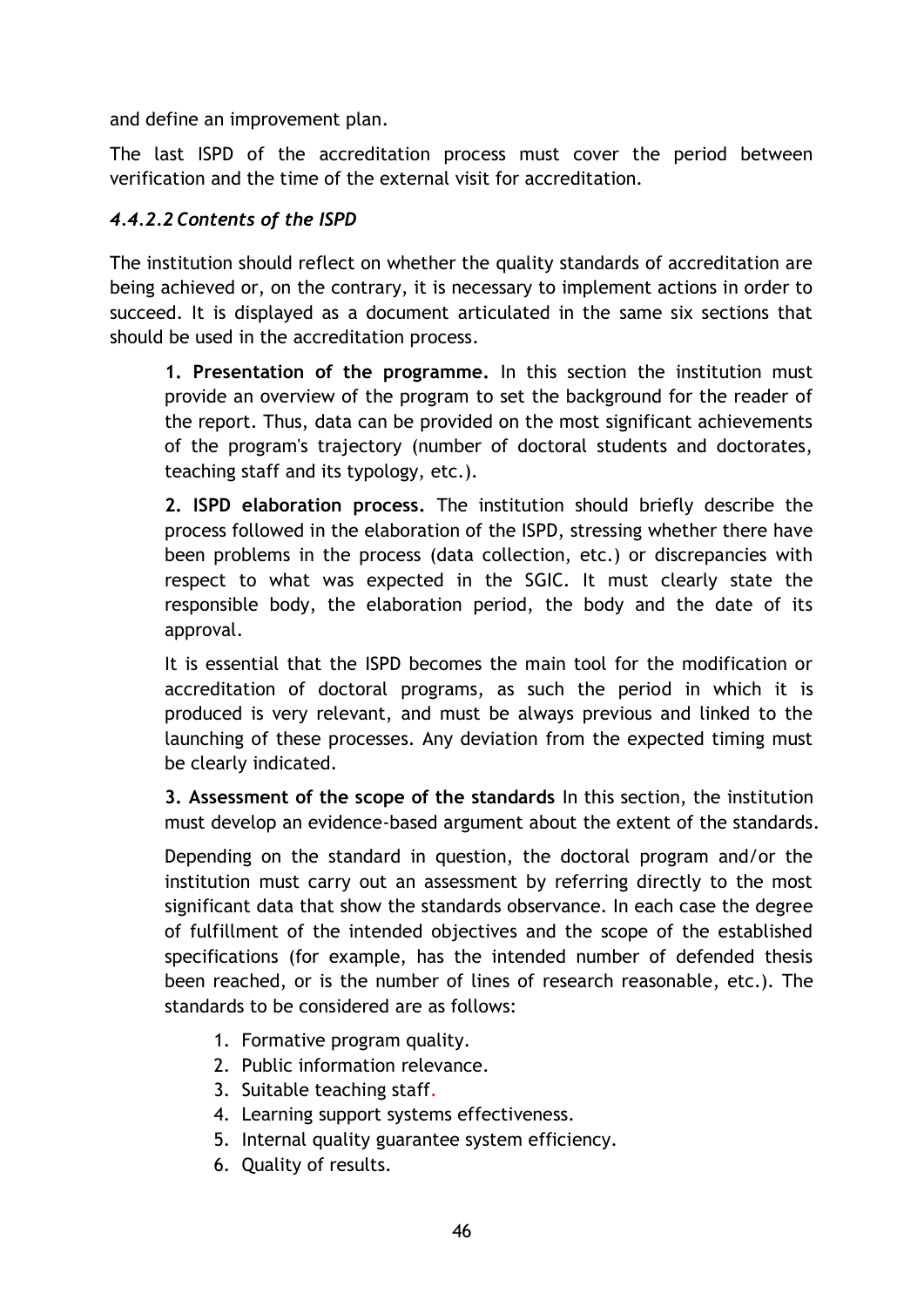It is advised to include an evaluation of the scope of each these standards in the ISPD. In this sense, the institution can use the following scale values:

- *In progress towards excellence.* The standard is fully achieved and there are also examples of good practices that exceed the minimum required.
- *Has been reached*. The standard is fully achieved in the doctoral program.
- *Has been reached with exceptions*. A minimum level of the standard has been reached, but there are aspects that must be improved. These aspects can be improved in a reasonable period of time.
- *It's not enough.* The doctoral program does not get the minimum required level to reach the corresponding standard. The improvements that must be introduced are of such magnitude that it is not possible to reach the standard in a reasonable time span.

# **4. Evaluation and proposal of the improvement plan**

The doctoral program should analyze and reflect on its functioning and development. This reflection should be based on both public information and data, the indicators and qualitative information derived from its SGIC. If the institution considers it opportune, a global assessment can be made to summarize the development of the program.

Taking into account the evaluative analysis, improvement actions must be planned (detailing and defining a time schedule and responsibilities). The effectiveness of these actions may be greater if linked to the objectives and results of the program indicators.

It must also give specific answers to the actions that had been proposed and planned in the ISPD of the previous period, confirming those that have been implemented and explaining the failure of those that were not carried out and set to the following period.

## **5. Evidence**

Evidences must be taken into account during the elaboration of the ISPD and only the most relevant should be enclosed in the elaboration of the selfreport for the accreditation.

## *4.4.2.3 University monitoring reports (ISU)*

Taking into account the ISPD, the university will evaluate the development of all its doctoral programs. The incidents that may have occurred during the elaboration and approval of the ISPC should be specified. The ISU will focus on those doctoral programs that require special attention and on those that stand out for their excellent implementation and excellent development. The report will also collect,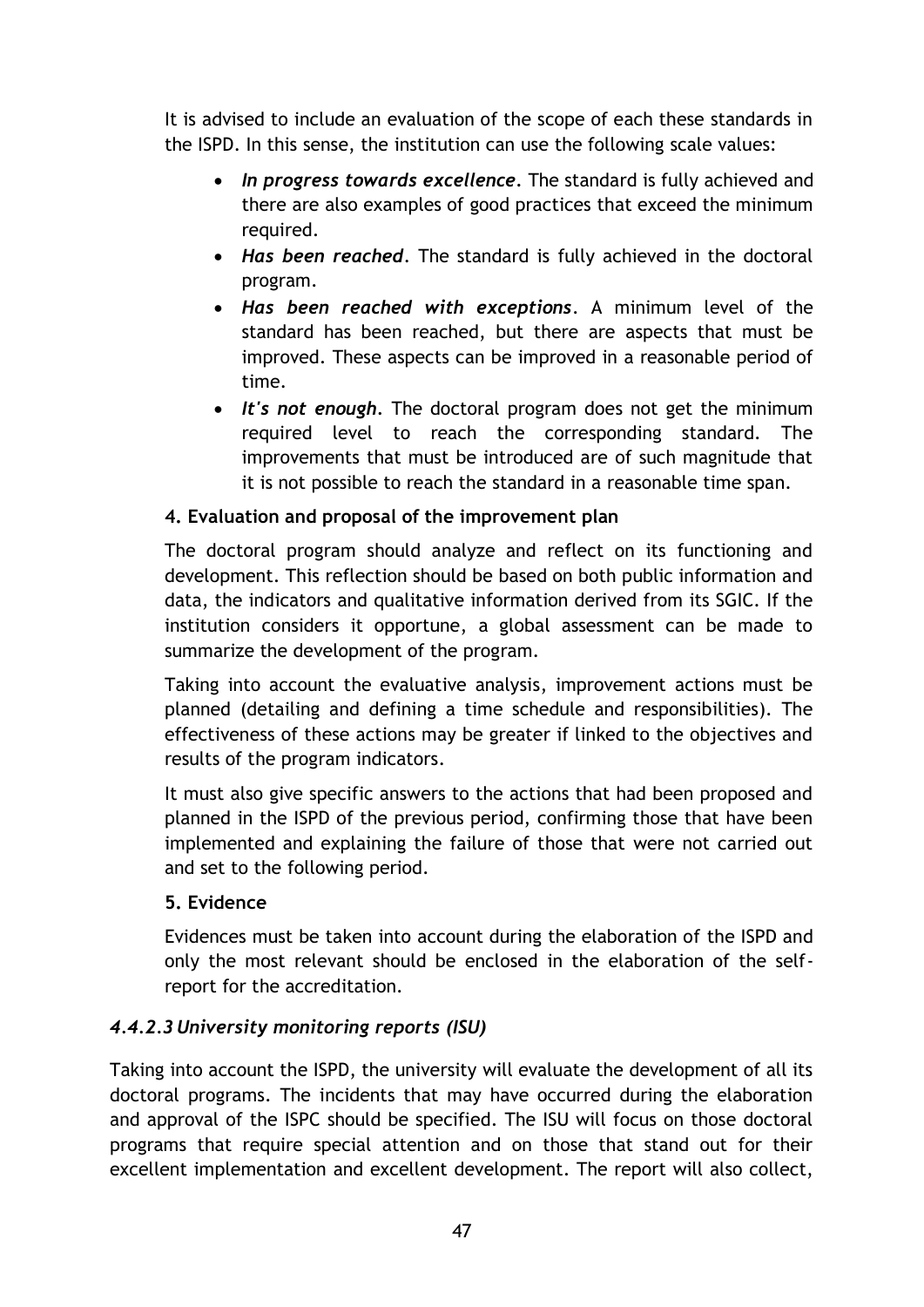where appropriate, interdisciplinary improvement actions to promote the improved development and monitoring of all programs. The university will decide the most appropriate model and structure for that report. In the event that the university has a doctorate school, the preparation of the ISU will be the responsibility of this center.

# **4.4.3 Evaluation standards and criteria**

# *4.4.3.1 Quality of the training program*

The institutions must have processes within their SGIC that allow the design and approval of doctoral programs, in a manner consistent with European standards and guidelines for the internal quality assurance in HEI, especially the ESG 1.2 (approval, control and periodic review of programs and studies), which recommends that "academic institutions should have formal mechanisms for approving, evaluating and periodically monitoring their programs and qualifications» (ENQA, 2005).

Those responsible for the doctoral program should analyze whether the design of the program (lines of research, competencies and formative activities profile) is updated according to the requirements of the discipline and responds to the formative level required in the MECES:

The program has mechanisms to ensure that the doctoral candidates' enrollment profile is adequate and their number is consistent with the characteristics and distribution of the research lines of the program and the number of vacancies offered.

The program has adequate supervisory mechanisms for doctoral students and, where appropriate, training activities.

Indicators that need to be considered to evaluate this standard are as follows:

- Offer and demand.
- Students enrolled (each new income).
- Total number of students enrolled.
- Percentage of foreign students enrolled.
- Percentage of students from other universities.
- Percentage of students enrolled part-time.
- Percentage of students with scholarship.
- Percentage of students according to access requirements.
- Percentage of students according to research line.

# **4.4.4 Relevance of public information**

According to ESG 1.7 (public information), "Institutions must regularly publish updated, impartial and objective information, both quantitatively and qualitatively,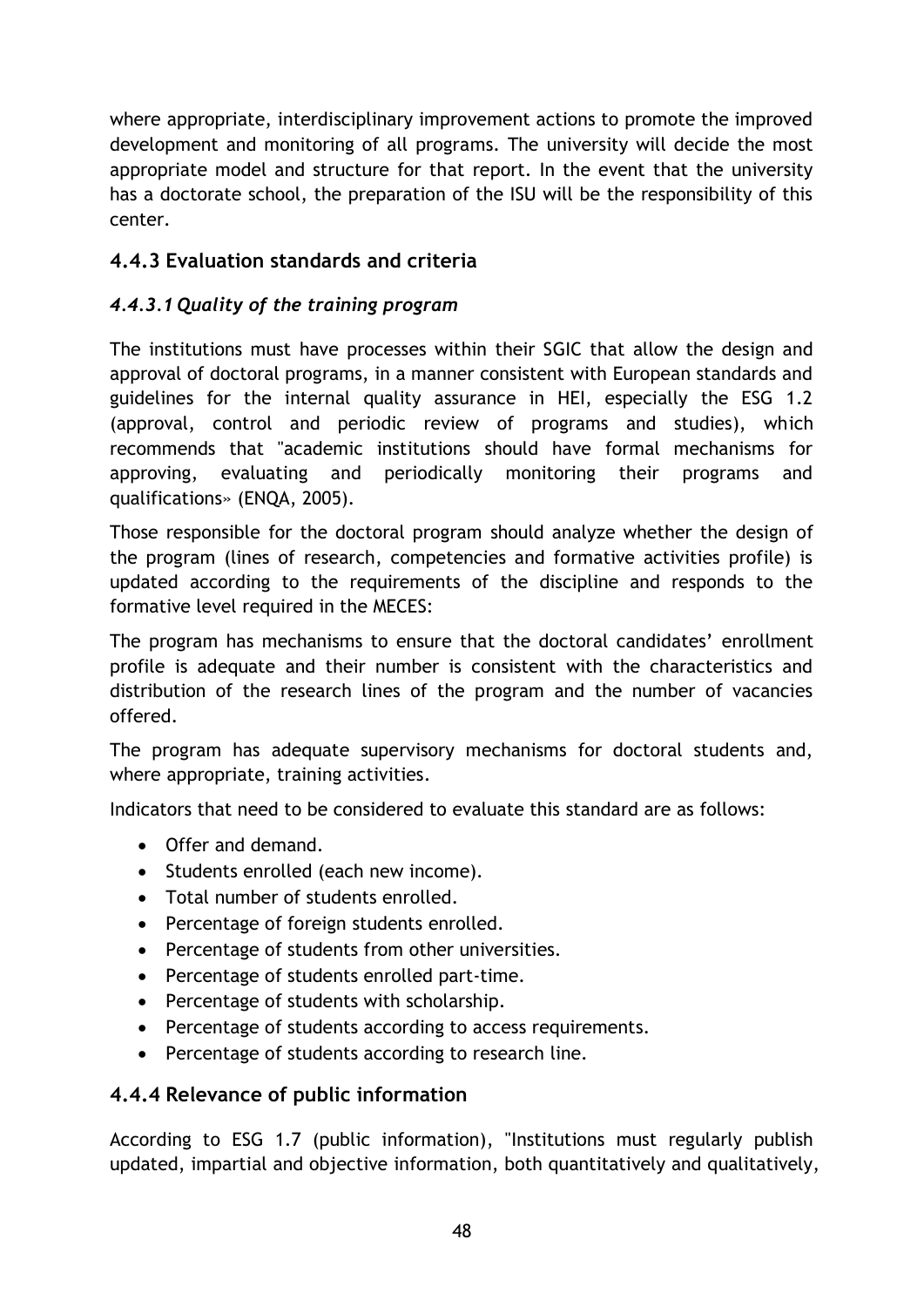about programmes and qualifications they offer."

This information should be public and easily accessible to the whole society and should include information about operational development of the doctoral program and the results derived therefrom.

On the other hand, the ESG 1.1 (policy and procedures for quality assurance) states that "The strategy, policy and procedures must have a formal status and be publicly available." Therefore, the institution should also report on the SGIC and, especially, on the monitoring and accreditation processes of the doctoral program.

The publication of the information guarantees transparency and facilitates accountability, in line with European benchmarks on quality in higher education. Specifically, regarding to ESG 1.6 (information systems), "institutions must ensure that they collect, analyse and use relevant information for the effective management of their curricula and other activities".

To ensure the quality of public information, institutions should periodically reflect about the validity, relevance and updating of public information, accessibility, and continuous improvement of quality guarantee processes.

The institution is therefore expected to analyze whether it adequately informs all stakeholders on the characteristics of the doctoral program and on the management processes that guarantee its quality.

The institution publishes truthful, complete and updated information of the doctoral program characteristics, its operational development and the results obtained.

The institution guarantees an easy access to the relevant information of the doctoral program to all stakeholders. This information includes the monitoring results and, if applicable, its accreditation.

The institution publishes the SGIC in which the doctoral program is framed.

Evidences that need to be considered to evaluate this standard is as follows:

- Institution web or Study web (University).
- Documentation of Processes of the SGIC about public information, collection of information and accountability (University).

## **4.4.5 Efficiency of the internal quality assurance system**

This section must respond to ESG Point 1.1, which states that ' institutions must have a policy of procedures associated with guaranteeing the quality and criteria of their programs and qualifications.

They must also explicitly engage in the development of a policy that recognizes the importance of quality and quality assurance in their work. To achieve this goal, a strategy for continuous quality improvement must be developed and implemented.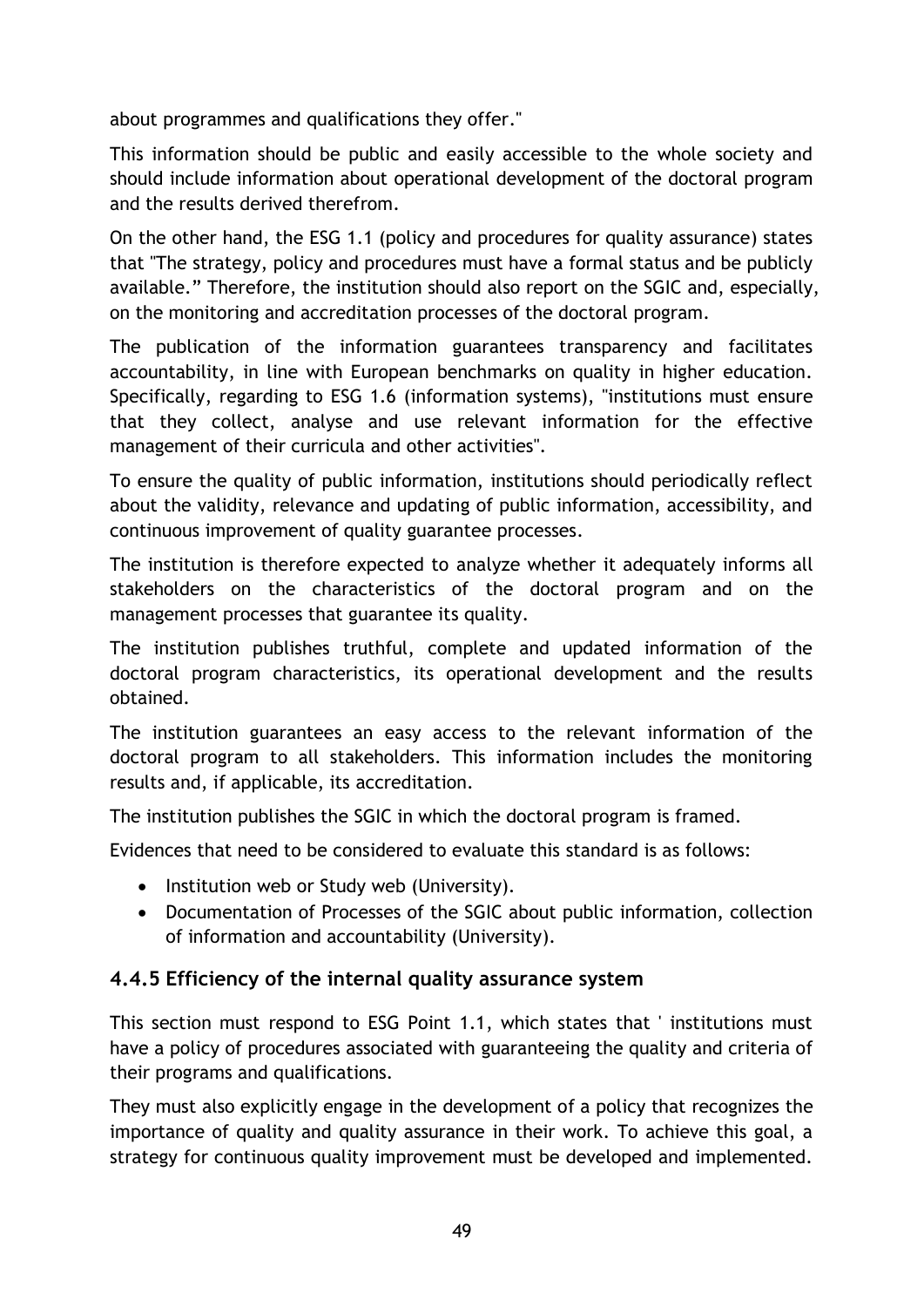The strategy, policy and procedures must have a formal status and be publicly available. The role of students and other stakeholders should also be taken into account. This section also replies to the ESG 1.2, which recommends that "academic institutions should have formal mechanisms to approve, evaluate and periodically monitor their programs and studies."

Those responsible for the doctoral program should analyse on whether it has an IQA system formally established and implemented that ensures, in an efficient way, the quality and the continuous improvement of the doctorate program

The implemented SGIC facilitates the design and approval processes of the doctoral program, its monitoring and its accreditation.

The implemented SGIC guarantees the collection of information and relevant results for the efficient management of doctoral programs.

The implemented SGIC is periodically reviewed to analyze its suitability and propose improvement plans to optimize it.

Evidences that need to be considered to evaluate this standard is as follows:

- Documentation of the SGIC (University):
	- o Process of design and approval of doctoral programs.
	- o Process of monitoring of doctoral programs.
	- o Accreditation process for doctoral programs.
	- o SGIC review process.
- Plans and monitoring of the improvement actions of the doctoral program (University).
- Tools that allow to know the degree of satisfaction of the interest groups (University).

# **4.4.6 Teaching staff quality and suitability**

Teaching staff must have the experience and training appropriate to the objectives of the doctoral program, and be sufficient in number and dedication to assume their main functions: tutoring and Thesis management, the teaching and evaluation of the training activities, and if applicable the management of the program, etc.

Ensuring the quality and suitability of teaching staff responds directly to European standards for internal quality assurance in HEI. Specifically, the ESG 1.4 (Teaching staff quality assurance) recommends that "Institutions should find the adequate system to ensure professors are trained and competent". This system should be made available to persons conducting the external assessment and must be detailed in the relevant reports ' (ENQA, 2005).

Those responsible for the doctoral program should analyze on whether number of teachers is sufficient and appropriate, according to the characteristics of the doctoral program, the scientific field and the number of students.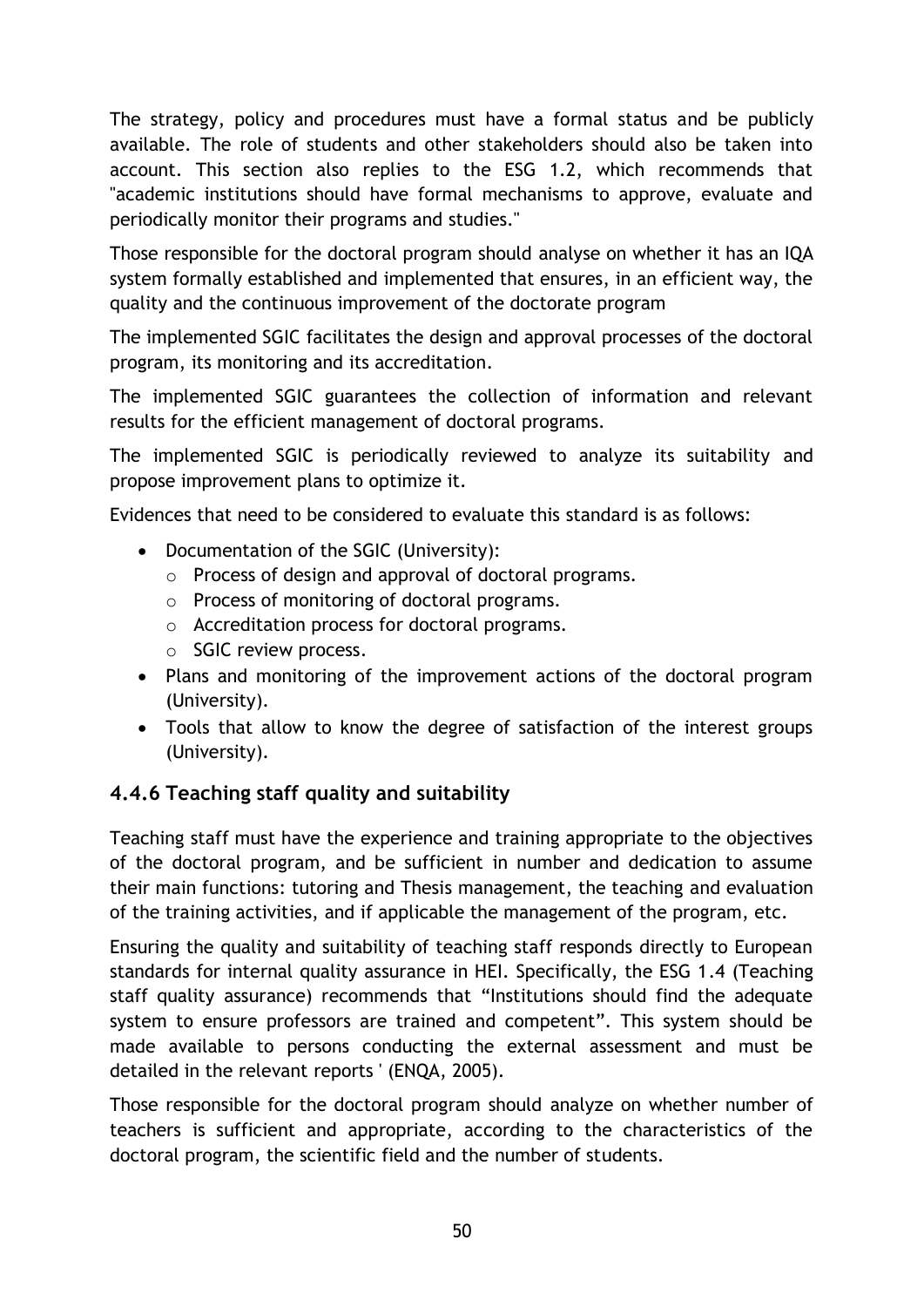Teaching staff have an accredited research activity.

Teaching staff are sufficient and have the proper dedication to develop their functions.

The doctoral program has the appropriate framework to promote the thesis management.

Participation of foreign professors and international doctors in monitoring commissions and thesis committees is adequate in the scientific field of the program.

Those responsible for the doctoral program should analyze on the maintenance of the initial conditions (in verification process), specially on the following aspects:

- The accredited experience of the teaching and research staff.
- The quality of scientific contributions.
- The number of ongoing competitive research projects.
- The international activity of professors.

Evidences that needs to be considered to evaluate this standard is as follows:

- Competitive research projects ongoing in which the IP is a professor in the doctoral program (University).
- Professors who participate in ongoing competitive research projects (University).
- Relevant scientific contributions of the professors in the field of the program (University).
- Foreign professors supervising doctoral theses and which teach training activities (University).
- Results of the promotion actions for advising doctoral theses (university).
- If applicable, a training plan or SGIC documents related to the teaching staff quality assurance, human resources policies, etc. may be considered.

Indicators that need to be considered to evaluate this standard are as follows:

- Number of supervisors of the defended thesis (University).
- Recognized research periods (six-years period) of the thesis supervisors (university).

## **4.4.7 Effectiveness of learning support systems**

In addition to the teaching and research staff, the institutions make available to doctoral students different services and resources to motivate, facilitate and enrich their learning. In this context, the ESG 1.5 (learning resources and student support) recommends: "Institutions must ensure that the available resources to support student learning are adequate and appropriate for each program " (ENQA, 2005).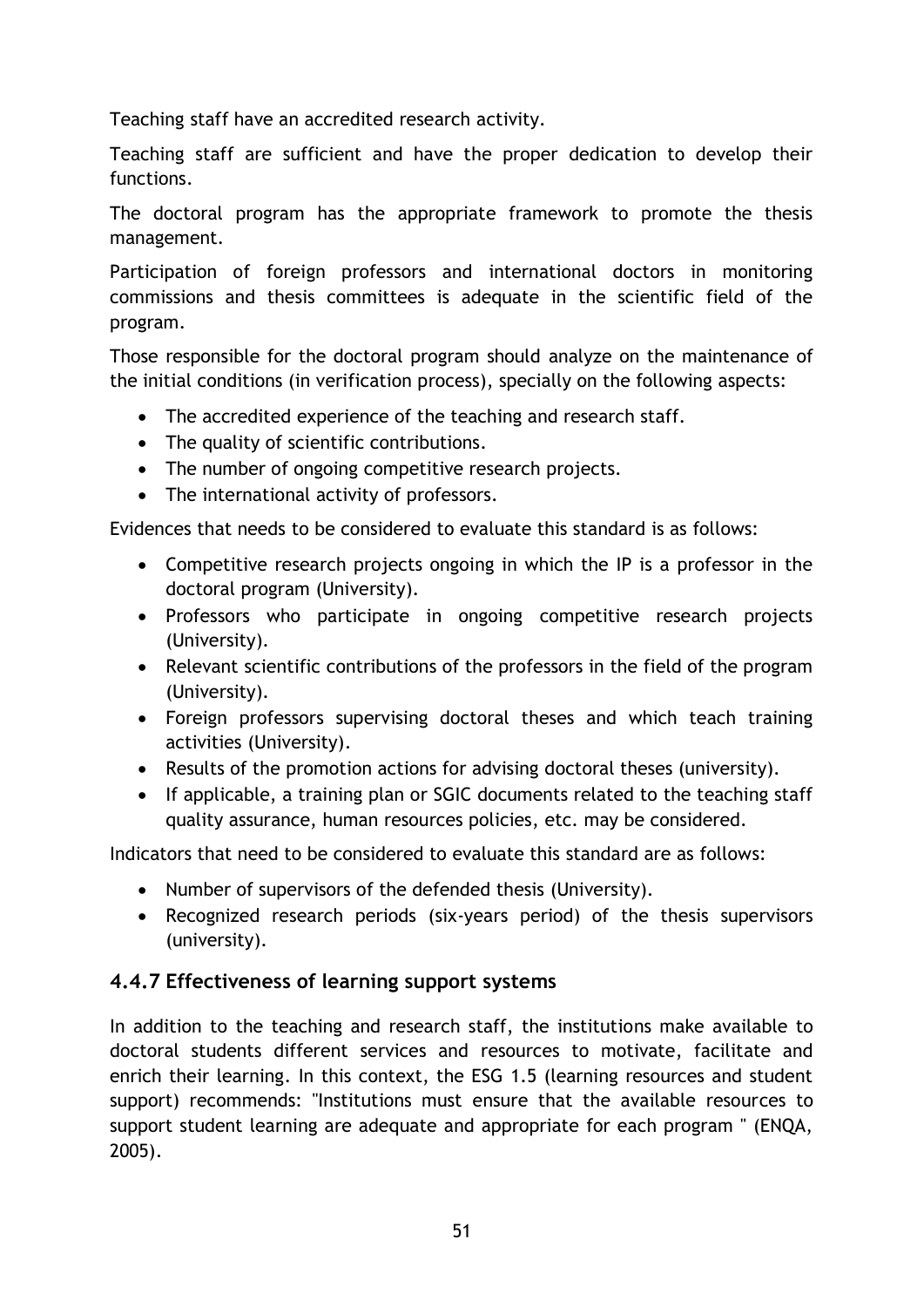The institution is therefore expected to analyze on whether material resources and services needed for developing the envisaged activities in the doctorate program and for training the doctoral student are sufficient and appropriate to the number of doctoral students and to the characteristics of the program.

This section refers to all the services and resources that contribute to the support of learning.

The available material resources are suitable for the number of doctoral students and the characteristics of the doctoral program.

The services available to doctoral students adequately support the learning process and facilitate the insertion into the labor market.

The scope of this section includes:

- Material resources, such as facilities (workspaces for doctoral students, laboratories, computer rooms, libraries, etc.), technological infrastructures, equipment and scientific-technical material, etc.
- Services, mainly those of reception and other logistical benefits (housing, advice on legal matters regarding the residence, etc.), academic orientation (scholarships, mobility, projects, etc.) and professional orientation and labour insertion.

The evidence to be considered to evaluate this standard is as follows:

- Documentation of the SGIC on the process of quality assurance of material resources (University).
- Institutional plans to facilitate Labour insertion (university).
- Documentation of the SGIC on the process of support and orientation to doctoral students (university).

The indicators that need to be considered to evaluate this standard are as follows:

- Doctoral students' satisfaction with the studies (University).
- Satisfaction of the thesis supervisors with the studies (University).

# **4.4.8 Quality of results**

Evaluation of learning in the elaboration of the doctoral thesis is the process that allows to determine the degree of results achievement, as the ESG 1.3 (student evaluation) includes, which recommends: «The students must be evaluated using criteria, standards and procedures that are published, and applied in a coherent manner ' (ENQA, 2005). Both the doctoral theses and the formative activities and the evaluation system must be pertinent, public and appropriate to certify the learning reflected in the training profile. The adequacy of the evaluation system implies a judgement on their relevance (validity) and an assessment of the extent to which these activities discriminate and ensure their quality (reliability).

The results of the labour insertion of the doctors also have to be valued in this